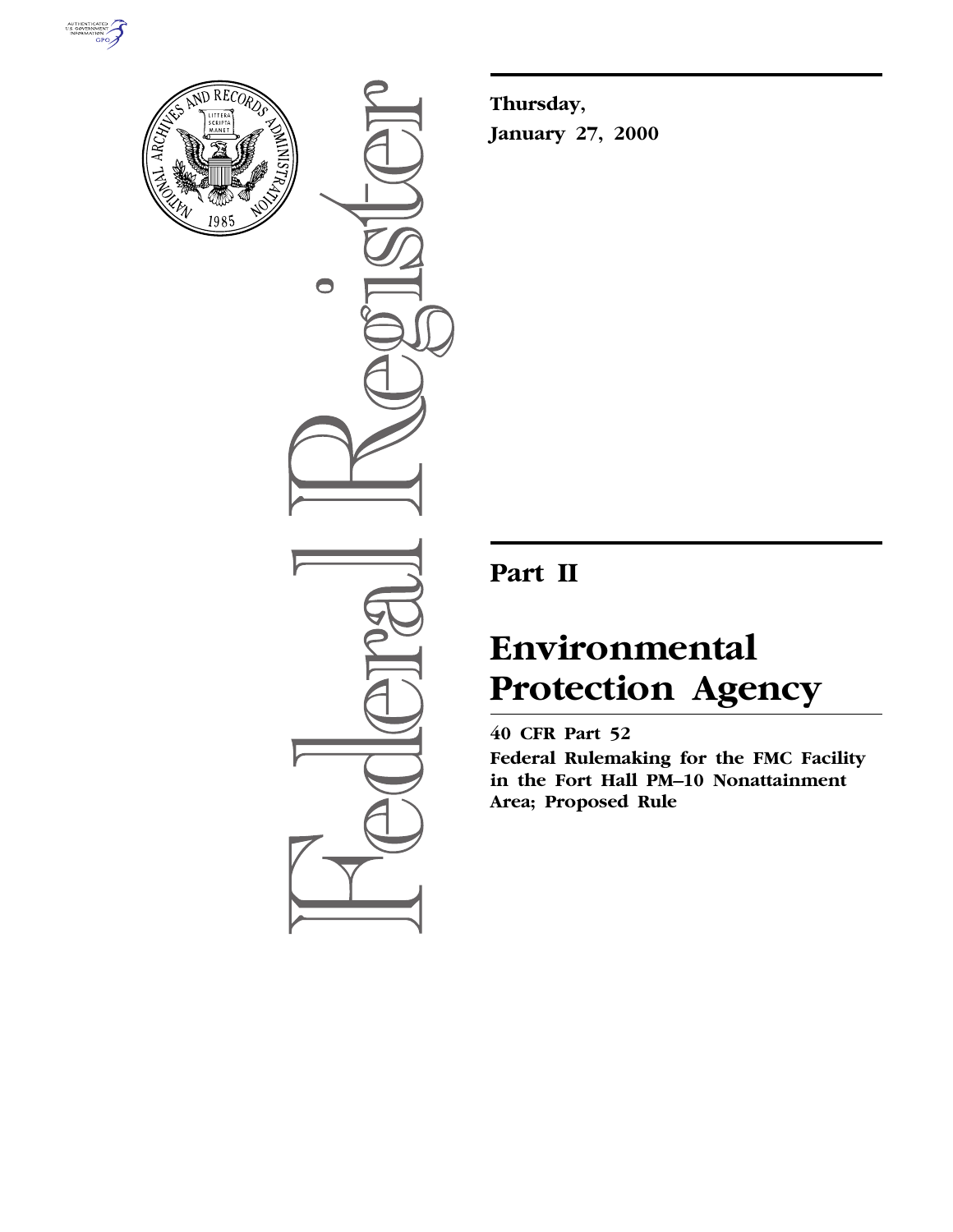#### **ENVIRONMENTAL PROTECTION AGENCY**

#### **40 CFR Part 52**

**[Docket 24–7004; FRL–6527–1]**

#### **RIN 2060–AF84**

#### **Federal Rulemaking for the FMC Facility in the Fort Hall PM–10 Nonattainment Area**

**AGENCY:** Environmental Protection Agency.

#### **ACTION:** Notice of proposed rulemaking.

**SUMMARY:** On February 12, 1999, the Environmental Protection Agency (EPA or we) published a proposed Federal Implementation Plan (February 1999 FIP proposal) to control particulate emissions from an elemental phosphorus facility owned by FMC Corporation (FMC) in southeastern Idaho (FMC facility). The FMC facility is located on the Fort Hall Indian Reservation and in the Fort Hall PM–10 nonattainment area. The purpose of the February 1999 FIP proposal was to propose a control strategy for particulate matter emissions from the FMC facility consisting of emission limits and work practice requirements that constitute reasonably available control technology (RACT) which would, in light of this area's longstanding nonattainment problem, ensure expeditious progress towards improving air quality and attaining the particulate matter standards in order to protect the public health.

EPA believes that comments and additional technical information received during the public comment period require reconsideration of several of the emission limitations and work practice requirements in the February 1999 FIP proposal. EPA is therefore issuing this supplemental proposal to revise certain limited aspects of the February 1999 FIP proposal.

**DATES:** Written comments, identified by the docket control number ID 24–7004, must be received by EPA on or before February 28, 2000.

**ADDRESSES:** Comments should be submitted (in triplicate if possible) to: Montel Livingston, SIP Manager, Environmental Protection Agency, Office of Air Quality (OAQ–107), 1200 Sixth Avenue, Seattle, Washington 98101.

**FOR FURTHER INFORMATION CONTACT:** Steven K. Body, Office of Air Quality

(OAQ–107), Environmental Protection Agency, 1200 Sixth Avenue, Seattle, Washington 98101, (206) 553–0782.

#### **SUPPLEMENTARY INFORMATION:**

#### **Table of Contents**

#### **I. General Information**

- A. How Can I Get Additional Information or Copies of Support Documents?
- B. How and to Whom Do I Submit Comments?
- C. Will There Be a Public Hearing on This Supplemental Proposal?
- II. Background
- III. How Is This Supplemental Proposal Affected by Changes to the Air Quality Standards?
- IV. How Does This Supplemental Proposal Change the February 1999 FIP Proposal?
- A. Emission Limitations and Work Practice Requirements
- 1. Mass Emission Limits for Sources Currently at RACT
- 2. Calciner Scrubbers (Source 9)
- a. Emissions Estimate
- b. Evaluation of Alternative Control Technology
- c. Emission Limit and Control Efficiency Requirements
- 3. Calciner Cooler Vents (Source 10)
- 4. Phosphorous Loading Dock (Phos Dock) Scrubber (Source 21a)
- 5. Excess CO Burner (Source 26b)
- a. Emissions Estimate
- b. Mass Emission Limit and Control Efficiency Requirements
- i. Mass Emission Limit
- ii. Control Efficiency Requirement
- iii. Reference Test Methods
- c. Opacity Limit d. Flare on Excess CO Burner
- 6. Opacity Limits
- 7. Sources Not Identified in Table 1
- a. Insignificant Sources
- b. New Sources
- B. Reference Test Methods
- C. Monitoring, Recordkeeping, and Reporting **Requirements**
- 1. Periodic Source Testing
- 2. Pressure Relief Vents
- 3. Weekly Visible Emission Observations
- 4. Moisture Content Requirements
- 5. Future Revisions to Montitoring, Work Practice, Recordkeeping, and Reporting Requirements
- D. Definitions
- 1. Excursion
- 2. Road
- 3. Slag Pit Area
- V. What is the Impact of this Supplemental Proposal on Air Quality in the Area?
- A. Emission Inventory
- B. Source Apportionment Study
- C. Recent Air Quality Data
- D. Effectiveness of the Control Strategy
- VI. How Do I Comment on This Action?
- VII. Do Any of the Regulatory Assessment Requirements Apply to This Action? A. Executive Order 12866
- B. Regulatory Flexibility Act (RFA)
- C. Unfunded Mandates Reform Act (UMRA)
- D. Paperwork Reduction Act
- E. Executive Order 13045: Protection of Children From Environmental Health Risks
- and Safety Risks F. Executive Order 13132: Federalism
- G. Executive Order 13084: Consultation and Coordination With Indian Tribal Governments
- H. National Technology Transfer and Advancement Act of 1995 (NTTAA)

#### **I. General Information**

*A. How Can I Get Additional Information or Copies of Support Documents?*

1. Electronically. You may obtain electronic copies of this document and the February 12, 1999 FIP proposal from the internet at the following address: http://www.epa.gov/r10earth/. Once there, click on ''Events.'' You can also go directly to the ''Federal Register'' listings at *http://www.epa.gov/fedrgstr/.*

2. In person or by phone. If you have any questions or need additional information about this action, please contact the person identified in the **FOR FURTHER INFORMATION CONTACT** section. In addition, the official record for this document, which is called the ''docket,'' has been established under docket control number ID 24–7004. The docket is available for public inspection and copying from 8:00 a.m. to 5:30 p.m. Eastern Standard Time, Monday through Friday, at EPA's Central Docket Section, Office of Air and Radiation, Room 1500 (M–6102), 401 M Street, SW., Washington, D.C. 20460, and between 8:30 a.m. and 3:30 p.m. Pacific Standard Time, at EPA Region 10, Office of Air Quality, 10th Floor, 1200 Sixth Avenue, Seattle, Washington 98101. A copy of the docket is also available for review at the Shoshone-Bannock Tribes, Office of Air Quality Program, Land Use Commission, Fort Hall Government Center, Agency and Bannock Roads, Fort Hall, Idaho 83203; the Shoshone-Bannock Library, Pima and Bannock, Fort Hall, Idaho, 83203; and the Idaho State University Library, Government Documents Dept., 850 South 9th Avenue, Pocatello, Idaho. A reasonable fee may be charged for copies.

#### *B. How and to Whom Do I Submit Comments?*

You may submit comments on this supplemental proposal through the mail or in person. Be sure to identify the appropriate docket control number ( *i.e.*, ''ID–24–7004'') in your correspondence.

1. By mail. Submit written comments to: Montel Livingston, SIP Manager, Environmental Protection Agency, Office of Air quality (OAQ–107), 1200 Sixth Avenue, Seattle, Washington 98101.

2. In person or by courier. Deliver written comments to: Montel Livingston, SIP Manager, Environmental Protection Agency, Office of Air Quality (OAQ–107), 1200 Sixth Avenue, Seattle, Washington 98101.

Comments on the February 1999 FIP proposal are discussed in this supplemental proposal only to the extent a particular comment is relevant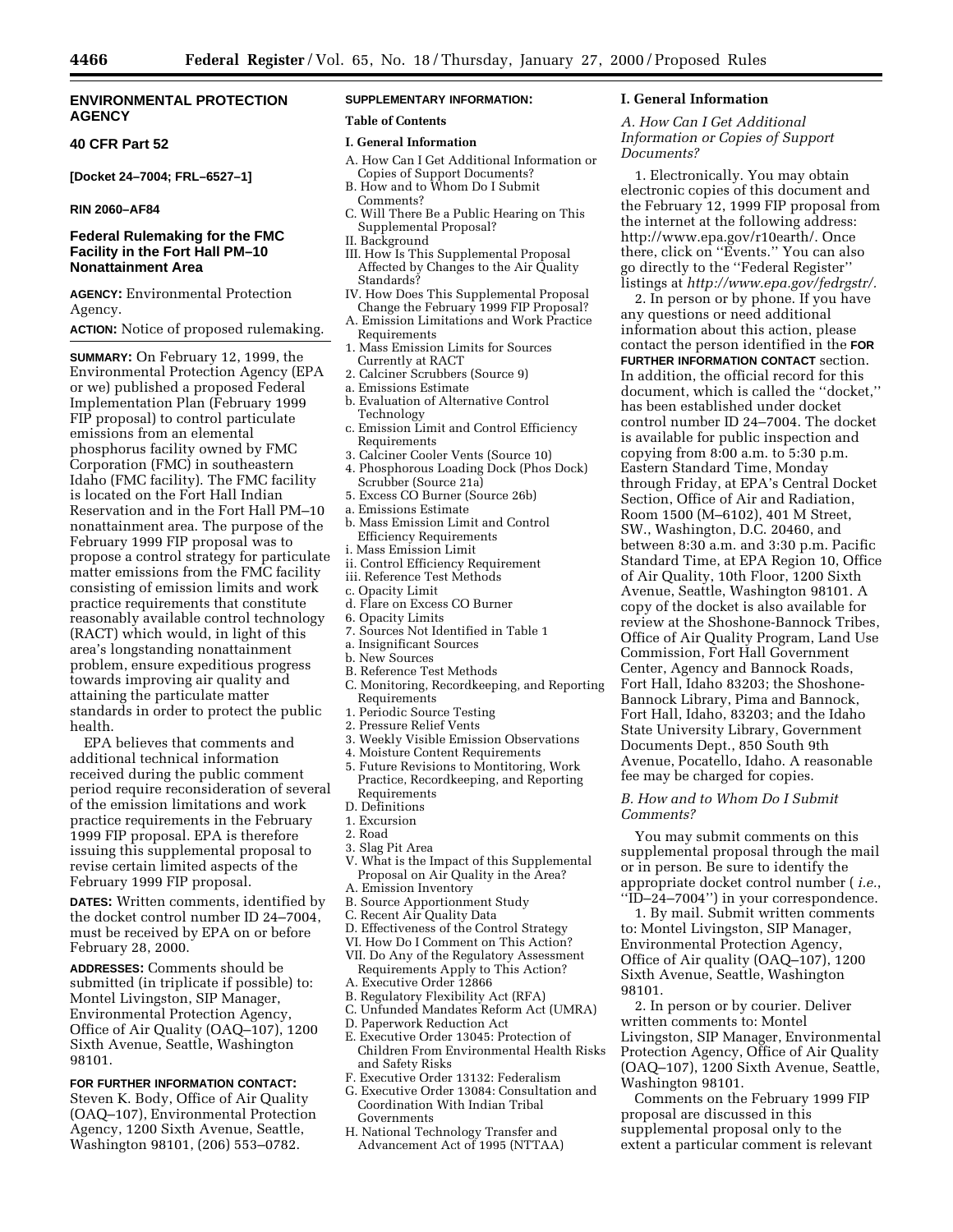to this supplemental proposal. All comments received on the February 1999 FIP proposal and on this supplemental proposal will be addressed when EPA takes final action on the Federal Implemental Plan (FIP).

#### *C. Will There Be a Public Hearing on This Supplemental Proposal?*

Very few members of the public attended the public hearing on the February 1999 FIP proposal held on March 18, 1999. Only three members of the public provided comments at the hearing and the comments were provided after extensions of time by the hearing officer. In addition, EPA hopes to expedite the issuance of the final FIP. Therefore, no public hearing will be held to discuss this supplemental proposal unless a member of the public requests in writing that a hearing be held and provides a sufficient reason for holding a hearing. If you wish to request a public hearing, you must submit a written request to Montel Livingston on or before February 11, 2000 at the address given above. If a public hearing is held, it will take place on February 28, 2000, the last day of the public comment period. If you wish to attend the hearing, if one is held, please call Steven Body at (206) 553–0782 to determine if a hearing will be held and to obtain the time and location.

#### **II. Background**

FMC produces elemental phosphorus at its facility located on the Fort Hall Indian Reservation in southeastern Idaho near Pocatello (FMC facility). The FMC facility emits over 1400 tons of particulate matter into the atmosphere each year. Numerous exceedances of the National Ambient Air Quality Standards (NAAQS) for particulate matter with an aerodynamic diameter less than or equal to a nominal ten micrometers (PM–10), in effect as of July 1, 1987, have been and continue to be recorded at monitoring stations located in the Fort Hall PM–10 nonattainment area in the vicinity of the FMC facility (Tribal monitors).

On February 12, 1999, we published a proposed rule containing air pollution emission limitations, work practice requirements, and related monitoring, recordkeeping and reporting requirements designed to control PM–10 emissions from the FMC facility. 64 FR 7308 (February 12, 1999).1 We held a public workshop on the Fort Hall Indian Reservation on March 4, 1999, to explain the February 1999 FIP proposal

and to answer questions on the proposal. On March 18, 1999, we held a public hearing on the February 1999 FIP proposal on the Fort Hall Indian Reservation. Three members of the Shoshone-Bannock Tribes provided oral testimony at the hearing. A copy of the transcript from the public hearing is located in the docket. EPA accepted written comments on the February 1999 FIP proposal until May 13, 1999, and received written comments from six commenters, including FMC and the Shoshone-Bannock Tribes (Tribes). Copies of all written comments are in the docket.

After carefully reviewing the public comments, including additional technical and source test information provided by FMC, we have reconsidered several of the emission limits and work practice requirements in the February 1999 FIP proposal. We are therefore issuing this supplemental proposal to revise certain limited aspects of the original February 1999 FIP proposal, including revisions to mass emission limits and opacity for certain sources and minor changes to monitoring, recordkeeping, and reporting requirements.

Please note that comments on the February 1999 FIP proposal are discussed in this supplemental proposal only to the extent a particular comment is relevant to this supplemental proposal. All comments received on the February 1999 FIP proposal and on this supplemental proposal will be addressed when EPA takes final action on the FIP.

#### **III. How is This Supplemental Proposal Affected by Changes to the Air Quality Standards**

The Fort Hall PM–10 nonattainment area was designated as a nonattainment area under the 24-hour and annual PM– 10 standards that were adopted on July 1, 1987 (52 FR 24672). On July 18, 1997, we published revisions to both the annual and the 24-hour PM–10 standards and also established two new standards for particulate matter, both of which apply only to particulate matter equal to or less than 2.5 microns in diameter (PM–2.5). See 62 FR 38651. These standards became effective on September 16, 1997. When EPA adopted the revised 1997 particulate matter standards, we provided that the preexisting 1987 standards for PM–10 would remain in effect until certain conditions specified in 40 CFR § 50.6(d) had occurred. See 62 FR at 38701. Although the pre-existing 1987 PM–10 standards were therefore still in effect at the time of the February 1999 FIP proposal, EPA was in transition towards

implementation of the revised particulate matter standards and, thus, anticipated that the 1987 PM–10 standards would likely be phased out and no longer be applicable by the time we took final action on the FIP proposal. Therefore, the control strategy proposed by EPA in the February 1999 FIP proposal was designed to ensure that progress towards maintenance of air quality that protected public health continued during the transition to the implementation of the revised 1997 PM–10 standards and also to assist in bringing the Fort Hall PM–10 nonattainment area into attainment with the revised particulate matter standards as quickly as possible. See 64 FR at 7308, 7310. In the February 1999 FIP proposal, EPA demonstrated that the Fort Hall PM–10 nonattainment area violates the pre-existing 1987 24-hour PM–10 standard. 64 FR at 7317. We also showed that there was a strong likelihood that the area was in violation of the pre-existing 1987 annual PM–10 standard, as well as the less-stringent, revised 1997 24-hour and annual PM–10 standards, although the Tribal monitors had not collected sufficient data at that time to make a definitive determination in that regard. 64 FR at 7317–18. EPA also demonstrated in the February 1999 FIP proposal that implementation of the proposed control strategy was expected to result in attainment of the preexisting 1987 and revised 1997 24-hour and annual PM–10 standards. 64 FR at 7341–7342.

On May 14, 1999, the U.S. Court of Appeals for the D.C. Circuit issued an opinion in *American Trucking Associations, Inc.* v. *EPA,* 175 F.3d 1027 (''ATA''), which, among other things, vacated the revised PM–10 standards that were published on July 18, 1997 and became effective September 16, 1997. The pre-existing 1987 PM–10 standards were not at issue in this litigation, however, and the Court's decision does not affect the applicability of those pre-existing 1987 PM–10 standards. Those standards continue to be codified at 40 CFR 50.6 and remain in effect for the Fort Hall PM–10 nonattainment area.2

<sup>1</sup>EPA published a **Federal Register** notice with minor corrections to the February 1999 FIP proposal on April 13, 1999. 64 FR 17990.

<sup>2</sup> In its decision in *ATA* the Court requested supplemental briefing which, among other things, ''should address the possibility that the previous particulate matter standard will spring back to life in response to our decision'', *Id.* at 1057 n.8. EPA then explained to the Court that the 1987 PM–10 standards remained in effect even after promulgation of the new standards. The Court issued an Order (June 18, 1999), in which it declined to vacate the new PM–2.5 NAAQS, but was silent regarding EPA's explanation of the continued applicability of the 1987 PM–10 NAAQS. EPA believes this is an indication that the Court Continued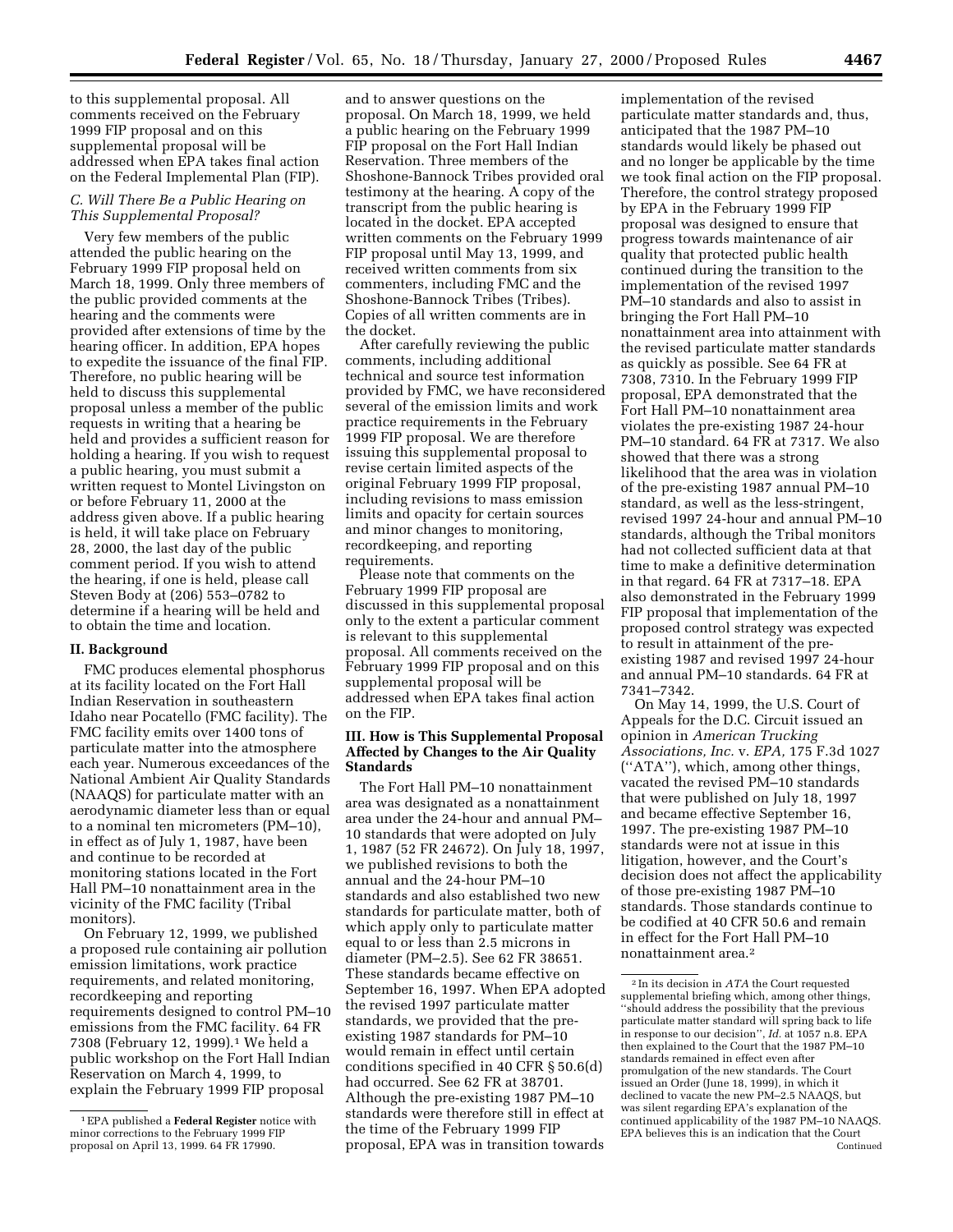#### **IV. How Does This Supplemental Proposal Change the February 1999 FIP Proposal?**

#### *A. Emission Limitations and Work Practice Requirements*

#### 1. Mass Emission Limits for Sources Currently at RACT

As stated in the preamble to the February 1999 FIP proposal, we believe that many of the sources at FMC currently employ RACT-level controls. See 64 FR at 7311 and 7325. These include the following point sources: source 5a (east shale baghouse); source 6a (middle shale baghouse); source 7a (west shale baghouse); source 10 (calciner cooler vents); sources 12a and 12b (north and south nodule discharge baghouses); source 15a and 15b (east and west nodule discharge baghouses); source 16a (nodule reclaim baghouse); 17a (dust silo baghouse); sources 18a and 18b (furnace building east and west baghouses); source 18d, 18e, 18f, and 18g (furnace building Medussa Andersen stacks); and source 20a (coke handling baghouse). For these point sources, EPA intended to propose mass emission limits designed to keep PM–10 emissions at current levels and not to require additional controls in order to meet the FIP limits. See 64 FR at 7311 and 7325.

Based on information provided by FMC during the public comment period, we believe that the mass emission limits proposed for the above identified sources were not consistent with current emission levels. In its comments, FMC noted that the proposed mass emission limits were derived from the 1996 emission inventory, which was compiled on the basis of source tests conducted using EPA Method 5, 40 CFR part 60, appendix A (Method 5). Method 5 does not distinguish between PM–10 and total particulate matter and also does not measure condensible particulate matter. Condensible particulate is material that is in the vapor state at elevated stack sampling temperature but, at lower or ambient temperature, condenses to either liquid droplets or solid particulate. Although condensible particulate is not measured using Method 5, it can condense to particulate and be measured at air quality monitoring sites. In the February 1999 FIP proposal, we proposed EPA Methods 201/201A and 202, 40 CFR part 51 appendix M (Methods 201/201A and 202), as the reference test methods for determining compliance with the proposed mass emission limits. Method

201/201A measures all PM–10 except condensible PM–10 and Method 202 measures condensible PM–10. Thus, FMC asserted, the proposed reference test method requires the inclusion of more particulate matter (condensible PM–10) than originally considered when developing the 1996 emission inventory and establishing the proposed emission limits.

To support its contention that it cannot comply with the proposed mass emission limits for the sources identified above without installing additional controls, FMC submitted the results of source tests conducted after publication of the February 1999 FIP proposal. These source test results show that, using Methods 201/201A and 202, FMC would be in violation of many of the proposed emission limits in the February 1999 FIP proposal because of the difference in the test method used to establish the emission limits (Method 5) and the reference test method proposed in the FIP (Methods 201/201A and Method 202). This is clearly contrary to EPA's intent in proposing the mass emission limits for these sources. To address this issue, FMC requested that the reference test method be only Method 201/201A and that Method 202 be performed on each source for informational purposes only. FMC also requested that the definition of PM–10 or PM–10 emissions be revised to expressly state that it does not include condensible particulate matter, unless otherwise specified in the FIP.

Because the mass emission limits for the sources identified above were derived from an emission inventory that did not include condensible PM–10, we believe it is appropriate that the proposed mass emission limits not apply to condensible PM–10 and that the reference test method for these mass emission limits be consistent with the method used to derive the emission limits. In this supplemental proposal, we are therefore proposing to include only Method 201/201A as the reference test method for the sources identified above. We have considered the alternative approach of establishing mass emission limits for these sources that includes condensible PM–10. We have decided not to pursue this option for the reasons presented below.

The only information we have on condensible PM–10 emissions from the FMC facility is from the limited source test data recently conducted by FMC and submitted with FMC's response to comments. This information includes one stack test using Methods 201/201A and 202 consisting of three runs each for each of these sources. The test results are puzzling in some respects. We

would generally expect condensible particulate to be present in emissions from hot or heated emission sources, such as combustion or furnace emission releases, but would not expect condensible particulate to be present in sources which are at ambient temperature. The source test results provided by FMC show condensible PM–10 emissions were high for most sources at FMC, including material handling of dry cold aggregate (shale, briquettes, coke, and nodules) from which no condensible particulate emissions would normally be expected because the material is already at ambient temperature. In addition, the range of reported condensible PM–10 varied considerably over the three test runs conducted for each source. EPA believes that attempting to establish emission limits that include condensible PM–10 emissions based on this limited set of data could result in less stringent limits. Because the intent of the FIP for these sources is to maintain emissions at current levels, we would need to set emission limits that would account for the wide variation in condensible emissions from these sources and set the limits at the high range of the test results.

We recognize that by establishing emission limits that do not apply to condensible PM–10 emissions, condensible PM–10 from these sources would not be directly regulated by the FIP. We nonetheless believe that this approach will not interfere with the effectiveness of the control strategy for attaining the PM–10 standard for several reasons. First, it is very unlikely that fugitive emissions from shale, briquette, coke, or nodule handling, where the material is stored at ambient temperature, contain significant condensible PM–10 because there is no further cooling process that would condense additional particulate. Second, it is not possible for FMC to change the ratio of non-condensible to condensible particulate for these sources. Therefore, establishing an emission limit that limits the amount of non-condensible PM–10 emissions from a given source to current emission levels should likewise limit condensible PM– 10 emissions from that source at current levels.

We therefore believe that the more prudent course at this time is to modify the mass emission limits for these sources to exclude condensible PM–10 and to modify the reference test method so that it includes only non-condensible PM–10. In order to ensure the continued collection of information on condensible PM–10 emissions from point sources at the FMC facility and to

was unwilling to disturb that aspect of the Agency's July 18, 1997 rule.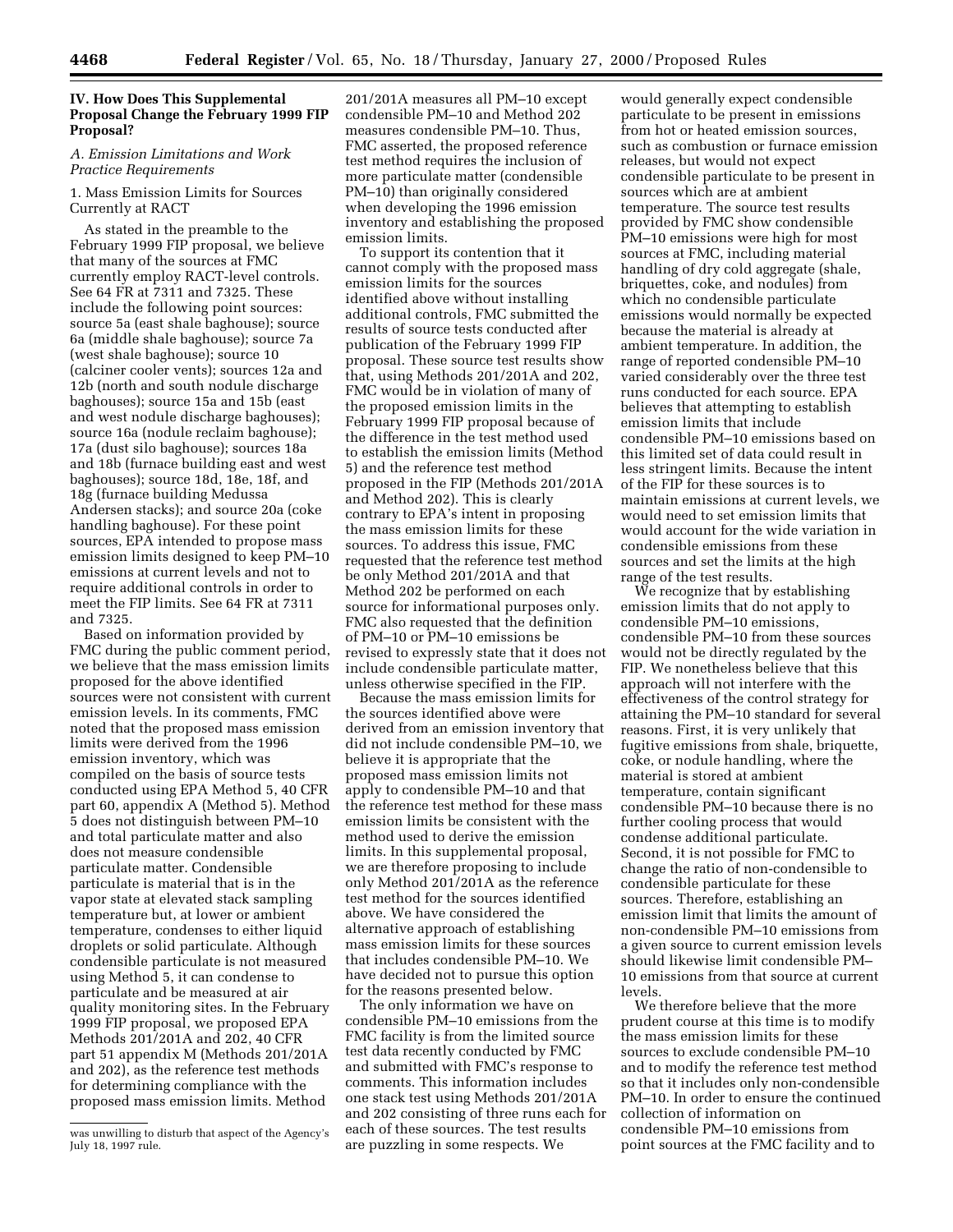allow for the further analysis of this data, we are proposing to require FMC to conduct Method 202 concurrently with Methods 201/201A for informational purposes. This will allow better evaluation of the extent to which condensible PM–10 is emitted from the FMC facility and whether limitations that include condensible emissions are necessary and appropriate. If we later determine that the control strategy in this FIP proposal is not sufficient to attain the PM–10 NAAQS, we will consider the extent to which condensible PM–10 emissions from the FMC facility contribute to the nonattainment problem and, if necessary and appropriate, propose additional control measures.

As stated above, FMC also commented that, for purposes of this FIP, EPA should define PM–10 emissions to include only noncondensible PM–10. FMC presumably urges this change to make absolutely clear that condensible PM–10 will not be included in determining compliance with mass emission limits for these sources. We agree with the end result sought to be accomplished by FMC, but do not agree that a change to the definition of ''PM–10'' or ''PM–10 emissions'' is appropriate because those terms are used in other contexts where condensible PM–10 emissions should be considered. To account for FMC's concern, we instead propose to revise Table 1 to make clear that the mass emission limitations for these sources do not apply to condensible particulate matter.

The source test results provided by FMC in response to the February 1999 FIP proposal also show that for some of the sources identified above, the 1996 emission inventory on which the February 1999 FIP proposal was based overestimates emissions of noncondensible PM–10. Because the emission limits for these sources in the February 1999 FIP proposal were derived from the 1996 emission inventory, the proposed emissions limits are therefore well above what the recent source tests show to be representative of actual worst case emissions of non-condensible PM–10 from these sources. As stated above, for those sources that we currently believe employ RACT-level controls, EPA intends to propose mass emission limits designed to keep PM–10 emissions at current levels. Based on the recent sources test data provided by FMC, we are therefore proposing to reduce the mass emission limits for the following sources from the levels identified in the February 1999 FIP proposal as shown below:

| Source                               | Limit in 2/<br>99 pro-<br>posal<br>(lbs/hr) | Pro-<br>posed<br>limit<br>(lbs/<br>hr) |
|--------------------------------------|---------------------------------------------|----------------------------------------|
| Middle shale BH (source              |                                             |                                        |
| 6b)<br>N. discharge BH (source       | 0.6                                         | 0.30                                   |
| 12a)                                 | 2.7                                         | 0.20                                   |
| S. discharge BH (source              |                                             |                                        |
| 12b)<br>E. nodule BH (source         | 2.7                                         | 0.20                                   |
| 15a)                                 | 2.0                                         | 0.50                                   |
| W. nodule BH (source<br>15b)         | 1.6                                         | 0.50                                   |
| Nodule reclaim BH                    |                                             |                                        |
| (source 16a)                         | 0.9                                         | 0.20                                   |
| Dust silo BH (source<br>17a)         | 3.3                                         | 0.15                                   |
| E. BH (furnace bldg)                 |                                             |                                        |
| (source 18a)<br>W. BH (furnace bldg) | 1.5                                         | 0.75                                   |
| (source 18b)                         | 1.2                                         | 0.75                                   |
| Furnace #1 MA (source<br>18d)        | 4.8                                         | 2.0                                    |
| Furnace #1 MA (source                |                                             |                                        |
| 18d) …………………………                      | 4.8                                         | 2.0                                    |
| Furnace #2 MA (source<br>18e)….      | 4.8                                         | 2.0                                    |
| Furnace #3 MA (source                |                                             |                                        |
| 18f)<br>Furnace #4 MA (source        | 4.8                                         | 2.0                                    |
| 18g)                                 | 4.8                                         | 2.0                                    |

2. Calciner Scrubbers (Source 9)

The February 1999 FIP proposal proposed a mass concentration limit for the calciner scrubbers (source 9) of 0.005 grains per dry standard cubic foot (gr/dscf). During the public comment period on the February 1999 FIP proposal, FMC argued that the proposed emission limit was not achievable because the February 1999 FIP proposal underestimated existing emissions from the calciner scrubbers and underestimated the control efficiency of the existing control system. The end result, according to FMC, is an emission limit that is not achievable by FMC even after the installation of RACT-level controls and is inconsistent with the performance criteria for the calciner scrubbers agreed to by EPA and FMC in the consent decree that was lodged in the United States District Court for the District of Idaho on October 16, 1998, regarding alleged violations of the Resource Conservation and Recovery Act at the FMC facility (RCRA Consent Decree).3 After careful consideration of the issues, we believe that the proposed emission limit for the calciner scrubbers of 0.005 gr/dscf must be revised.

#### a. Emissions Estimate

The 1996 emission inventory estimated existing emissions from the calciner scrubbers at 1204 pounds per day or 6.27 pounds per hour from each of the eight calciner scrubbing stacks.4 This estimate was based on a grain loading of 0.013 gr/dscf from each calciner scrubber stack at a flow rate of 58,000 dscfm. This grain loading and flow rate underestimate current PM–10 emissions from the calciner scrubbers.

During the public comment period on the 1996 FIP proposal, FMC submitted information from 219 source tests of the outlet from the calciner scrubbers conducted from April 1992 to June 1998 using EPA Method 5. As discussed above, this test method does not measure condensible particulate matter. The scrubber outlet grain loading during these tests ranged from 0.009 to 0.034 gr/dscf, with an average of 0.019 gr/dscf. The flow rate ranged from 24,400 to 40,800 dscfm, with an average of 34,200 dscfm. FMC also submitted the results of 18 source tests of the inlet to the scrubbers using, EPA Method 201/201A and Method 202, and 11 tests of the outlet from the scrubbers conducted during 1998 and 1999 using EPA Method 5 and Method 202.5 The 1998– 1999 test results of the outlet from the calciner scrubbers using Method 5 only ranged from 0.014 to 0.021 gr/dscf, with an average of 0.017 gr/dscf. These results are generally consistent with the results of the source tests conducted with Method 5 from April 1992 to June 1998 (an average of 0.017 gr/dscf compared to an average of 0.019 gr/ dscf), although the range of the recent tests is narrower. This narrower range is likely due to the fact that the data set of the more recent tests is smaller than for the earlier tests. The 0.013 gr/dscf used for compiling the 1996 emission inventory for the calciner scrubbers does not appear to be representative of reasonable worst case emissions from this source and in fact is not even representative of average emissions from this source.6 Instead, it significantly underestimated reasonable worst case emissions from this source.

The flow rate of 58,000 dscfm relied on in compiling the 1996 emission inventory also was in error, which

<sup>3</sup>The RCRA Consent Decree was entered by the Court on July 14, 1999. A copy of the RCRA Consent Decree and the order of entry is in the docket.

<sup>4</sup>There are two calciners at FMC, each of which has two high energy John Zink scrubbers, and there are two stacks on each scrubber, adding up to eight stacks on the calciners.

<sup>5</sup>Method 5 is used in lieu of Method 201/201A for measuring emissions from the outlet from the calciner scrubbers because of the presence of entrained water drops. See 64 FR 7327.

 $^6\mathrm{EPA}$  is unable to reconstruct at this time how the 0.013 gr/dscf was settled on as the basis for the 1996 emission inventory.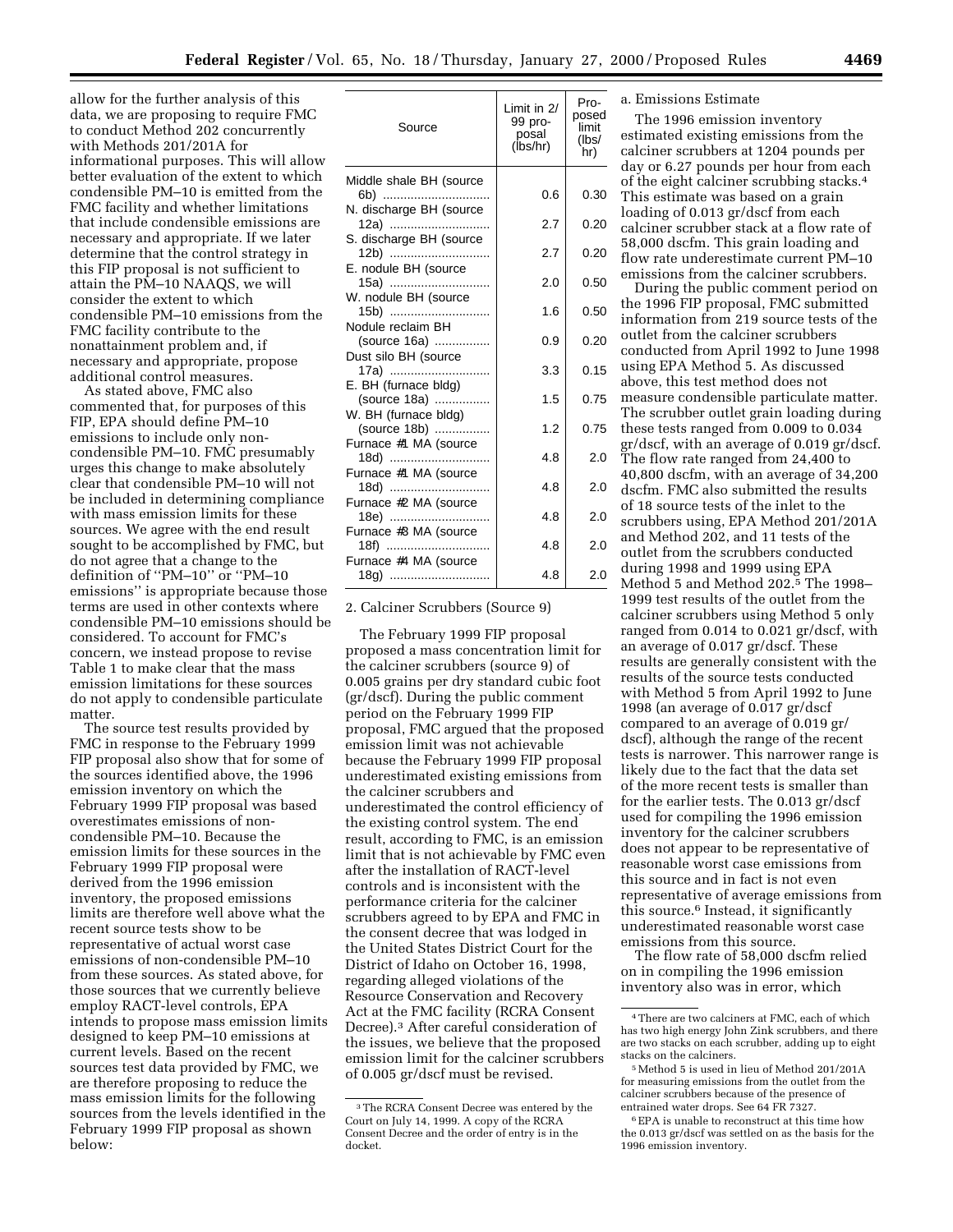appears to have resulted from an error in calculating the total number of calciner scrubber stacks and an oversight by FMC in its review of the emission inventory for accuracy. The error in the estimate of flow rate would overestimate current worst case emissions from this source. The combined effect of these errors is that the 1996 emission inventory underestimated reasonable worst case PM–10 emissions from the calciner scrubbers (excluding condensible PM– 10).

Another factor that led to the underestimation of total PM–10 emissions from the calciner scrubbers in the 1996 emission inventory is that the emission estimate was based on source test data that did not measure condensible PM–10 emissions. As discussed above, the 1996 emission inventory was based on source tests conducted with EPA Method 5, which does not measure condensible PM–10 emissions. The more than 200 source tests on the calciner scrubbers conducted by FMC from April 1992 to June 1998 were also conducted with Method 5 and did not include condensible particulate matter. The more recent source tests conducted during 1998–1999 used EPA Method 202, as well as Method 5. Method 202 does measure condensible particulate matter. The test results of the outlet from the calciner scrubbers using Method 202, which for the first time measured condensible PM–10 emissions from this source, ranged from 0.006 to 0.028 gr/dscf, with an average of .012 gr/ dscf. Total PM–10 emissions ranged from 0.021 to 0.043 gr/dscf, with an average of 0.029 gr/dscf. Thus, it appears that condensible PM–10 emissions account on average for approximately 40% of the total PM–10 mass from the calciner scrubbers.

After consideration of all information regarding emissions from the calciner scrubbers, including the information before EPA at the time the 1996 emission inventory was developed, the historical source test data collected by FMC from April 1992 to June 1998 using EPA Method 5, and the recent source tests conducted by FMC in 1998–1999 using EPA Method 5and Method 202, EPA believes that a more accurate estimate of current reasonable worst case of PM–10 emissions from the calciner scrubbers is 12.6 pounds per hour from each calciner scrubber, including condensible PM–10 emissions. This estimate is based on an average gas flow rate of 34,200 dscfm and on a reasonable worst case scrubber outlet grain loading of 0.043 gr/dscf using Method 5 and Method 202. This

results in emissions from all eight calciner stacks of 2419 pounds per day or 200 tons per year.

b. Evaluation of Alternative Control Technology

In the February 1999 FIP proposal, EPA evaluated three alternative control technologies for increasing emission reductions from the calciner scrubbers: steam injection with high energy wet scrubbers, spray tower with hydrosonic scrubbers, and replacement of the existing scrubbing system with a baghouse. Replacement of the existing scrubbing control system with a baghouse was expected to have the highest emission reduction of any of the alternatives considered. 64 FR 7332. EPA was concerned, however, about the safety of using a baghouse on the calciner scrubbers because polonium-210 (Po–210) would be captured in the baghouse dust and retained on the baghouse walls, hoppers, and bags, creating a health and safety risk for workers. 64 FR 7332. In addition, the costs of installing baghouses was estimated to be \$1.7 million with annual operating costs of up to \$1.28 million, which resulted in a very high cost effectiveness. EPA continues to believe that replacement of the existing scrubbing system with a baghouse is not technologically or economically feasible and therefore does not represent RACTlevel control for this source.

Of the other alternatives considered by EPA and discussed in the February 1999 FIP proposal, EPA estimated that steam injection would result in emission reductions of approximately 23% over current emissions, achieving a grain loading standard of 0.01 gr/dscf, and that a spray tower would result in emission reductions of approximately 62%, 7 achieving a grain loading standard of 0.005 gr/dscf. As discussed above, the 1996 emission inventory underestimated emissions from the calciner scrubbers. This underestimation of emissions prior to implementation of additional controls would similarly underestimate the grain loading standard that each alternative control system (steam injection or spray towers) could be expected to achieve. There is no reason to expect that steam injection would perform better than spray towers now that emissions from the calciner scrubbers are higher than originally estimated. In other words, EPA continues to believe that spray

towers will be able to achieve a higher percentage of emission reductions than steam injection.8 Therefore, EPA continues to believe that modification of the existing calciner scrubbers by installation of a spray tower represents RACT-level control for this source.

c. Emission Limit and Control Efficiency Requirements

In the February 1999 FIP proposal, EPA determined RACT-level controls (installation of spray towers in front of the hydrosonics) could achieve a grain loading of 0.005 gr/dscf at the design flow rate, estimated to be 58,000 dscfm, and proposed this emission limit as RACT for the calciner scrubbers. As discussed above, because reasonable worst case emissions from the calciner scrubbers were estimated at 0.013 gr/ dscf in the 1996 emission inventory, achieving a grain loading of 0.005 gr/ dscf was estimated to result in an emission reduction of 62%. In the February 1999 FIP proposal, EPA estimated the control efficiency of the current configuration of the scrubbing control system at 60%. Given that the modifications representing RACT were expected to result in a 62% reduction in emissions, the overall control efficiency of RACT-level controls was predicted to be approximately 85% (60% control efficiency of existing control system plus 62% additional reductions of the remaining 40% of emissions). As discussed in the February 1999 FIP proposal, in the RCRA Consent Decree, FMC agreed to spend \$2.5 million for the purchase, installation, modification, testing, and operation of the necessary equipment for enhancing the performance of the existing scrubbing system on the calciners to achieve an overall control efficiency of 90%, with Methods 201/201A and 202 as the reference test methods. 64 FR 7332. EPA therefore determined that FMC's commitment under the RCRA Consent Decree for the calciner scrubbers would be equivalent to RACT-level controls. We continue to believe that enhancing the scrubber control system to achieve

<sup>7</sup>The February 1999 FIP proposal estimated the emission reductions from the addition of a spray tower at 75%. This number appears to have resulted from a calculation error. A reduction in emissions from 0.013 gr/dscf to 0.005 gr/dscf results in emission reductions of 62% over current levels.

<sup>8</sup>Two other alternative technologies considered by EPA and discussed in the docket, but not discussed in the February 1999 FIP proposal are lime injection and installation of waste evaporators. Lime injection has performance characteristics similar to steam injection with respect to PM–10, but has the added benefit of reducing sulfur dioxide emissions. The costs for lime injection, however, are almost three times higher than steam injection per ton of particulate removed. Installing water evaporators on the recirculated scrubber water to reduce solids content also is expected to reduce PM–10 emissions to the same extent as steam injection. As stated above, EPA believes spray towers can achieve greater emission reductions at a lower cost.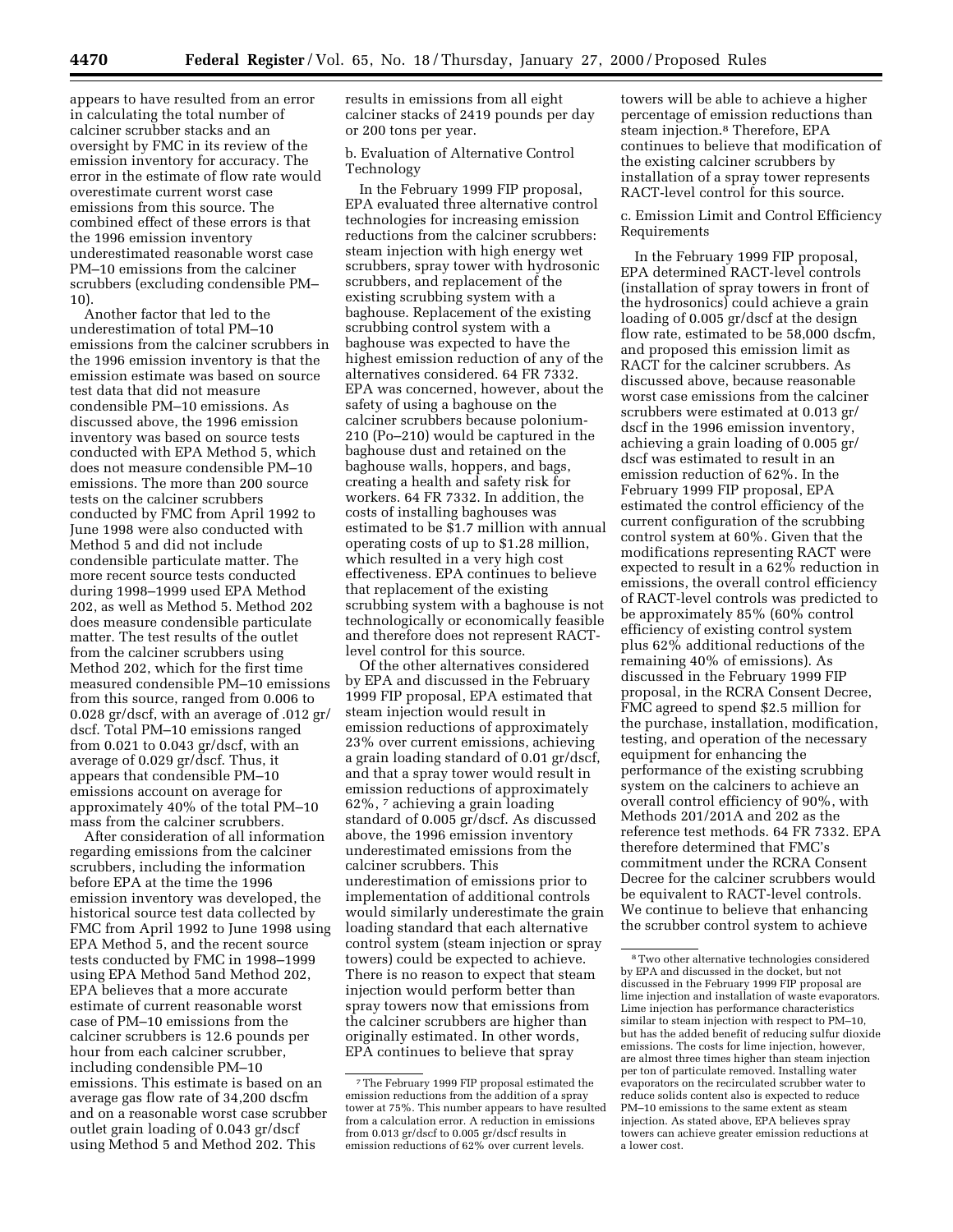a control efficiency of at least 90% constitutes RACT-level controls.

We also believe, however, that the emission limit for the calciner scrubbers must be revised because the emission limit of 0.005 gr/dscf was based on an underestimation of current reasonable worst case PM–10 emissions from the calciner scrubbers, both because the previous estimate was based on a grain loading standard that was not representative of reasonable worst case conditions and because the estimate did not include condensible particulate matter in the exhaust. Because the performance requirement in the RCRA Consent Decree applies to all PM–10, including condensible PM–10 emissions, and because this is a high temperature combustion source, EPA believes it is appropriate that the emission limit for the calciner scrubbers apply to all PM–10, including condensibles.

In the February 1999 FIP proposal, we estimated that the current configuration of the calciner scrubbers resulted in a control efficiency of 50 to 60% based on information previously provided by FMC. Because no source tests had ever been conducted on the inlet to the calciner scrubbing system, the estimate of 50% to 60% control efficiency of the existing control system was based on best engineering judgement (of both FMC engineers and EPA), and not on actual source test data. As discussed above, the source tests conducted by FMC in 1998 and 1999 measured PM– 10 emissions at both the inlet to and outlet from the calciner scrubbing system. This source test data indicates that the current scrubbing control system achieves a control efficiency of approximately 80%, much higher than previously understood. 9

Increasing the control efficiency of the calciner scrubbing system from 80% to 90% results in an emission reduction of 50%. In proposing an emission limit for the calciner scrubbers that represents RACT, EPA believes it is appropriate that the reasonable worst case grain loading standard be reduced by 50%. The highest outlet grain loading of all PM–10, including condensibles, is 0.043 gr/dscf. A reduction of 50% would result in a grain loading of 0.022 gr/dscf. EPA therefore proposes that the calciner scrubbing system be required to achieve a grain loading standard of 0.022 gr/ dscf, effective December 1, 1999, using

Method 5 (with all particulate matter collected counted as PM–10) and Method 202 as the reference test methods. EPA is also proposing to establish a flow rate that is never to be exceeded based on the highest flow rate measured by FMC between 1992 and 1998 of 40,800 dscfm. These limits will are expected to achieve a reduction in emissions from the calciner scrubbers of 50% over current levels.

As discussed above and in the February 1999 FIP proposal, FMC agreed in the RCRA Consent Decree to achieve a control efficiency from the modified calciner scrubbing system of at least 90% under all operating conditions. To ensure that the modified scrubbing control system is being properly operated and maintained at all times, EPA also proposes to require that the pollution control equipment on the calciner stacks achieve a 90% control efficiency under all operating conditions, regardless of inlet loadings, production, and other variations in operations. The requirement to achieve a 90% overall control efficiency would be based on a reference test method that requires simultaneously measuring emissions at the inlet and outlet of the air pollution control equipment. The requirement for simultaneous testing is designed to reduce errors that could occur due to variability in emissions among the five test points (as stated above, there are two John Zink high energy scrubbers on each of the two calciners and two stacks per scrubber, resulting in one inlet test point and four outlet test points for each calciner). EPA proposes Methods 201 and 202 for the inlet to the calciner scrubbing system and Method 5 (with all particulate counted as PM–10) and Method 202 for the outlet from the system.

During the public comment period on the February 1999 FIP proposal, the Tribes commented that they supported the emission limitation of 0.005 gr/dscf for the outlet of the calciner scrubbing system in the February 1999 FIP proposal. The Tribes have expressed concern that, because the proposed FIP controls are based on the emission inventory, if the emission inventory has underestimated emissions by not including condensible particulate matter, revised emission limits might be inadequate to attain the particulate matter standards. For the reasons discussed above, we believe the emission limit for the calciner scrubbers of 0.005 gr/dscf proposed in the February 1999 FIP proposal is in error and must be revised. We also believe that the requirement to meet the revised limit of 90% control efficiency, but at no time to exceed 0.022 gr/dscf,

represents RACT for this source. Moreover, EPA does not believe that the error in the estimation of emissions from the calciner scrubbers in the February 1999 FIP proposal and the increase in the emissions limit for the calciner scrubbers that would occur with this supplemental proposal will interfere with or delay attainment of the particulate matter standards. Rather, as discussed in more detail in section V.C. below, EPA believes that implementation of the emission limits in the February 1999 FIP proposal, as revised by this notice, will result in attainment of the PM–10 standards as expeditiously as practicable.

#### 3. Calciner Cooler Vents (Source 10)

In the February 1999 FIP proposal, EPA stated that the calciner cooler vents currently employed RACT-level controls. We therefore proposed an emission limit for this source that we believed would keep emissions from the calciner cooler vents at current levels. 64 FR at 7324. As stated above, the emission inventory from which the proposed emission limits were derived was, for most sources, based on source tests using Method 5. Method 5 measures total suspended particulate, not just PM–10, and does not include condensible particulate matter. To determine the PM–10 emissions from the Method 5 data for a particular source for the 1996 emission inventory, EPA estimated, based on information provided by FMC, the percentage of total particulate matter from the source that was less than ten micrometers in diameter (PM–10).10 Based on information provided by FMC, we estimated that 10% of the total particulate matter emitted from the calciner cooler vents was PM–10.11 From this information, EPA determined that the current hourly emission rate of PM–10 from each calciner cooler vent was 2.0 pounds per hour (lb/hr) of PM– 10. 64 FR at 7354 (proposed Table 1 to 40 CFR 52.676 (source 10)). EPA therefore proposed this emission rate as the emission limit for this source.

In its comments on the February 1999 FIP proposal, FMC asserted that, by estimating that only 10% of the total particulate matter from the calciner cooler vents was PM–10 in the 1996 emission inventory, EPA significantly

<sup>9</sup>As discussed above, EPA believes that the 1998– 1999 source test results provided by FMC are reliable because the Method 5 results (excluding the condensible fraction) are consistent with the results of the 219 source tests conducted from April 1992 to June 1998, which also excluded the condensible fraction.

<sup>10</sup>As stated above, neither the Method 5 data, nor EPA's estimation of PM–10 emissions from the Method 5 data included condensible particulate matter.

 $^{\rm 11}$  FMC had advised EPA at the time the 1996 emission inventory was prepared that only 7.5% of total particulate emissions from this source was PM–10. EPA assumed 10% to provide for a margin of error.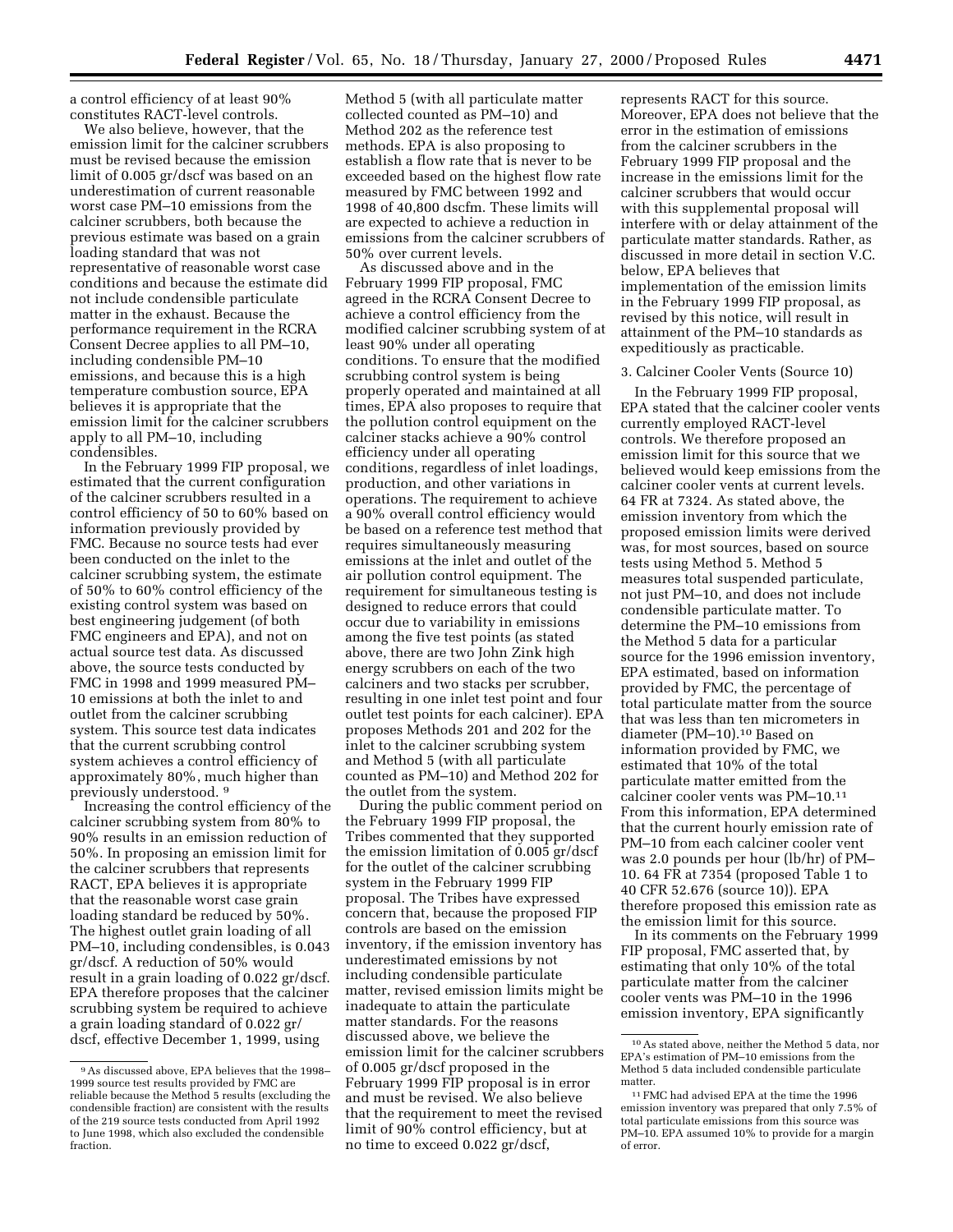underestimated PM–10 emissions from this source. Based on the source tests conducted by FMC after the February 1999 FIP proposal, it appears that on average 38% of total particulate matter from the calciner cooler vents is comprised of PM–10, and that 59% of the PM–10 is condensible particulate matter. The average emission rate across the four calciner cooler vents is 2.9 lb/ hr of PM–10 (excluding condensible PM–10), with a range of 2.0 to 4.0 lb/ hr, depending on the stack. FMC commented that the mass emission limit for the calciner cooler stacks (source 10) must be revised because current source tests show that FMC cannot comply with the proposed emission limit for this source even when condensible PM– 10 is excluded from the limit. FMC noted that EPA stated in the February 1999 FIP proposal that the calciner cooler vents currently employ RACTlevel controls and that the intent of the proposed mass emission limit was to keep emissions at current levels.

After reviewing the information provided by FMC in its comments on the February 1999 FIP proposal, EPA believes that the emission limits for the calciner cooler stacks should be revised to account for this new source test data. EPA is therefore proposing an emission limit for each calciner cooler stack of 4.4 lb/hr of PM–10 (which is the maximum emission rate reported by FMC plus a margin for error), excluding condensible PM–10. Method 201/201A is proposed as the reference test method.

#### 4. Phosphorous Loading Dock (Phos Dock) Scrubber (Source 21a)

We proposed a 0.007 gr/dscf emission limit in the February 1999 FIP proposal for the phos dock scrubber. This limit was designed to keep emissions at the levels in the 1996 emission inventory. As stated in the February 1999 FIP proposal, the additional controls FMC has agreed to undertake for the phos dock area are designed to reduce emissions due to ''upset'' conditions. Emissions from ''upset'' conditions were not included in the 1996 emission inventory as discussed in our earlier proposal. 64 FR at 7341. During the public comment period on the February 1999 FIP proposal, FMC requested that the emission limit for the phos dock scrubber exclude condensible PM–10 emissions because, as discussed above in section IV.A.1., the emission estimate for this source in the 1996 emission inventory was based on source tests conducted with Method 5. For the reasons discussed above in section IV.A.1., we agree that the emission limit for the phos dock scrubber should exclude condensible PM–10 emissions

and that the reference test method for this source should be Method 201/201A. Method 202 would be required to be conducted for informational purposes.

The new source test data for the phos dock scrubbers submitted by FMC in response to comments on the February 1999 FIP proposal indicated that the worst case daily PM–10 emissions (excluding condensibles) from the phos dock scrubber were 0.003 gr/dscf. This emission rate is less than what is presented in the 1996 emission inventory. Accordingly, as also discussed above in section IV.A.1., EPA proposes that the emission limit for the phos dock scrubber be reduced from 0.007 gr/dscf to 0.004 gr/dscf with Method 201/201A as the reference test method.

#### 5. Excess CO Burner (Source 26b)

In the RCRA Consent Decree, FMC committed to replacing the existing elevated secondary condenser flare (elevated flare) and ground flare with new technology, which is referred to as the excess CO burner. The excess CO burner will burn the phosphorus in the excess carbon monoxide (CO) gas stream in an enclosed combustion chamber and duct exhaust gasses to a scrubber to remove phosphorus pentoxide. FMC committed to achieving a 95% control efficiency for PM–10 in the RCRA Consent Decree. In the February 1999 FIP proposal, EPA stated that it believed this system constituted RACT for this source. 64 FR 7332–7333. During the summer of 1999, FMC built, operated, and tested a pilot excess CO burner demonstration project. This project is approximately 1/80 scale of the excess CO burner FMC intends to build to satisfy its obligations under the RCRA Consent Decree. Based on operating and testing of the excess CO burner pilot project, on November 1, 1999, FMC provided EPA with summary information on current emissions, problems with reference test methods, PM–10 removal efficiencies, and other performance and durability information. A summary of the discussions with FMC at the November 1, 1999, meeting, as well as a copy of the information provided by FMC to EPA at the meeting, is in the docket.

a. Emissions From the Existing Elevated Flare and Ground Flare

The existing elevated flare and ground flare, to which excess CO at the FMC facility is currently directed, emit combustible gas mixtures. There is no EPA approved test method for measuring emissions from this source and, because of the nature of the emissions, it has not previously been

possible to directly measure emissions from this source. The difficulty in accurately measuring emissions from this source has been compounded by the fact that emissions from this source vary tremendously (by orders of magnitude) throughout a 24-hour period and from week to week based on plant operating conditions. The emission estimate of 3109 pounds per day (2281 from the ground flare and 828 from the elevated flare) contained in the 1996 emission inventory that served as a basis for the February 1999 FIP proposal was derived from theoretical chemical reaction calculations and assumptions of worst case operating conditions. Those calculations also accounted for the oxidation of phosphorus to phosphorus pentoxide (P205) and reported mass emissions as P2O5.

In its comments on the February 1999 FIP proposal, FMC asserted that emissions from the existing elevated flare and ground flare are far greater than estimated in the 1996 emission inventory—as much as four times higher. FMC did not provide any documentation along with its comments, however, to justify its claim that the estimate for these sources in the 1996 emission inventory was in error.

The construction of the excess CO burner pilot plant has allowed FMC for the first time to conduct actual source tests on PM–10 emissions generated from the excess CO at the facility. FMC used the results of their source testing of the inlet to the excess CO burner to estimate emission from the current elevated secondary condenser flare and CO ground flare. This recent source testing has provided more accurate information on the levels of particulate emissions from this source and shows that previous emission estimates underestimated PM–10 emissions from the excess CO because of the chemical composition of the emission stream.

Particulate in the excess CO exhaust gas consists primarily of oxidized phosphorus compounds, including phosphorus pentoxide and phosphoric acid. Phosphorus pentoxide will rapidly hydrolyze to phosphoric acid in the presence of water vapor. Phosphoric acid is a strong desiccant and its mass continues to increase when exposed to water vapor. FMC contends that this phenomenon was highlighted when they tried to equilibrate source test filters in the desiccator and weigh to a constant weight. The mass of the filter from a reference test method source test continues to increase as water is absorbed from the atmosphere, even in the desiccator and it cannot be driven off by heating the filters to 220 degrees Fahrenheit. This same phenomenon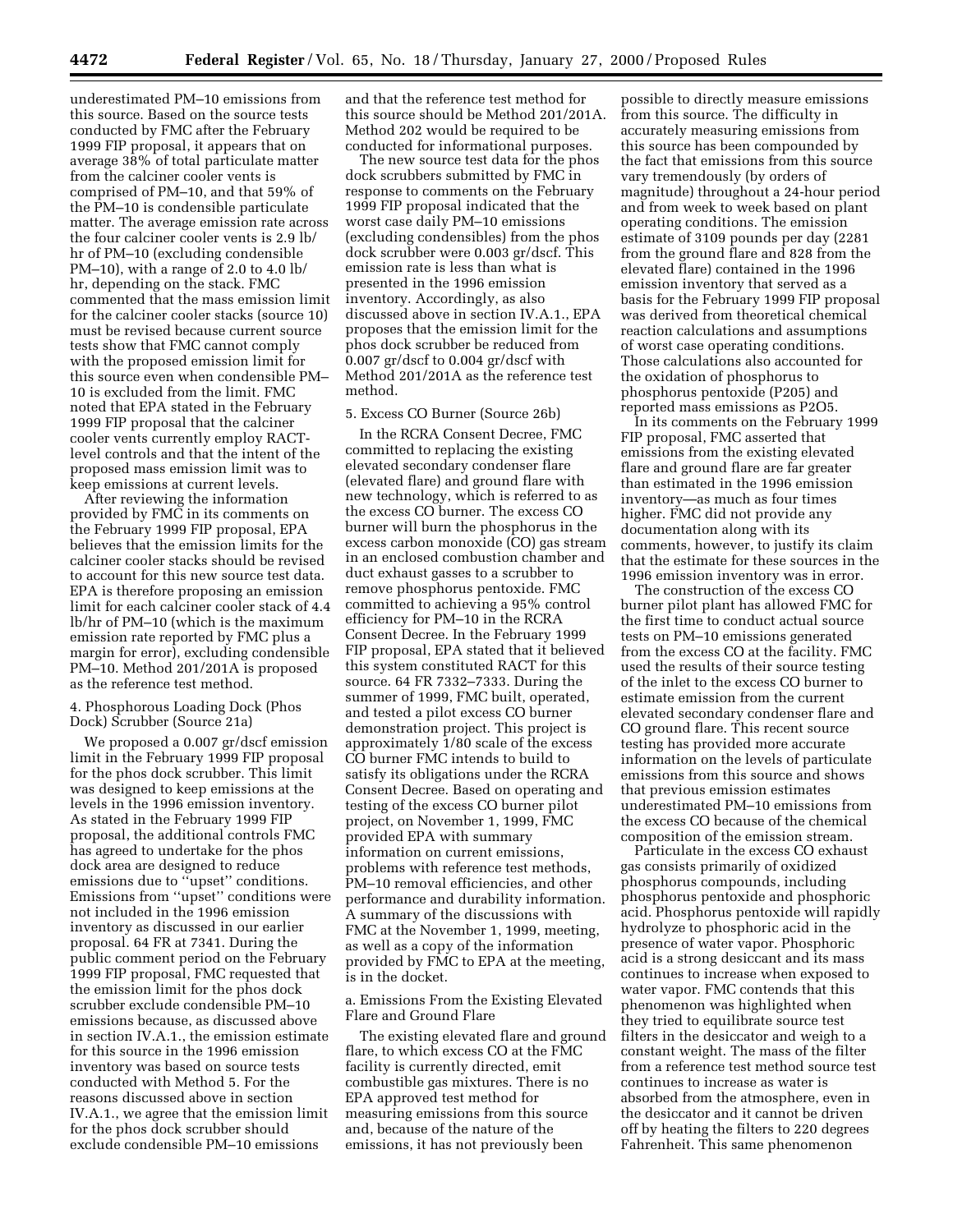occurs in exhaust gas streams and in the atmosphere.

Emissions in the elevated flare and ground flare while in the stack are mostly pure phosphorus. The phosphorus burns immediately upon contact with air to form P2O5 and further chemical reactions continue to occur in the atmosphere to form more complex phosphorus compounds These compounds end up on the ambient sampler filter media and are measured for determining ambient PM–10 levels. The excess CO burner takes the same phosphorus laden gas stream, burns it to P2O5, hydrolyzes to phosphoric acid, possibly undergoes other reactions, and emits a complex mixture of phosphoric acid and other compounds. Essentially the excess CO burner will contain the chemical reactions that now occur in the atmosphere and scrub them in the Andersen filter system.

Based on the information provided by FMC at the November 1, 1999, meeting, it appears that previous estimates of PM–10 emissions generated by the excess CO burned in the elevated flare and ground flare did not account for increased mass due to absorption of water vapor in the atmosphere as emissions were transported from FMC to the monitoring sites. FMC presented a chart of phosphorus and the mass conversion factor after exposure to water vapor. One pound of phosphorus can result in particulate that is 4.3 times greater in mass, or 4.3 pounds. EPA's previous estimates of emissions calculated the mass of P2O5 emitted from the elevated flare and ground flare and did not account for an increase in mass due to absorption of the water vapor.

Based on the source test data from the pilot project provided by FMC, FMC estimates worst case daily emissions from the elevated secondary condenser flare and CO ground flare of 10,543 pounds per day. This is more than three times as high as the estimate of 3109 pounds per day that EPA relied on the February 1999 FIP proposal. Both methods used the same operating conditions for calculating 24-hour worst case emissions (one calciner down and two hours of hot flush in a 24 hour period). EPA believes these new results are far superior to the original emission estimates made by EPA and presented in the February 1999 FIP proposal, because FMC's revised estimates account for some water vapor that is in the combustion air. It is important to emphasize that the revision of the emission estimate for this source does not reflect an increase in emissions from this source since 1996, but instead, reflects a more accurate estimate of what has been and is currently being emitted from the elevated flare and ground flare.

b. Mass Emission Limit and Control Efficiency Requirements

We proposed a mass emission limit for the excess CO burner of 6.5 lbs/hour in the February 1999 FIP proposal. During the public comment period on the proposal, FMC commented that the proposed limit is inconsistent with, and much more stringent than the performance criteria FMC agreed to meet for the excess CO burner in the RCRA Consent Decree. FMC contended that this inconsistency was due in part to the fact that the emission limit was derived using an incorrect baseline emission inventory which greatly underestimated current emissions from the elevated flare and ground flare that the excess CO burner will replace. The error in the estimation of emissions was compounded, according to FMC's comments on the February 1999 FIP proposal, by applying an oversimplified mathematical calculation and requiring compliance testing during worst case conditions. The end result, according to FMC, is an emission limit that is technologically infeasible. In support of this position, FMC submitted a letter from Andersen 2000, Inc, (Andersen) the manufacturer of the Andersen CHEAF scrubber, the control equipment for the excess CO burner under consideration by FMC. Andersen's May 7, 1999, letter to FMC stated that the Andersen CHEAF scrubber cannot achieve the proposed emission limit of 6.5 lbs/hour from an emission source with oxidized phosphorus present, such as the excess CO burner.

In commenting on the February 1999 FIP proposal, FMC also noted that the excess CO burner involves novel applications of existing technology and is still in the research and development stage. Because of the difficulty of estimating current emissions from the existing elevated secondary condenser flare and the existing CO ground flare and because of the difficulty of forecasting actual emissions from the excess CO burner upon completion, FMC urged EPA in its comments to establish a control efficiency requirement rather than a mass emission limit for the excess CO burner or to defer establishing any requirements for the excess CO burner until the source is constructed and tested.

In the RCRA Consent Decree, FMC committed to achieving a 95% control efficiency for PM–10 for the excess CO burner. As stated in the preamble to the February 1999 FIP proposal, we intended that the mass emission limit in the February 1999 FIP proposal for the

excess CO burner be consistent with the performance measures agreed to by the United States and EPA in the RCRA Consent Decree. 64 FR at 7332–33.

Based on the information provided during the public comment period and in consultation with others at Region 10, EPA circulated a letter to all those who commented on the February 1999 FIP proposal. The letter was dated June 8, 1999, and was addressed ''To whom it may concern.'' A copy of the letter is in the docket. In the letter, EPA stated that based on our preliminary review of the public comments received with respect to two sources at the FMC facility, EPA was considering changes to the mass emission limits for the calciner scrubbers and the excess CO burner. With respect to the excess CO burner, the letter stated that EPA was considering establishing an emission limit for the excess CO burner that required FMC to achieve a control efficiency of 95% at all times, consistent with the RCRA Consent Decree. EPA further stated that it believed it was essential to establish an upper limit on emissions from the excess CO burner to ensure that an increase in production does not result in an increase in emissions that could interfere with attainment of the PM–10 NAAQS. Although the letter from Andersen stated that the excess CO burner could not achieve an emission limit of 6.5 pounds per hour, Andersen did state that it would guarantee an emission limit of 15.81 pounds per hour of PM– 10 (including condensible PM–10 emissions) from the excess CO burner using Methods 201/201A and 202, based on the design parameters provided by FMC. Based on the Andersen letter, the June 8, 1999 ''To whom it may concern'' letter stated that EPA was also considering a requirement that the emissions from the excess CO burner also not exceed 15.81 pounds per hour.

As stated above, FMC conducted numerous source tests on the excess CO burn pilot plant over the course of the summer of 1999. During the November 1, 1999, meeting, FMC presented a summary of the source test results and expressed a concern that the excess CO burner would not be able to comply with a mass emission limit of 15.81 pounds per hour and might not be able to achieve a control efficiency of 95% at all times, as outlined in the June 8, 1999 ''To whom it may concern'' letter from EPA.

#### i. Mass Emission Limit

With respect to the mass emission limit, FMC stated that as a result of the recent source tests conducted on the inlet to the excess CO burner, current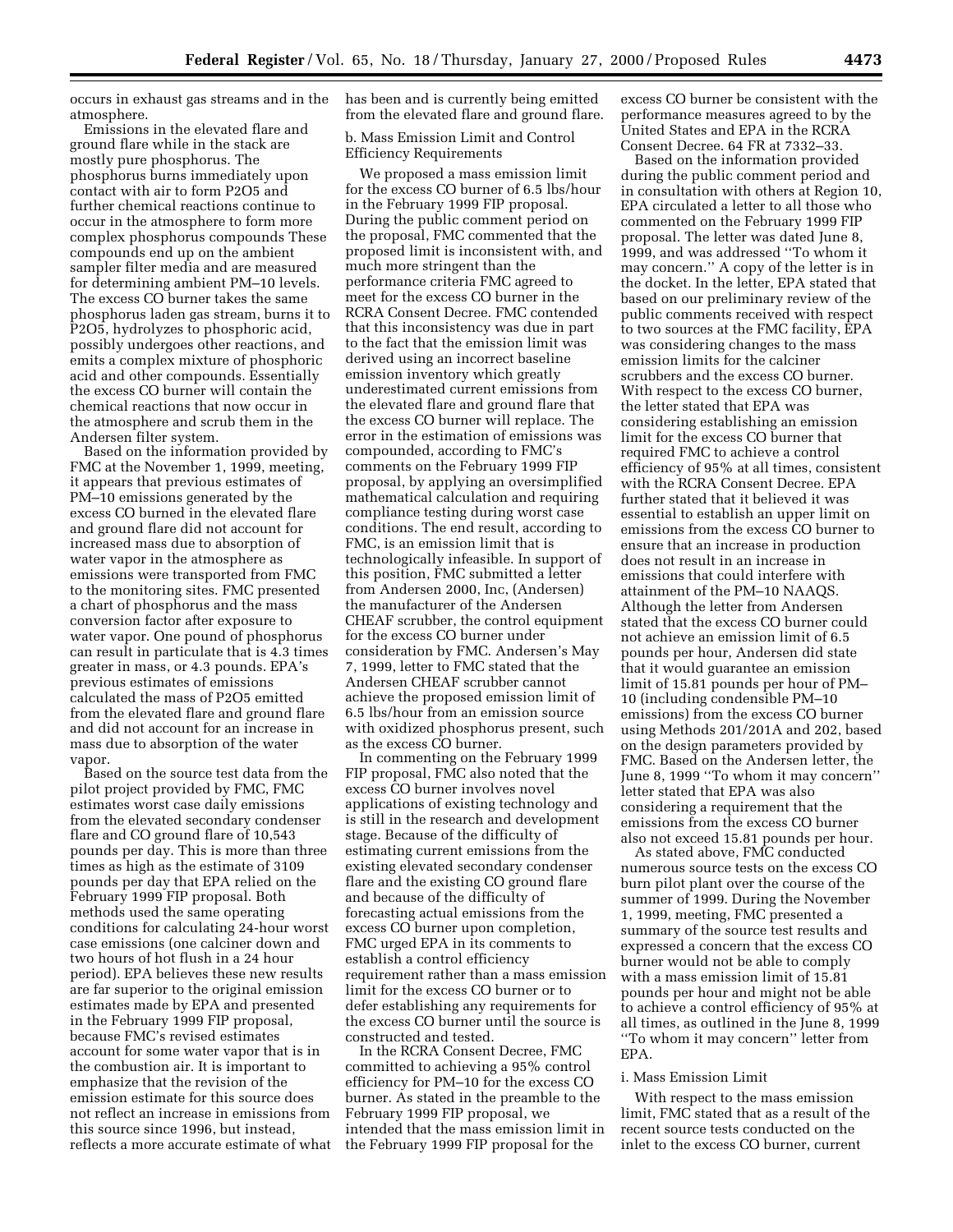emissions from the secondary elevated flare and CO ground flare are significantly higher than previously estimated. This issue is discussed in more detail above. The guarantee in the Andersen letter of 15.81 pounds per hour most likely did not completely anticipate the water vapor issue. Based on the data provided by FMC in the November 1, 1999, meeting it appears that the maximum emission rate from the excess CO burner will occur during a hot flush and will result in a mass loading at the inlet of the scrubber of 472 pound per hour. This calculation is based on excess CO burner design capacity, a grain loading during a hot flush of 2.0 gr/dscf. With a 95% control efficiency, the resulting maximum hourly emission rate would be 24 pounds per hour. Because the hot flush generally occurs for no more than two hours and the source test consists of three one hour runs, generally separated by a period of time necessary to set up for the next run, EPA believes that a maximum emission limitation of 24 pounds per hour, as measured by the reference test methods, along with a control efficiency requirement of 95%, represents RACT for the excess CO burner. The control efficiency requirement, discussed below, will assure that emissions are minimized on a continuous basis during normal operation of four furnaces and two calciners.

#### ii. Control Efficiency Requirement

With respect to the control efficiency requirement, FMC presented a table of scrubber inlet loadings comprised of 29 individual tests. FMC also presented a graph showing the test run number and the overall system PM–10 removal efficiency (%) for each run. The early runs show performance of less than 95% but are characterized by wide variability. These results are unreliable because of a problem with the test method used, which is discussed in more detail below. The last four runs presented on the graph show control efficiencies of between 90 to 95%, but the corresponding inlet and outlet loading results are not presented on this graph. The manner in which FMC conducted the source testing on the pilot plant appears to have underestimated the removal efficiency of the control device on the excess CO burner pilot project. The excess CO burner pilot project burns the CO gas in an enclosed burner with excess air. Burner exhaust passes through ducts to a water quench to cool the gas stream and which saturates the gas stream with water vapor prior to entering the Andersen scrubber. The sampling

protocol has two problems. Most significantly, the sampling ports for the inlet to the scrubber are upstream of the water quench. And secondly, but of less significance, the combustion air contains water vapor and the inlet sampling ports are upstream of rather long ducting before reaching the scrubber, thus allowing residence time for any water vapor to react with the P2O5 before being sampled at the outlet. There appears to be more than 20 feet (perhaps as much as 40 feet) of ducting before the water quench and the control device. If the inlet to the control device had been sampled after the water quench, EPA believes the control efficiency would have achieved 95%. The true performance of the control device on the excess CO burner appears to have been significantly underestimated because of where FMC measured the inlet to the control system.

#### iii. Reference Test Methods

The information provide by FMC at the November 1, 1999, meeting also identified an apparent problem with Method 201/201A and Method 5, the reference test methods proposed in the February 1999 FIP proposal and the June 8, 1999 "To whom it may concern" letter for the excess CO burner. According to FMC, because of the chemical composition of the emission stream, conducting performance tests with these EPA reference test methods, without modification, are unreliable and overestimate PM–10 emissions. FMC contends that some modifications to the proposed reference test methods (Methods 201/201A and 5) are needed for the excess CO burner. As discussed above, particulate in the excess CO exhaust gas consists primarily of oxidized phosphorus compounds, including phosphorus pentoxide and phosphoric acid. Phosphorus pentoxide will rapidly hydrolyze to phosphoric acid in the presence of water vapor. Phosphoric acid is a strong desiccant and its mass continues to increase when exposed to water vapor.

Reference Method 5 and Method 201/ 201A provide filter handling procedures after sample collection. See 40 CFR Part 60, Appendix A, Method 5 , section 4.3, and 40 CFR Part 51, Appendix M, Method 201, section 4.2.1. This procedure requires storing filters in an enclosure with silica gel desiccant (desiccator), conditioning of filters for 24 hours before weighing, and weighing to a constant weight. It provides an alternative procedure that calls for heating the filter to 220 degrees Fahrenheit for two to three hours, cooling in the desiccator, and weighing

until the weight stabilizes with no less than six hours between weighings. The particulate catch from the excess CO burner is primarily phosphorus pentoxide, which appears to be a strong desiccant and renders the silica gel ineffective in preserving the filter catch from water vapor contamination. Filter weight continues to grow in this environment. Heating filters to 220 degrees Fahrenheit and cooling in the desiccator likewise allows filter mass to increase and a constant weight cannot be achieved. It appears that filters, immediately after sampling, should be transported, stored and weighed in a water vapor free environment. In the later test runs conducted by FMC, FMC chose to use inert gas for this purpose.

These improvements in filter handling and storage in inert gas environments implemented by FMC in response to the initial problems with the source test methods would require a modification to the EPA reference test methods proposed in the February 1999 FIP proposal. As discussed in more detail in section IV.B. below, EPA is including in this supplemental proposal a provision that would allow FMC to use an alternative reference test method or a deviation from the reference test method provided certain showings are made upon the written request of FMC and the written approval of the Regional Administrator. This provision should accommodate FMC's need to modify the proposed test method for this source.

#### c. Opacity Limit

In the February 1999 FIP proposal, we proposed an opacity limit of 5% for the scrubber on the excess CO burner. In commenting on the February 1999 FIP proposal, FMC submitted a letter from Andersen 2000, Inc., to FMC dated May 7, 1999. In the letter, Andersen stated that at the upper range of the emissions from this source, there are trace visible emissions that could exceed 5% opacity. The letter further stated that the control equipment could not achieve 5% opacity on this source on a continuous basis, but that Andersen would guarantee an opacity limit of 10% under all operating conditions. EPA does not believe there is a more efficient control technology than the Andersen scrubber for controlling PM– 10 emissions from the excess CO burner, which is dominated by phosphorus pentoxide a very small particulate that is difficult to control.

At the November 1, 1999 meeting, FMC submitted a summary of results of opacity readings conducted on the excess CO burner pilot plant conducted over the summer of 1999. Opacity was measured at the outlet of the Andersen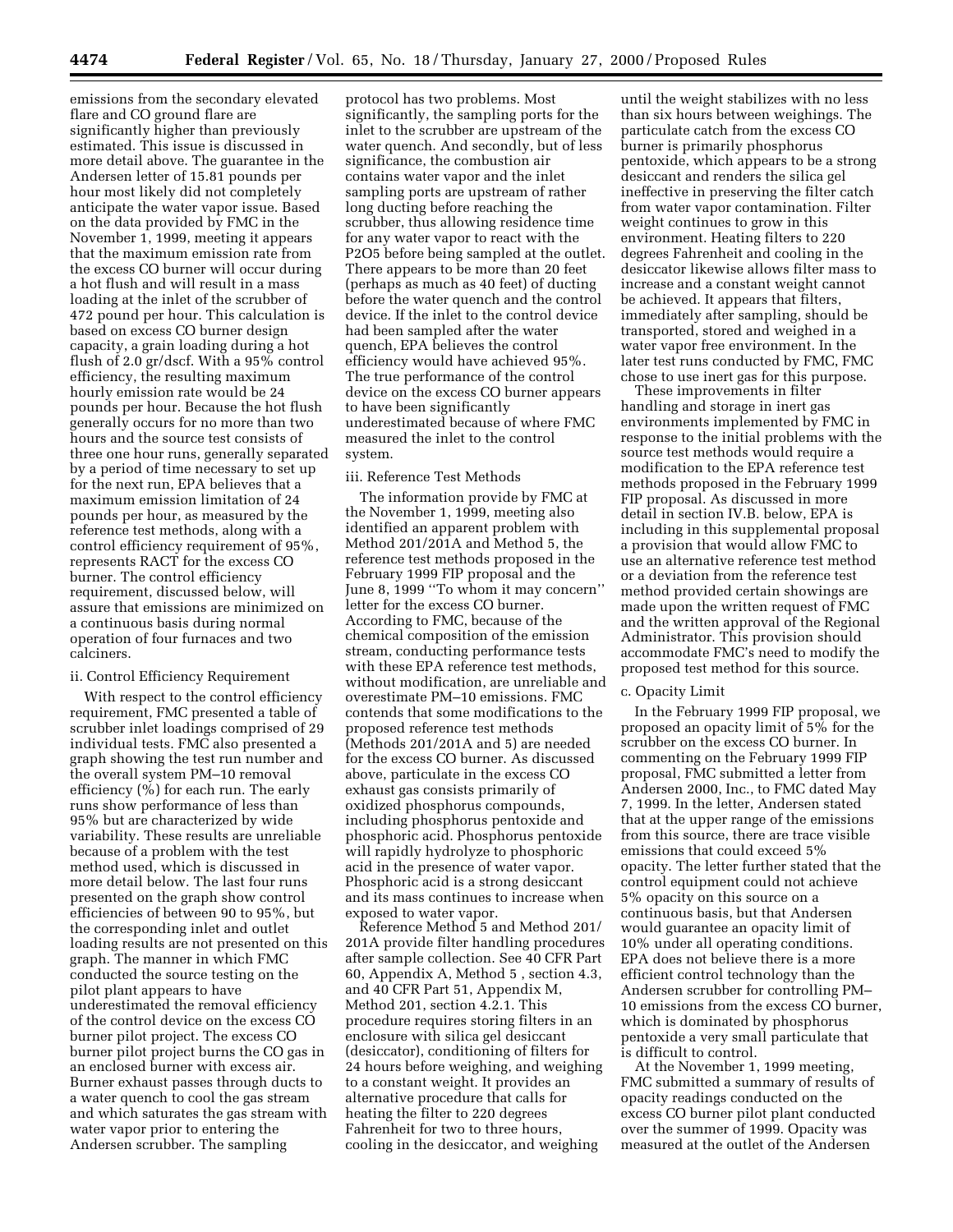scrubber on the pilot plant. FMC did not 6. Opacity Limits submit individual data sheets for each observation; therefore independent analysis of the results presented is not possible.

The summary of results presented by FMC demonstrates that when the burner and scrubber were operating at ''design condition,'' normal opacity was zero percent. Some readings were less than or equal to 10% opacity and one reading taken during a ''heavy'' hot flush was reported at less than or equal to 20% opacity. In the oral presentation of this information by FMC at the November 1, 1999 meeting, the project manager made a statement that he believed that the completed full size project might actually perform better than the demonstration project. It appears the opacity readings were taken during the same time frame that source tests were being conducted. Unfortunately, correlation of opacity with scrubber inlet loadings was not conducted to provide information why any elevated opacity readings were observed.

Based on the information provided by FMC in response to the February 1999 FIP proposal, the information provided to EPA by FMC at the November 1, 1999 meeting, and the other information in the docket, EPA believes that the excess CO burner is capable of meeting an opacity limit of 10% and that 5% is an appropriate opacity action level. Based on the information provided by FMC at the November 1, 1999, meeting, during normal operation of the pilot project, there were no visible emissions.

#### d. Flare on Excess CO Burner

In its comments on the February 1999 FIP proposal, FMC asked for clarification that the requirements of proposed 40 CFR 52.676(c)(5), which prohibits the burning of furnace gas in the elevated secondary condenser flare and the ground flare, apply to the *existing* flares at the FMC facility. The design of the excess CO burner is nearing completion and the new system will require an emergency flare to prevent the possibility of explosions. We have requested information on this new source from FMC, but have yet to receive it. EPA therefore proposes that this new source be addressed by the new section of this proposal pertaining to EPA notification of the construction of new sources of PM–10 emissions at the FMC facility, as discussed in section IV.A.7.b. below . Because the excess CO burner will not be operational until January 1, 2001, there should be sufficient time to promulgate emission limits for this source once EPA is provided appropriate documentation from FMC.

In the February 1999 FIP proposal, we proposed limits on visible emissions from all sources except for the calciner scrubbers. The proposed opacity limits ranged from a limit of no visible emissions from certain piles and processes to 10% opacity on fugitive emissions not captured by baghouses. See 64 FR at 7325–7326. EPA did not rely on a direct correlation between opacity levels and mass emissions in supporting the opacity limits proposed in the FIP. Instead, as stated in the proposal, the control strategy is premised on ensuring that, for those sources that we believe currently employ RACT-level controls, emissions from those sources remain at current levels in the emission inventory. 64 FR at 7325. The emissions rates in the 1996 emission inventory were premised on the fact that the process and control equipment that affect a particular source are properly operated and maintained at all times. The opacity limits proposed by EPA were therefore intended to ensure that the process and control equipment are being properly operated and maintained at all times.

In commenting on the February 1999 FIP proposal, FMC contended that the opacity limits proposed in the FIP are overly stringent and not supported by the record, although FMC did concede that some enforceable limits on visible emissions should be required in the FIP. As an alternative approach, FMC suggested that the FIP should establish a facility-wide opacity limit of 20% and then establish action levels for each source below 20% that would trigger a requirement for FMC to commence an investigation and take corrective action. A source that exceeded the action level would not, however, be in violation of the opacity limit under FMC's suggested approach so long as emissions do not exceed the 20% opacity limit.

EPA does not believe that an opacity limit of 20% achieves EPA's objective of ensuring that, for those sources that we believe currently employ RACT-level controls, emissions from those sources remain at current levels in the emission inventory by ensuring that the process and control equipment are being properly operated and maintained at all times. Based on the visible emission surveys of the FMC facility conducted in December 1995–January 1996, October–November 1998, and a recent survey conducted in September 1999, an opacity limit of 20% is far above typical opacity levels for the sources at FMC and would be indicative of a source that was not being properly operated or maintained. On further

reflection, however, EPA is proposing an alternative approach toward opacity that EPA believes will be easier to implement and enforce than EPA's February 1999 FIP proposal, and yet will still achieve EPA's objective of ensuring that process and control equipment is being properly operated and maintained at all times.

With a few exceptions, all of the opacity limits in the February 1999 FIP proposal were 10% or less. For the reasons discussed in the February 1999 FIP proposal and the docket accompanying the proposal, EPA continues to believe that, with the few exceptions discussed below, the identified point and fugitive sources should be able to achieve an opacity limit of 10% on a continuous basis if the process and control equipment is properly operated and maintained. EPA is therefore proposing an opacity limit of 10% for most sources. To ensure that emissions from these sources are minimized at all times, however, EPA is also proposing an opacity action level for each source. For those sources for which EPA proposed an opacity limit of no visible emissions in the February 1999 FIP proposal, such as some piles and buildings, EPA is proposing an opacity action level of ''any visible emissions.'' If visible emissions are observed from a source with an opacity action level of ''any visible emissions,'' FMC would be required to take prompt corrective action to minimize visible emissions, but would not be in violation of the opacity limit so long as the opacity level from such a source does not exceed 10%. For those sources with a proposed numerical opacity limit of 5, 7, or 10% in the February 1999 FIP proposal, such as baghouses, scrubbers, and some piles, EPA is proposing an opacity action level of 5%. For these sources, FMC would be required to take prompt corrective action to minimize visible emissions if opacity exceeded 5%, but would not be in violation of the opacity limit so long as opacity did not exceed 10%.

One commenter commented that properly operating baghouses are expected to have no visible emissions and that the baghouses at FMC should therefore be subject to a limit of no visible emissions. EPA agrees that a properly operating baghouse will generally have no visible emissions. Indeed, FMC also noted in its comments that ''Typically, baghouse stacks have zero percent opacity.'' However, most baghouse systems, including the baghouses at FMC have a self-cleaning mode in which the bags are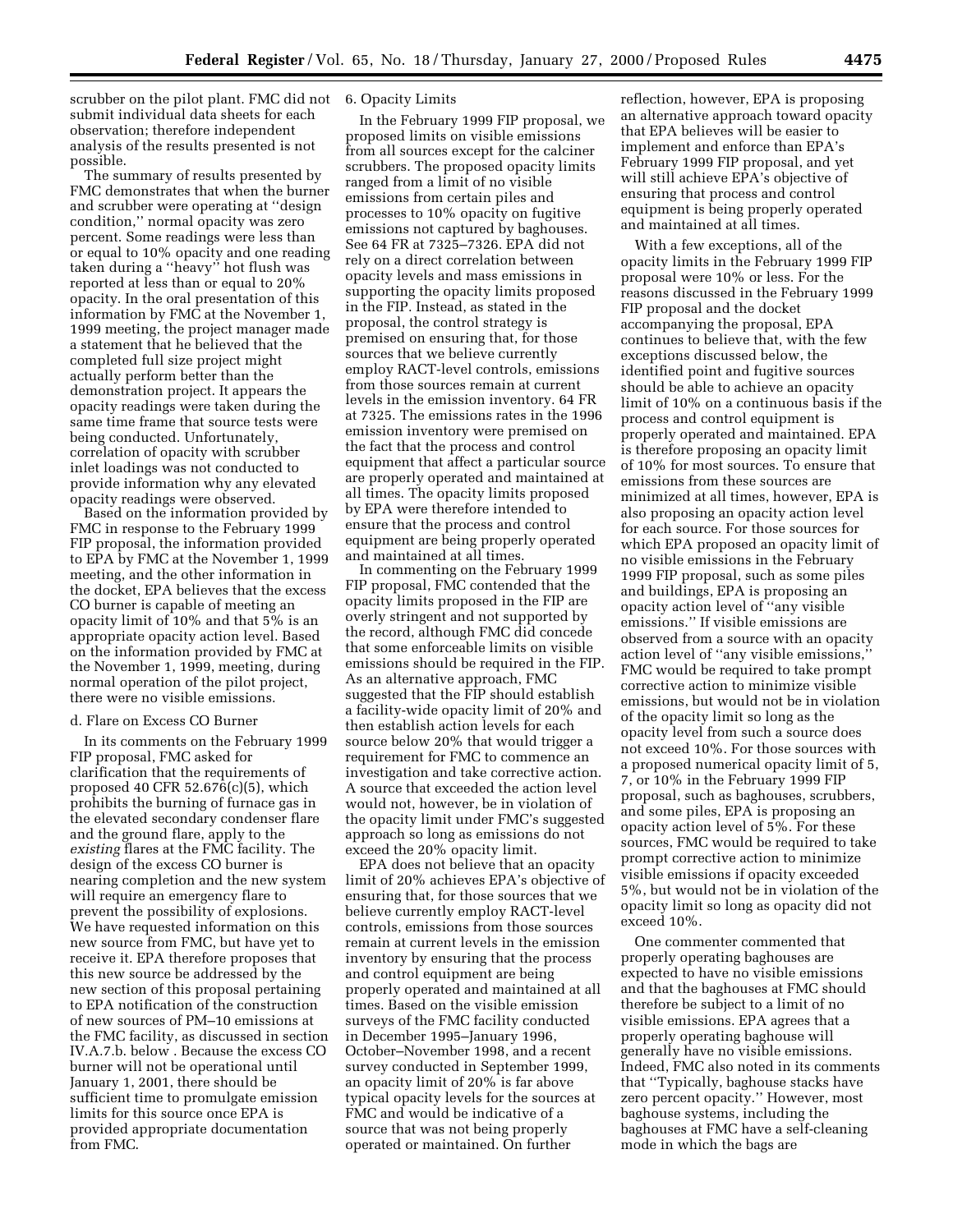automatically cleaned through a pneumatic pulse where the collected dust falls into the baghouse hopper and is conveyed to the dust silo. During these cleaning episodes, one can observe occasional wisps of visible emissions. EPA therefore believes that an emission limitation of no visible emissions from the baghouse is not consistent with current operations and procedures.

In the February 1999 FIP proposal, EPA proposed an opacity limit of 20% for the furnace building until April 1, 2002, the date by which additional controls must be installed on the furnace and in the furnace building. After further consideration, EPA believes that an opacity limit of 20%, with a corrective action level of 10%, is also appropriate for certain open (*i.e.,* uncaptured) fugitive dust sources, such as certain piles and roads. These sources include the nodule pile (source 11), the nodule fines pile (source 13), the screened shale fines pile (source 14), and all roads (source 22). For these sources, EPA believes that meteorological conditions, such as high winds during dry conditions, could cause emissions in excess of 10% and therefore believes on further reflection that an opacity limit of 20% is appropriate for these sources. Under this proposal, if opacity exceeded 10% for these sources, FMC would be required to take appropriate additional work practice measures, such as additional application of dust suppressants or clean-up of spillage to reduce emissions to 10% opacity or below. Exceedances of the opacity action level would not constitute a violation, however, so long as the opacity level for such a source remains below 20% and FMC takes prompt appropriate corrective action.

EPA believes that having two opacity limits—10% or 20%—for all identified sources, with lower corrective action levels of ''any visible emissions,'' 5% or 10% will make it easier for FMC to implement the FIP requirements, and will also make it easier for regulators and citizens to monitor FMC's compliance with the FIP. The simplification of the opacity limits will also result in more streamlined procedures for the weekly inspection of sources for opacity, as discussed in section IV.C.3. below. Increasing the opacity limits for some sources should also help to allay FMC's concerns that short term increases in opacity could result in violation of the opacity limit. Including a specific requirement that FMC initiate corrective action if opacity exceeds the opacity action level will at

the same time ensure that emissions are minimized.

To implement this proposal, EPA proposes to include a provision stating that exceeding an opacity action level shall require prompt corrective action to minimize emissions, as well as a definition of ''opacity action level.'' EPA also proposes to revise the operation and maintenance requirements to specifically require the operation and maintenance plan to specify, for each source, corrective measures to be taken when the source exceeds the opacity action level.

#### 7. Sources Not Identified in Table 1

#### a. Insignificant Sources

The February 1999 FIP proposal contained a prohibition on visible emissions from any location at the FMC facility at any time except as otherwise specifically provided in the rule. See 64 FR at 7347 (proposed 40 CFR 676(c)(1)). The intent of this provision was to ensure that sources inadvertently omitted from the emissions inventory do not go unregulated. 64 FR at 7325. During the public comment period on the February 1999 FIP proposal, FMC expressed concern because there are numerous small sources of PM–10 at the FMC facility, which are not included in Table 1 to the rule, which FMC asserts could not reasonably be expected to have a measurable impact on the PM– 10 loadings on the Tribal monitors but could not meet the requirement of no visible emissions. As examples, FMC identified welding operations, grinding, sand blasting and cleaning operations, housekeeping activities, construction activities, street sweeping operations, maintenance activities, pond piping discharges, small elemental phosphorous fires from spills or releases, landfill activities, and laboratory stack vents. FMC expressed concern because such activities do, at times, have intermittent visible emissions and would be in violation of the prohibition of no visible emissions. FMC proposed that these activities be exempt from all opacity requirements and that the specific list of the exempted insignificant activities be included in FMC's title V permit application and title V permit. FMC did acknowledge that it would implement reasonable precautions to minimize visible emissions from these activities.

After further consideration, EPA is proposing to exempt from the prohibition on visible emissions certain identified sources and activities that could not reasonably be expected to have a measurable impact on the PM– 10 loadings on the Tribal monitors, but

that could be expected to have visible emissions on an intermittent basis. EPA does not believe, however, it is appropriate to exempt these sources and activities from all limitations on opacity. Most state implementation plans have a generally-applicable opacity limit that applies to all sources of emissions, even sources and activities that would not be expected to have a measurable impact on air quality in the area. See WAC 173–400–040(1); IDAPA 16.01.01.625. EPA is therefore proposing that these smaller sources would be exempted from the prohibition on no visible emissions, but would be subject to an opacity limit of 20% over a six minute average, with Method 9 as the reference test method.

In determining the categories of smaller sources of PM–10 at the FMC facility that have not been included in the emission inventory and that would not be expected to have a measurable impact on the PM–10 loadings at the Tribal monitors, EPA considered the list proposed by FMC and also categories of sources that have been determined by states to be ''insignificant emission units'' for purposes of the title V operating permit program. These are categories of sources that are subject only to generally applicable emission limits and that generally need not be described in the title V permit application. Based on that review, EPA proposes that the following categories of sources be exempt from the general prohibition on visible emissions and instead be subject to a general opacity limitation of 20%.

a. Brazing, welding, and welding equipment and oxygen-hydrogen cutting torches;

b. Plant upkeep, including routine housekeeping, preparation for and painting of structures;

c. Grinding, sandblasting, and cleaning operations that are not part of a routine operation or a process at FMC;

d. Cleaning and sweeping of streets and paved surfaces;

- e. Lawn and landscaping activities;
- f. Repair and maintenance activities;
- g. Landfill operations;
- h. Laboratory vent stacks; and
- i. Pond piping discharges.

Under this supplemental proposal, FMC would also be required to address these sources in its operation and maintenance plan.

FMC also included in its suggested list of insignificant sources construction activities and small elemental phosphorous fires (phos fires) from spills or releases. We do not agree that such sources can be characterized as insignificant with respect to their potential emissions of PM–10.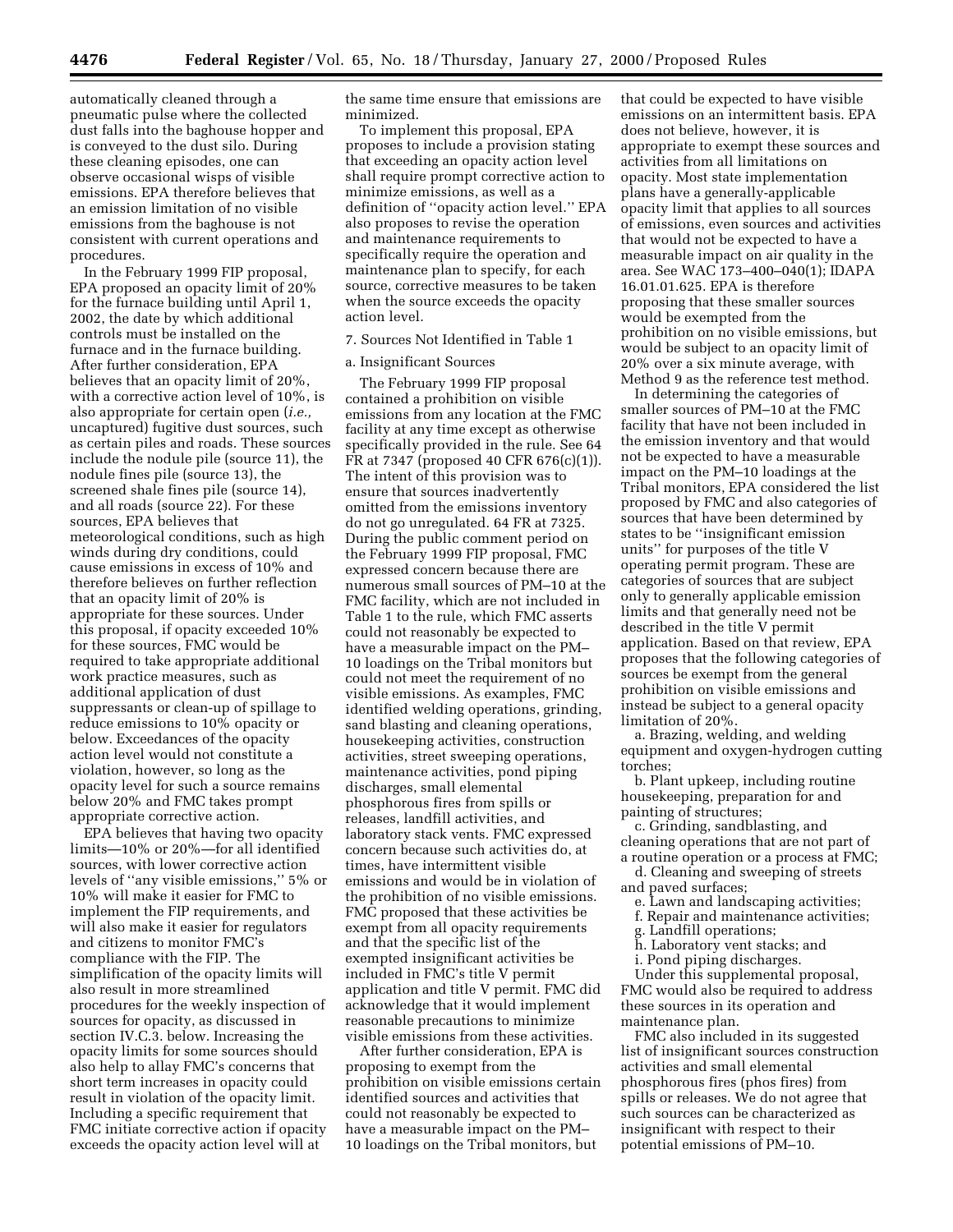Construction activities can involve considerable emissions of PM–10 depending on the extent of the activity. Likewise, phos fires can generate considerable emissions depending on the amount of phosphorus that is burned. The fuming (burning) of the FMC Pond 9E a few years ago is one good example of a elemental phosphorus fire that was of large extent and that continued for several weeks. Preventing spillage of elemental phosphorus should be a matter of good housekeeping and would prevent phosphorus fires.

#### b. New Sources

A related concern raised by FMC is that the prohibition on visible emissions from any source except as specifically authorized in Table 1 to proposed 40 CFR 52.676 presents two problems. First, it effectively prohibits the construction of new sources if the new source would have visible emissions. Second, to the extent a source of PM– 10 could be constructed that would have no visible emissions, there would be no additional requirements on that source. To address this issue, FMC suggested in its comments on the February 1999 FIP proposal that the FIP include a provision requiring FMC to notify EPA if it plans to construct a new source or modify an existing source in a manner that would increase emissions of PM–10. FMC suggested that this notice be provided 10 days prior to construction or modification.

EPA, in a rulemaking process separate from this FIP for FMC, is developing a rule that would apply to the construction or modification of new minor sources in Indian Country and extending to Indian Reservations the permitting requirements of sections 172(b)(6) and 173 of the Clean Air Act and 40 CFR 51.165 for major stationary sources and also major modifications in nonattainment areas (referred to as ''Part D NSR''). The Shoshone-Bannock Tribes also have the authority to seek EPA approval of a program for reviewing the construction and modification of new sources under the Tribal Authority Rule, 40 CFR Part 49. Until such a time as EPA or the Tribes, with EPA approval, adopt a new source review program for minor sources and major sources and modifications in nonattainment areas, we are proposing to require that FMC notify EPA prior to beginning construction of any new source of PM– 10 or modification of an existing source that results in an increase of PM–10 emissions. ''Begin actual construction,'' ''construction,'' and ''modification'' are based on the definitions in the regulations for state Part D NSR

programs, 40 CFR 51.165(a)(1)(v), (xv), and (xviii) and the New Source Performance Standards, 40 CFR 60.2 and 40 CFR 60.14. The notice of construction or modification would be required to include a description of the source, an estimate of potential PM–10 emissions from the source, and an evaluation of any control technology considered by FMC. EPA would intend to promulgate emission limitations for the source, as necessary and appropriate, in another rulemaking. In order to provide EPA time to evaluate the new source, EPA proposes that FMC must notify EPA at least 90 days prior to the construction or modification of such a source. After 90 days, FMC would be authorized to construct the source, but the source would be subject to an opacity limit of 10%, unless EPA establishes alternative or additional emission limitations or work practice requirements for the source. FMC would also be required to address the new source in its operation and maintenance plan. The 90 day period is intended to allow EPA time to consider if additional requirements should be established for the source.

#### *B. Reference Test Methods*

As discussed above, for many of the mass emission limits identified in Table 1, EPA is proposing that only Method 201/201A be the reference test method. For these sources, FMC would still be required to conduct Method 202 concurrently with Method 201/201A but the results would be for informational purposes only.

The February 1999 FIP proposal required the reference test for the Medusa Andersen stacks on the furnace building (sources 18d, 18e, 18f, and 18g) be conducted during slag tapping. See 64 FR at 7347 (proposed 40 CFR  $676(d)(2)(viii)$ . In its comments on the February 1999 FIP proposal, FMC noted that each furnace has two slag tap holes and two metal tap holes and that, during normal operation, slag is tapped from a given furnace one side at a time for 20 minutes on each side during any given hour. A metal tap is conducted from one side of each furnace once each shift. Because each of the three required test runs lasts for at least 60 minutes, FMC points out that any given stack test will include a slag tap or metal tap, but that tapping will not be continuous throughout the source test. FMC therefore requested that the language be revised to state that the source tests on the furnace stacks be conducted during periods that include slag tapping or metal tapping, but not exclusively during tapping. EPA is proposing to

revise the source testing requirements to include this language.

The February 1999 FIP proposal required the performance test for the excess CO burner (source 26b) be conducted during either a mini-flush or hot-flush. See 64 FR at 7347 (proposed 40 CFR  $676(d)(2)(ix)$ ). In its comments on the February 1999 FIP proposal, FMC noted mini-flushes typically last 21 minutes, with a recent maximum of 1.5 hours. Because each of the three required test runs lasts for at least 60 minutes, FMC points out that a miniflush might have to be extended if the entire test were to be conducted during a mini-flush. FMC also commented that requiring sampling during a mini-flush or a hot-flush would greatly overestimate hourly emissions because such events last at most four hours in a given day and the PM–10 NAAQS includes a 24-hour standard. FMC therefore requested that the language be revised to provide that at least one of the three test runs must be conducted during a mini-flush or a hot-flush.

Devising the appropriate source testing conditions for the excess CO burner is difficult because this source is subject to intermittent processes that can significantly increase emissions for short periods of time. EPA agrees that requiring source testing to be conducted only under these conditions would overestimate emissions on a 24-hour basis. After further consideration of this issue, EPA believes it is appropriate to require that only one of the source test runs be conducted during a mini-flush or a hot-flush but that the mini-flush or hot flush last for at least thirty minutes of the one hour run. EPA arrived at this number by assuming that maximum 24 hour emissions would occur on a day on which a hot flush lasted for approximately four hours, or one-sixth of the day. One half hour equates to one sixth of three one hour source tests.

The February 1999 FIP proposal provided for some minor adjustments to reference test methods with EPA approval, such as using Method 5 in place of Method 201 or 201A for a particular point source. *See, e.g.*, 64 FR at 7347 (proposed 40 CFR 52.676(d)(3)). During its comments on the February 1999 FIP proposal, FMC requested that the FIP be revised to include additional flexibility with respect to reference test methods. Specifically, FMC requested that the FIP include a provision specifically allowing FMC to request EPA to approve alternative test methods or to deviate from the prescribed test method. 40 CFR 51.212(c)(2), which sets forth the requirements for testing for state implementation plans, authorizes the use of alternative test methods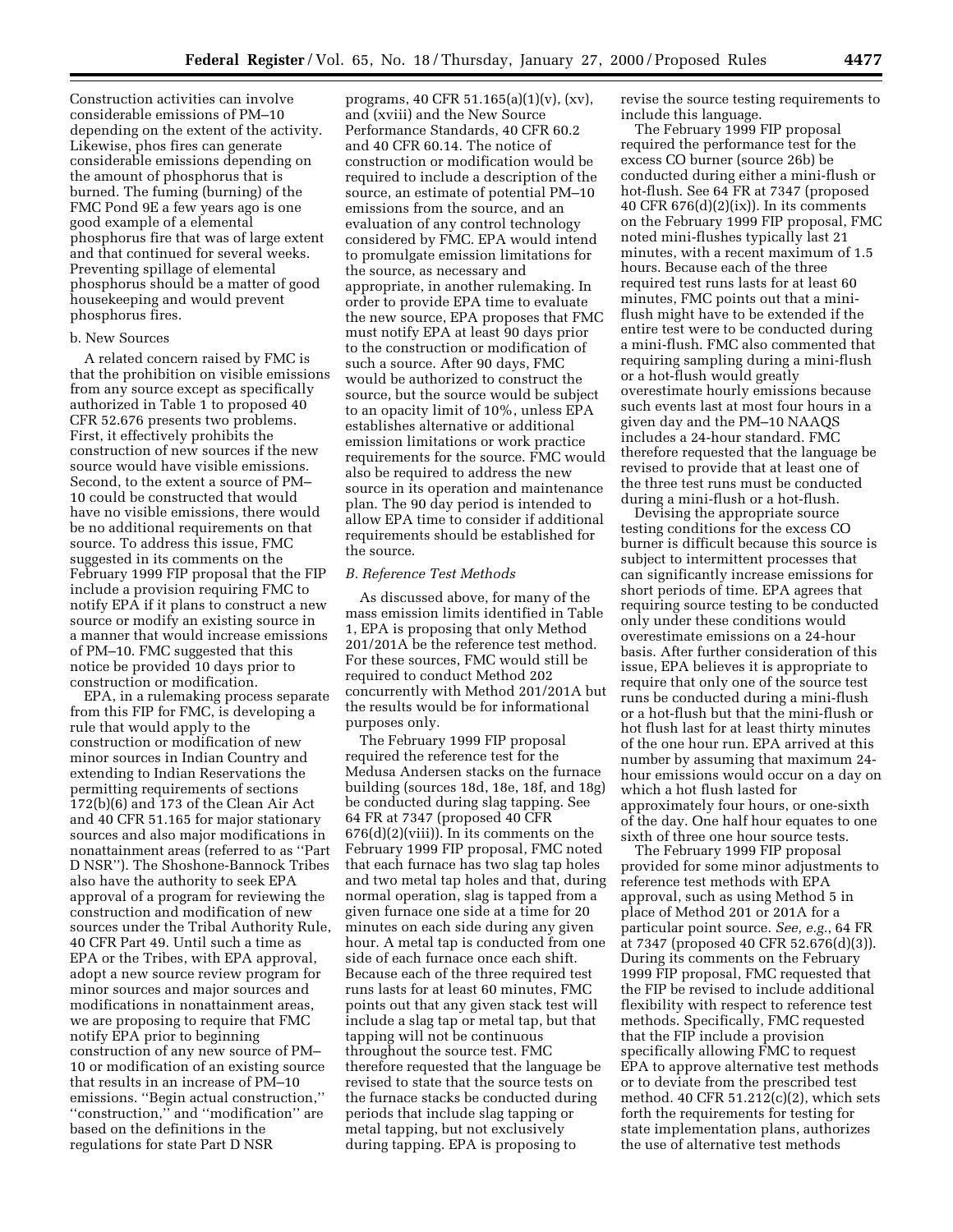following the review and approval of EPA. EPA believes it is appropriate to provide FMC this same flexibility in this FIP and has therefore included language authorizing the use of alternative methods approved by the Regional Administrator. EPA has used the procedure for requesting alternative test methods under 40 CFR part 63 as a guide in determining appropriate procedures for requesting an alternative test method under the FIP. *See* 40 CFR 63.7(f).

#### *C. Monitoring, Recordkeeping, and Reporting Requirements*

#### 1. Periodic Source Testing

The FIP proposed that FMC be required to conduct annual source tests on each point source, requiring the first annual test for each source to be conducted within 12 months of the effective date of the FIP and that subsequent annual tests be completed within 12 months of the most recent previous test. See 64 FR at 7347 (proposed 40 CFR 52.676(e)(1)(i)). For the sources with emission limits that become effective after the effective date of the FIP, the February 1999 FIP proposal proposed that the first annual test be conducted 60 days after the effective date of the emission limit. In FMC's comments on the February 1999 FIP proposal, FMC requested that it be allowed 15 months in which to conduct the first annual tests and that subsequent tests be conducted thereafter within 15 months of the most recent previous test. For sources with later effective dates, FMC requested 180 days, rather than 60 days, in which to conduct the initial source test.

EPA agrees that, for the first annual tests, additional time may be needed to complete the tests on all sources, because of the number of requirements that become effective within the first year of the effective date of the FIP. EPA therefore proposes to allow 15 months within which to conduct the first annual source tests for sources with limits that become effective within 60 days of the effective date of the FIP. For the calciner scrubbers, the phos dock Anderson scrubber and the excess CO burner, EPA believes some additional time is necessary for conducting the first annual test, but does not believe the 180 days recommended by FMC is appropriate. For these sources, EPA is proposing that the first annual test be required within 90 days after the effective date of the emission limit for these sources. EPA continues to believe that subsequent annual tests should be conducted within 12 months of the previous test, but proposes to include a

provision allowing FMC to request an extension of up to 90 days for any source test for good cause. The extension request must be submitted to EPA at least 30 days before the source test is otherwise required to be conducted under the rules. EPA also proposes to include a provision allowing source tests to be conducted for a particular source every other year, instead of every year if, after two consecutive years, the emissions from that source are less than 80% of the emission limit. The frequency of source testing for a particular source would revert to every year if the emissions are at any time found to be greater than or equal to 80% of the applicable emission limit. Such ''tiered'' monitoring provisions have been used with increasing frequency in rules and title V permits, and EPA believes it is appropriate to provide FMC with similar flexibility. Finally, EPA proposes to include a provision relieving FMC from the requirement to submit a proposed test plan if the plan is unchanged from the plan submitted to EPA in connection with the immediately preceding source test.

#### 2. Pressure Relief Vents

In the February 1999 FIP proposal, EPA proposed that the pressure relief vents be subject to an opacity limit of no visible emissions except during a ''pressure release.'' *See* 64 FR at 7355 (proposed Table 1 to 40 CFR 52.676 (source 24)). We also proposed to require FMC to install monitoring devices to continuously measure and continuously record the temperature of the gases in the pressure relief vent downstream of the pressure relief valve. A ''pressure release'' was defined as an excursion of the temperature above the approved temperature range. EPA also proposed to require that the release point on each pressure relief vent be maintained at 18 inches of water. After the occurrence of each pressure release, we proposed to require that FMC inspect the valve to ensure it was properly sealed, to inspect the water level, and to then conduct a visible emissions observation to ensure there were no visible emissions. *See* 64 FR at 7348–7349 (proposed 40 CFR 52.676(e)(6)).

During the public comment period on the February 1999 FIP proposal, FMC commented that a limit of no visible emissions, except during a pressure release, is not attainable because there are minor phosphorus pentoxide emissions that can occur even when the pressure relief vents are not releasing and the valves are properly operated and maintained. FMC also noted that it

had recently installed new pressure relief valves with a new design, including devices that monitor not only temperature, but also water level and pressure. FMC stated that it was currently monitoring temperature, water level, and pressure and was evaluating the data to determine the most reliable operating parameters. Because of the new monitoring devices, FMC commented that the requirement to conduct a visible emissions observation following each pressure release was not necessary to ensure proper operation.

In light of the new pressure relief valves and related monitoring devices installed by FMC, we believe revisions to the proposed requirements for the pressure relief vents are appropriate. We first propose to require that FMC install, calibrate, maintain, and operate devices to continuously measure and continuously record the pressure and water level, in addition to temperature. Similarly, we now propose that a ''pressure release'' be defined in terms of an excursion outside of the approved parameter ranges for pressure and water level, in addition to temperature. EPA also proposes that, in light of the additional monitoring devices and the new valves, FMC not be required to conduct a visible emissions observation following each pressure release, but instead be required to only inspect the valve to ensure it is properly sealed and verify that all operating parameters are within their approved range.

#### 3. Weekly Visible Emission Observations

The February 1999 FIP proposal proposed to require that FMC conduct weekly visible emission observations of all sources subject to opacity limits once each week during a regularly scheduled time. 64 FR at 7349–7350 (proposed 40 CFR 52.676(e)(8) and (9)). During the public comment period, FMC objected to the requirement that the observations occur at ''a regularly scheduled time,'' stating that random checks once each week would be more indicative of actual operation and would give FMC more flexibility for scheduling. After further consideration, we believe that, because of the number of sources FMC is required to observe for visible emissions each week, requiring the observations to be conducted at a regularly scheduled time is too burdensome for FMC. We therefore now propose to delete the requirement that the weekly observations be conducted at a ''regularly scheduled time.''

EPA has also revised the proposed procedure for the weekly inspections to reflect the changes to the opacity limits and the addition of opacity action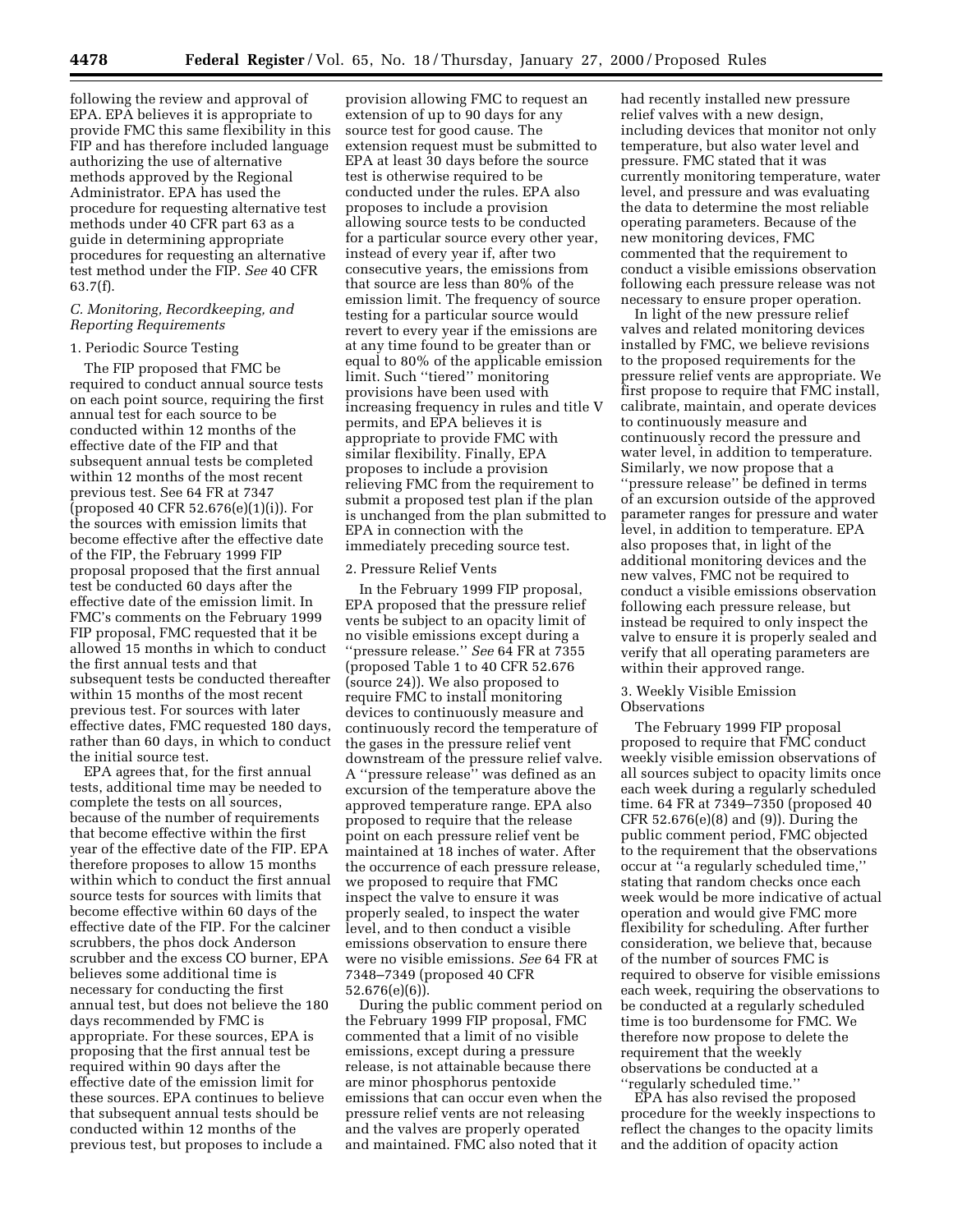levels. Under this proposal, FMC would be required to conduct a visual observation of each source each week for the presence of visible emissions. If visible emissions are detected during the observation period, FMC would be required to conduct prompt corrective action to minimize emissions. The corrective action would include, but would not be limited to, the corrective action identified in the operation and maintenance plan for the source. After completing the corrective action, FMC would be required to conduct another reading of the source using the reference test method identified for the applicable opacity action level. Additional corrective action would be required if emissions exceeded the opacity action level. In lieu of this procedure, FMC could instead conduct the initial weekly reading using the reference test method identified for the applicable opacity action level, in which case corrective action would be required only if opacity exceeded the opacity action level.

#### 4. Moisture Content Requirement

In the February 1999 FIP proposal, EPA proposed to require that FMC maintain the moisture content of the main shale pile (source 2) and the emergency/contingency raw ore shale pile (source 3) at 11% and that FMC monitor for this requirement once each week by taking a representative sample. See 64 FR at 7350 and 7353 (proposed Table 1 to 40 CFR 52.676 (sources 2 and 3) and proposed 40 CFR 52.676(e)(10)). During the public comment period on the February 1999 FIP proposal, FMC commented that the control of the shale moisture content is not currently possible or practicable because it is affected by the moisture content of the shale as it is extracted from the earth and by meteorological conditions. FMC further stated that application of water to the shale to meet the 11% moisture content requirement would reduce the effectiveness of the application of the latex to the piles, which is also required as a control and work practice measure. After further consideration of the technical information provided by FMC, we believe it is appropriate to delete the requirement that FMC maintain the moisture content of the shale at 11% as well as the related monitoring requirements. The requirement to apply latex to these sources, along with the additional work practice requirements that will be contained in the operation and maintenance plan, should adequately ensure that PM–10 emissions from the main shale pile and the emergency/contingency raw ore shale pile are minimized.

5. Future Revisions to Monitoring, Recordkeeping, and Reporting Requirements

In its comments on the February 1999 FIP proposal, FMC expressed concern that including extensive monitoring, recordkeeping, and reporting requirements in the FIP would unnecessarily complicate the process of making appropriate revisions and modifications to these requirements in the future. To make any such changes, FMC continued, both the FIP and FMC's title V permit would need to be revised. For many other sources, FMC commented, monitoring, recordkeeping, and reporting requirements are not included as part of the applicable emission limits and work practice requirements but are instead established only in the title V permit. FMC continued that including the monitoring, recordkeeping, and reporting requirements in the FIP gives FMC less flexibility than provided to facilities that can change monitoring, recordkeeping, and reporting requirements by simply revising the facility's title V permit.

Monitoring, recordkeeping, and reporting may be established in title V permits under the authority of the periodic monitoring rule at 40 CFR 70.6(a)(3)(i)(B) and 40 CFR 70.6(a)(3)(i)(B). Such periodic monitoring is a necessary addition to title V permits where an existing applicable requirements's monitoring, recordkeeping, and reporting fail to assure compliance with those requirements, by failing to provide monitoring, recordkeeping, and reporting sufficient to yield reliable data from the relevant time period that are representative of the facility's compliance. Newly created applicable requirements, however, should establish adequate monitoring, recordkeeping, and reporting that will assure compliance with emission limits and work practice requirements.

In this regard, EPA notes that New Source Performance Standards and National Emission Standards for Hazardous Air Pollutants promulgated by EPA since 1990 have included extensive monitoring, recordkeeping, and reporting requirements that also serve as enhanced monitoring under the Clean Air Act and are presumed to be sufficient for title V periodic monitoring. *See generally* 62 FR 54900, 54918 (Oct. 22, 1997); 40 CFR 64.2(b)(1)(i) (1998). EPA expects that other new applicable requirements, such as SIP requirements or SIP preconstruction permit conditions, should also establish adequate

monitoring, recordkeeping, and reporting upon the creation of the applicable requirement.

EPA does not believe it is appropriate to establish new applicable requirements—in the form of FIP requirements, here—that are purposely lacking and deficient with respect to compliance-assuring monitoring, recordkeeping, and reporting, with the express aim of correcting such deficiencies through the title V permit process. EPA continues to believe that it is appropriate to establish monitoring, recordkeeping, and reporting requirements in this source-specific FIP rule.

Nonetheless, EPA recognizes that revisions to the proposed monitoring, recordkeeping, and reporting requirements may prove to be necessary once the FIP is in place and over time. Several of the sources and processes at the FMC facility are unique to the elemental phosphorous industry (which consists of FMC and one other source) and FMC will be required to install new process and control equipment in response to the FIP. EPA believes it can establish monitoring, recordkeeping, and reporting requirements in the FIP proposal and at the same time, accommodate FMC's request to streamline the procedures for revising the monitoring, recordkeeping, and reporting requirements in the FIP and the public's right to notice and an opportunity to comment on any changes to the FIP requirements.

In providing guidance to states on the implementation of the title V operating permits program, EPA provided guidance on how states could revise their state implementation plans to provide for the establishment of equally stringent alternative requirements in title V permits. See *White Paper Number 2 for Improved Implementation of The Part 70 Operating Permits Program,* Attachment B (March 5, 1996) (White Paper 2). Consistent with that guidance, EPA proposes to include in the FIP a provision authorizing revisions to the requirements of 40 CFR 52.676(e)[monitoring], (f) [recordkeeping], and (g)[reporting] to be accomplished through issuance, renewal, or significant permit modification of a title V operating permit to the FMC facility, provided that certain substantive and procedural requirements are met.

First, any alternative monitoring, recordkeeping, or reporting requirements that revise pre-existing FIP requirements must be sufficient to yield reliable data from the relevant time period that are representative of the source's compliance with the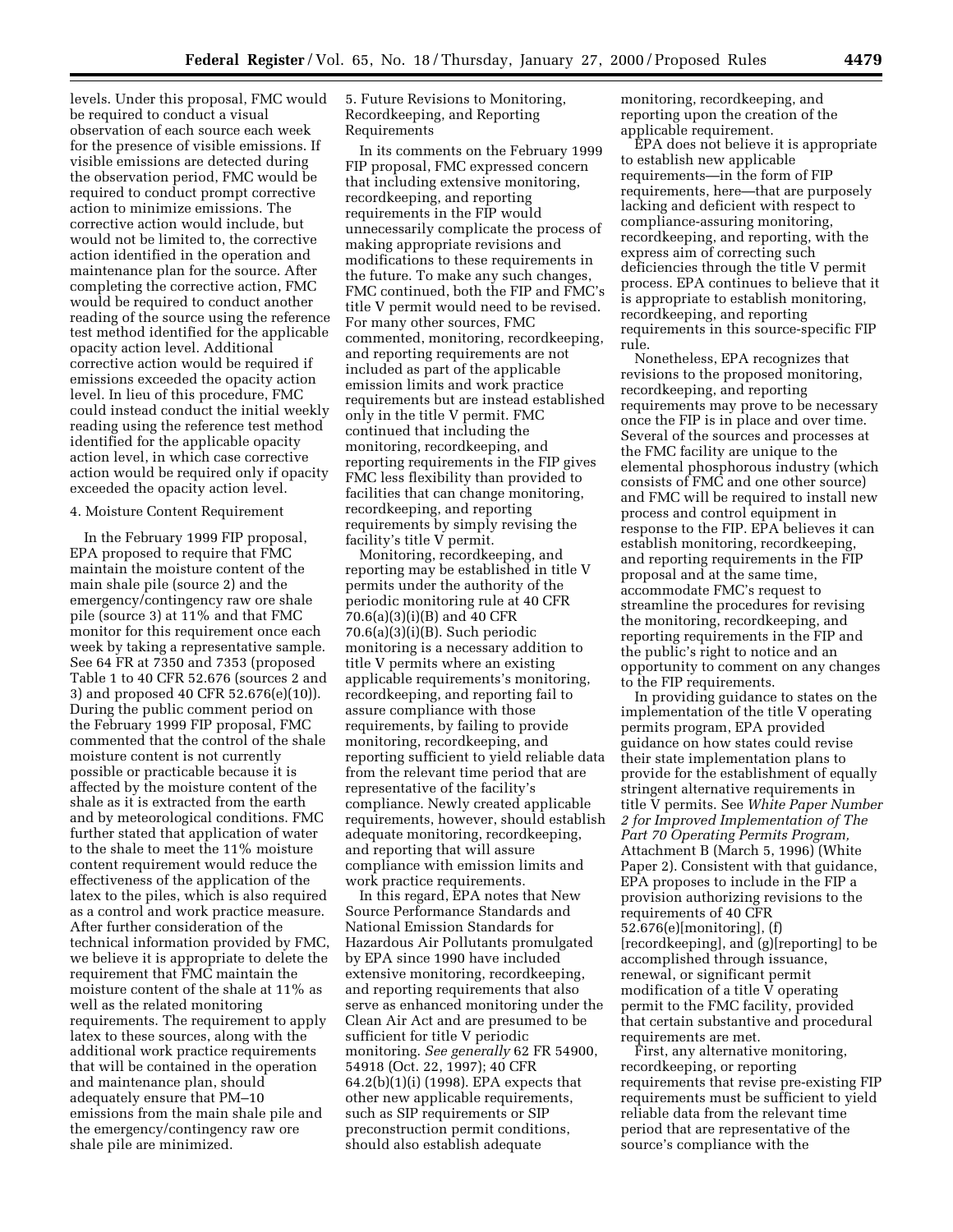requirements of 40 CFR 52.676(c) [emission limits and work practice requirements] and must provide no less compliance assurance than the preexisting requirements of 40 CFR 52.676(e), (f), or (g) that the alternative requirements would replace. Second, FMC's permit application must include the proposed alternative monitoring, recordkeeping, or reporting terms, identify the specific provisions of 40 CFR 52.676(e), (f), or (g) being revised, and include the supporting documentation to establish that the alternative terms meet the substantive criteria for alternative monitoring, recordkeeping, and reporting terms. These documents all become part of the administrative record for EPA's approval of the alternative requirements. Third, the draft and final title V operating permit or permit modification would identify the specific provisions of 40 CFR 52.676(e), (f), or (g) being revised. Fourth, in the event a revision to 40 CFR 52.676(e), (f), or (g) is accomplished through a permit modification to FMC's title V operating permit or in the event the alternative title V permit terms are later revised, the permit modification must be accomplished using the significant permit modification or revision procedures of the part 71 program. This is essential because each such title V permit action is in effect a rulemaking that revises the FIP. There must therefore be a full opportunity for public review and challenge of the title V permit terms that will substitute for the pre-existing requirements regarding whether they meet the substantive criteria for establishing the alternative monitoring, recordkeeping, and reporting requirements. This is consistent with the White Paper 2 as well as the current regulations governing revisions to title V permits, which require that any change to a caseby-case determination of a standard be processed as a significant modification with full EPA and public review. See 40 CFR  $71.7(e)(1)(i)(A)(3)$ . Finally, the FIP would specifically state that, upon issuance or renewal of FMC's title V permit or a modification thereto that revises a requirement of 40 CFR 52.676(e), (f), or (g), the revision shall remain in effect as a requirement of the FIP notwithstanding expiration, termination, or revocation of FMC's title V operating permit.

Because this FIP is a federal requirement promulgated by EPA, EPA believes it is appropriate to allow revisions to the monitoring, recordkeeping, and reporting requirements of the FIP to be

accomplished through FMC's title V permit only where EPA is the permit issuing authority under 40 CFR part 71. If the Shoshone-Bannock Tribes later apply for and receive approval of a title V operating permit program under 40 CFR part 70 and a PM–10 nonattainment Tribal Implementation Plan for FMC that corresponds to the proposed FIP, the Tribal Implementation Plan could include a comparable provision authorizing revisions to monitoring, recordkeeping, and reporting in the Tribal Implementation Plan to be implemented through FMC's title V permit issued by the Tribes under 40 CFR part 70.

#### *D. Definitions*

Several proposed changes to definitions or newly-proposed definitions have already been discussed above. In addition, EPA is proposing the following revisions to definitions.

#### 1. Excursion

EPA proposes to revise this definition to be consistent with the definition of ''excursion'' in the Compliance Assurance Monitoring (CAM) rule, 40 CFR 64.1, by adding the phrase ''consistent with any averaging period specified for averaging the results of monitoring.''

#### 2. Road

EPA proposed to define ''road'' to include any portion of the FMC facility on which a motorized vehicle has reasonable access for movement or for which there is visible evidence of previous vehicle access. See 64 FR at 7345 (proposed 40 CFR 52.676(b)). During the public comment period on the proposal, FMC expressed concern that the definition was too broad and could include almost the entire FMC facility. FMC suggested an alternative definition that included all roads or established vehicle paths that are in any way used or maintained for vehicle movement. EPA proposes to use FMC's suggested definition of ''road'' because it appears to be sufficiently broad to include all sources that should be considered roads.

#### 3. Slag Pit Area

In the February 1999 FIP proposal, EPA proposed to define the ''slag pit area'' as the area within 100 yards of the furnace building at the FMC facility. See 64 FR at 7345 (proposed 40 CFR 52.676(b)). This is the area to which the prohibition on the discharge of molten slag and the digging of slag would apply after November 1, 2000. In its comments on the February 1999 FIP proposal, FMC asked that the slag pit area be defined

with reference to its current location which is limited to the south side of the furnace building. EPA is proposing to revise the definition of ''slag pit area'' as the area of the FMC facility immediately bordering the south side of the furnace building extending out 100 yards.

#### **V. What Is the Impact of This Supplemental Proposal on Air Quality in the Area?**

#### *A. Emission Inventory*

As discussed above, in commenting on the February 1999 FIP proposal, FMC submitted additional source test results for most point sources at the FMC facility in May 1999 and submitted additional source test data and other technical information for the excess CO burner in November 1999. Although the results of these recent source tests are consistent with the emission estimates in the 1996 base-year emissions inventory for some sources, for other sources the recent source test results indicate that emissions are higher or lower than presented in the 1996 baseyear emission inventory relied on in the February 1999 FIP proposal. After reviewing the recent source test reports submitted by FMC, EPA is proposing revising the 1996 base-year emission inventory. The additional FMC source test data provides emissions in pounds per hour. For these new emission estimates, EPA proposes to use the new hourly emission rates provided by FMC and multiply the hourly emissions rate by 24 hours to estimate a daily emissions rate. Annual emissions for each source are calculated by taking the ratio of ''daily emissions to annual emissions'' in Table 4 of the February 1999 FIP proposal and applying that ratio to the new daily emissions estimate for the source. This approach accounts for processes that do not operate daily throughout the year.

The most significant changes in the emission inventory relate to the estimate of current emissions from the calciners and the elevated flare and ground flare. As discussed in section IV.A.2.a. above, FMC provided additional source test information for the calciner scrubbers which includes condensible particulate as measured by Method 202. EPA has used this additional information to revise the estimate of current emissions from the calciner scrubbers and believes it more accurately reflects current reasonable worst case emissions from the calciners. As discussed above, the revised emission estimate is based on a grain loading of 0.043 gr/dscf and a flow rate of 34,200 dscfm. As a result, emissions from the calciners are increased from 1204 pounds per day to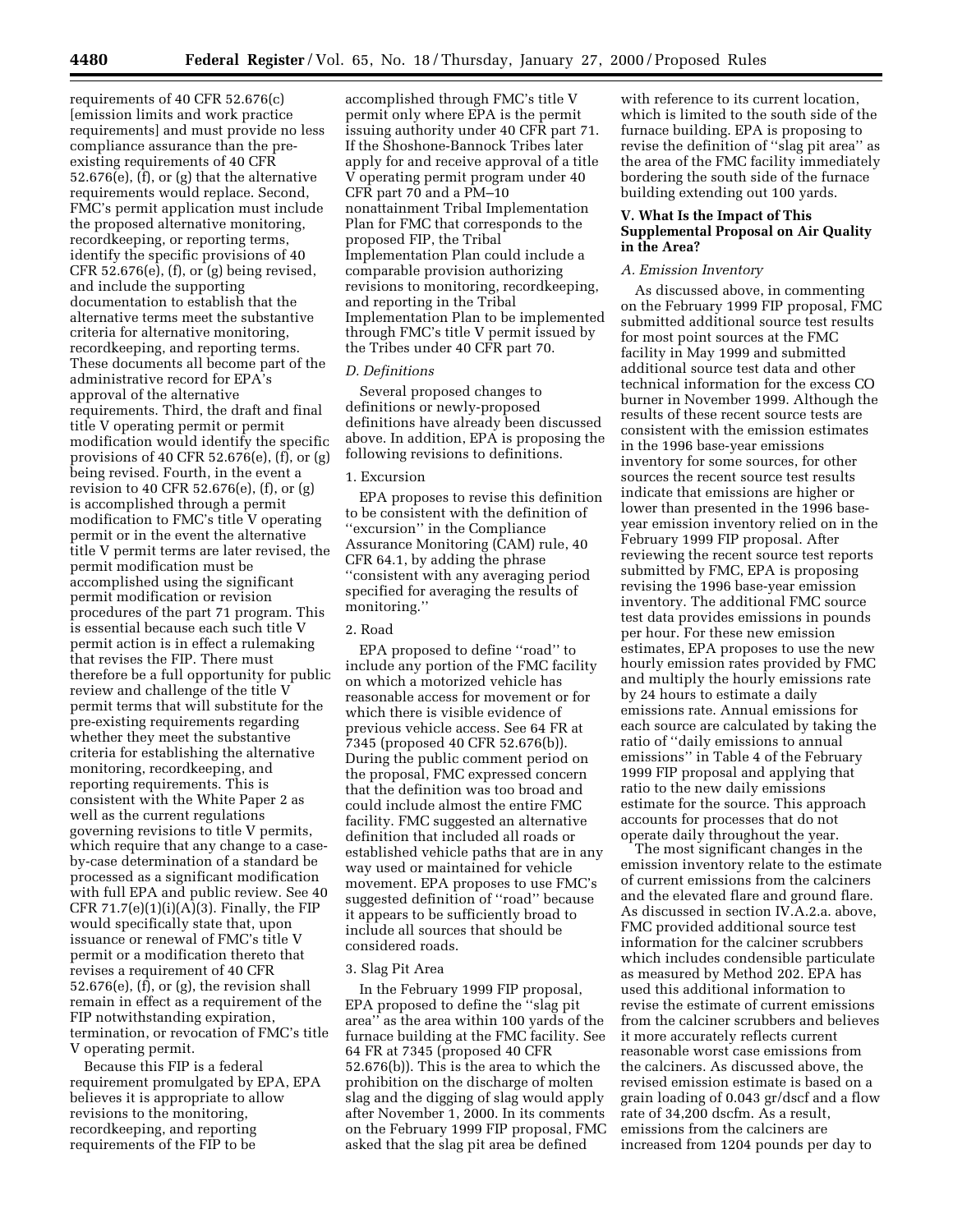2419 pounds per day and from 100 tons per year to 200 tons per year.

As discussed in section IV.A.5.a. above, FMC also provided new emission information based on source tests conducted over the summer of 1999 on the excess CO burner pilot project. We believe that this new emission information more accurately reflects the mass emission rates from the existing flares for two reasons. First, the results are based on actual source tests instead of theoretical calculations of furnace gas composition and phosphorus removal rates in the condensers. Secondly, the testing to a limited extent accounts for the increase in mass due to water vapor in the atmosphere. The same operating assumptions were used to calculate the revised emission estimate for the elevated and ground flare as were used in the February 1999 FIP proposal: four furnaces operating, one calciner down for repair and therefore not available for

consumption of excess CO and scrubbing in the calciner scrubber, and two hours of mini-flush. The revised combined emissions from the elevated secondary flare and CO ground flare are 10,543 pounds per day of PM–10. This estimate is based on 22 hours at normal operations (i.e., when no mini-flush is occurring), emissions at a grain loading of 1.106 gr/dscf and flow rate of 44,470 dscfm (421.6 pounds per hour), and two hours of mini-flush at an elevated emission rate of 633.9 pounds per hour. These emissions make the elevated condenser and ground flare the largest sources of PM–10 at FMC. This conclusion is consistent with the Source Apportionment Study, discussed in section V.B. below. Daily emissions after control, assuming a 95% reduction in emissions from the excess CO burner of 506 pounds per day (421.6 x 24 hours x 0.05) and one CO flare event when a calciner goes down of 13.4 pounds per

event (FMC estimate of flare event), are 519 pounds per day.

Based on the additional data provided by FMC, EPA has also revised the emission estimates for the baghouses, reducing baghouse emissions from 446 pounds per day to 106 pounds per day and from 49 tons per year to 12 tons per year. Emissions from the four furnace building Medusa Andersen scrubbers are reduced from 269 pounds per day to 69 pounds per day and from 43 tons per year to 11 tons per year. Emissions from the calciner coolers are increased from 188 pounds per day to 278 pounds per day and from 27 tons per year to 39 tons per year.

Table I below shows the difference between the emissions inventory estimates in the February 1999 FIP proposal and how EPA proposes to revise the 1996 base-year emission inventory based on the additional source test data.

TABLE I.—REVISED FMC CURRENT WORST CASE DAILY AND ANNUAL PM–10 EMISSIONS SUMMARY

| Source name                  | Old (lb/day) | New (lb/day) | Old ton/yr | New ton/yr |
|------------------------------|--------------|--------------|------------|------------|
| Point Sources:               |              |              |            |            |
|                              | 3109         | 10543        | 259        | 903        |
|                              | 1204         | 2419         | 100        | 200        |
|                              | 446          | 106          | 49         | 12         |
|                              | 269          | 69           | 43         | 11         |
|                              | 188          | 278          | 27         | 39         |
|                              | 99           | 99           |            |            |
|                              | 96           | 96           | 18         | 18         |
|                              | 34           | 34           |            | 6          |
|                              | 13           | 13           |            |            |
|                              | 12           | 12           |            |            |
|                              | 5470         | 13669        | 505        | 1192       |
| Process and Other Fugitives: |              |              |            |            |
|                              | 1045         | 1045         | 165        | 165        |
|                              | 190          | 190          | 25         | 25         |
|                              | 163          | 163          | 23         | 23         |
|                              | 33           | 33           | 6          | 6          |
|                              | 12           | 12           |            |            |
|                              |              |              |            |            |
|                              | 1450         | 1450         | 222        | 222        |
|                              | 6920         | 15119        | 727        | 1414       |

#### *B. Source Apportionment Study*

EPA, Region 10 sponsored the EPA, Office of Research and Development (ORD), National Exposure Research Laboratory, to conduct a source apportionment study of particulate matter collected on the filters of the three Tribal monitors (Source Apportionment Study). The study covered data collected from October 1996 through November 1998, with short term intensive sampling conducted during the overall study time frame. Significant additional sampling,

monitoring, and filter analysis were conducted for the duration of this study. A complete report of the study protocol and results can be found in the docket to this action. The conclusions from the Source Apportionment Study support the control strategy proposed in the February 1999 FIP proposal and this supplemental proposal and show that the proposed control measures are necessary, yet adequate, to bring about attainment of the particulate standards. Those findings include the following:

1. PM–10 data, wind data, and dichotomus sampler (dichot) chemistry

all indicate that the PM–10 exceedances recorded on the Tribal monitors are local in nature and point conclusively to FMC as the source of the exceedances.

2. The PM–10 collected on the filters during exceedances appears to be dominated by fine mode (*i.e.,* particluate matter of less than 2.5 micrometers in diameter) aerosol during exceedances, with a fine to coarse mass ratio of approximately three to two. However, both fine and coarse (*i.e.,* particulate matter with diameter of between 2.5 and 10 micrometers) mode contributions are needed to cause an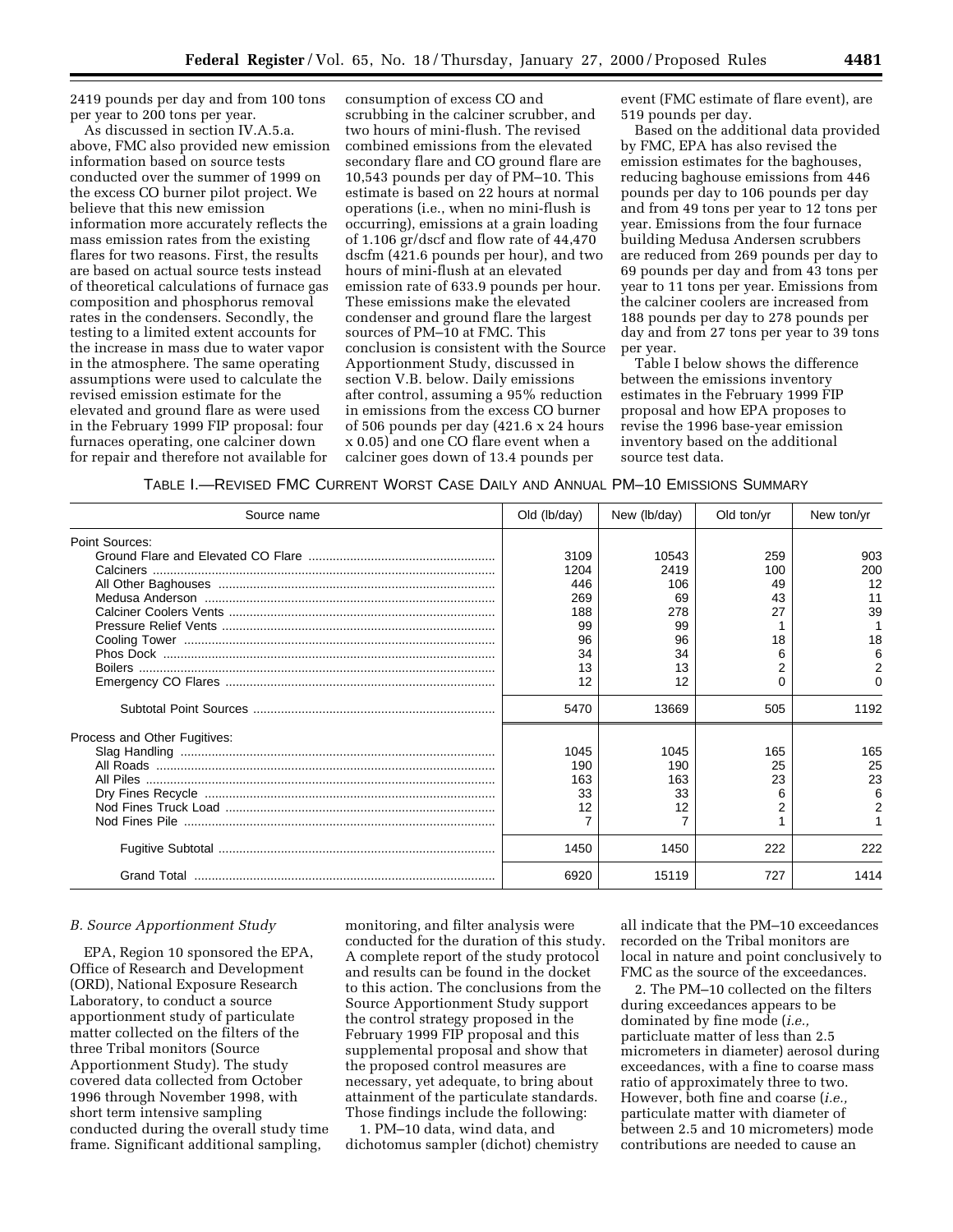exceedance. PM–10 mass during exceedances is split approximately evenly between fine phosphate (P2O5 to PO4) and coarse calcium (Ca) and silicon (Si) rich dust, with 22–32% of the PM–10 mass that cannot be attributed to any specific source.

3. Fine phosphate accounts for 30 to 40% of the PM–10 mass during exceedances. Preliminary wind direction analyses and scanning electron microscope (SCM) analyses suggest the most likely sources of the fine phosphate are the elevated flare and ground flare, with some additional contribution from the calciner stacks and furnace tapping operations. Miniflushes were the most concentrated source of fine phosphorus but are believed to have minor impact on PM– 10 exceedances because of their infrequency and short duration. Significant quantities of water may be bound to the phosphorus rich particles, which is consistent with the recent source tests conducted by FMC on the

excess CO burner pilot project. Calciner stack emissions and furnace tapping emissions are each estimated to contribute less than 9% of the average fine mass during exceedances.

4. The coarse fraction aerosol is highly enriched in calcium compared to the earths crustal composition, characteristic of the slag produced as a byproduct at FMC, and point to slag handling as the source of the coarse fraction aerosol. Calcium and silicon together with their associated oxygen account for about 50% of the coarse mass during exceedances.

This report supports the conclusion that there is no one source at FMC, that when controlled, would bring about attainment of the PM–10 NAAQS. Rather, controls on a number of sources are necessary to achieve the standards. The sources emitting fine-mode particles that must be controlled to attain the standard include the elevated flare, the ground flare, the calciner scrubbers, and furnace tapping fumes. The sources emitting coarse-mode

particles that must be controlled to attain the standard include slag handling and fugitive dust.

#### *C. Recent Air Quality Data*

We continue to receive additional ambient particulate matter air quality data from the continued operation of the Tribal monitors.12 As indicated in Table II below, the Tribal monitors continued to record exceedances of the 24-hour PM–10 standard during 1998 and 1999 (with data reported through the second quarter of 1999), demonstrating the need for a comprehensive control strategy for FMC.

Because the annual PM–10 NAAQS is based on a three calendar year average, there is still insufficient monitoring data from the Tribal monitors at this time to determine whether a violation of the pre-existing 1987 annual PM–10 NAAQS has occurred. The air quality data, however, strongly suggest that the Fort Hall PM–10 nonattainment area is also in violation of the annual standard.

| Table II.—Fort Hall PM—10 Monitoring Data—January 1994 through June 1999 |  |  |  |  |  |
|--------------------------------------------------------------------------|--|--|--|--|--|
|--------------------------------------------------------------------------|--|--|--|--|--|

| Site    | Year | Number of<br>exceedances | Expected<br>exceedances         | 3 year average |
|---------|------|--------------------------|---------------------------------|----------------|
|         | 1994 |                          | No data    Assume 0    Assume 0 |                |
|         | 1995 |                          | No data    Assume 0    Assume 0 |                |
|         | 1996 |                          |                                 | 7.0            |
|         | 1997 |                          |                                 | 13.69          |
|         | 1998 |                          |                                 |                |
|         | 1999 |                          |                                 |                |
| Sho-Ban | 1994 |                          | No data    Assume 0             | Assume 0       |
|         | 1995 |                          | No data    Assume 0    Assume 0 |                |
|         | 1996 |                          |                                 | 3.78           |
|         | 1997 |                          |                                 | 8.4            |
|         | 1998 |                          |                                 | 11.98          |
|         | 1999 |                          |                                 | $10.5^*$       |
|         | 1994 |                          | No data    Assume 0             | Assume 0       |
|         | 1995 |                          | No data    Assume 0             | Assume 0       |
|         | 1996 |                          |                                 | 0.00           |
|         | 1997 | 1                        | 1.05                            | 0.35           |
|         | 1998 |                          |                                 | $0.35*$        |
|         | 1999 |                          | $0.00$                          | $0.35*$        |

\* Data/calculations through June 30, 1999.

#### *D. Effectivess of the Control Strategy*

EPA believes that the emission limitations and work practice requirements in the February 1999 FIP proposal, as modified by this supplemental proposal, will result in attainment of the PM–10 NAAQS as expeditiously as practicable, notwithstanding the revisions to the emission inventory and the changes to the proposed emission limits in this supplemental proposal

As discussed in the February 1999 FIP proposal, measured ambient air quality serves as the basis for determining the level of control necessary to attain the PM–10 standards. 64 FR at 7341. Attainment of the pre-existing 24-hour standard requires that the expected number of exceedances of the NAAQS be less than or equal to one per year. Attainment of the annual standard requires that the expected annual PM– 10 concentration be less than or equal

to the level of the annual NAAQS. As stated in the February 1999 FIP proposal, in order for the Fort Hall PM– 10 nonattainment area to attain the 24 hour standard, daily PM–10 emissions from the FMC facility must be reduced by approximately 65%. Annual PM–10 emissions must be reduced by approximately 25%. 64 FR 7342.

Table III below sets forth a revised analysis of the effectiveness of the control strategy for attaining the 24-hour

<sup>12</sup>Beginning April 1998, the sampling frequency of the Tribal monitors was reduced from daily sampling to once every six days because it had already been established that the area was in

violation of the PM–10 standards, and because of the costs associated with daily sampling and analysis. Because of the reduction in sampling frequency, each exceedance recorded at the Tribal

monitors is counted as six exceedances, in accordance with 40 CFR part 50, appendix K.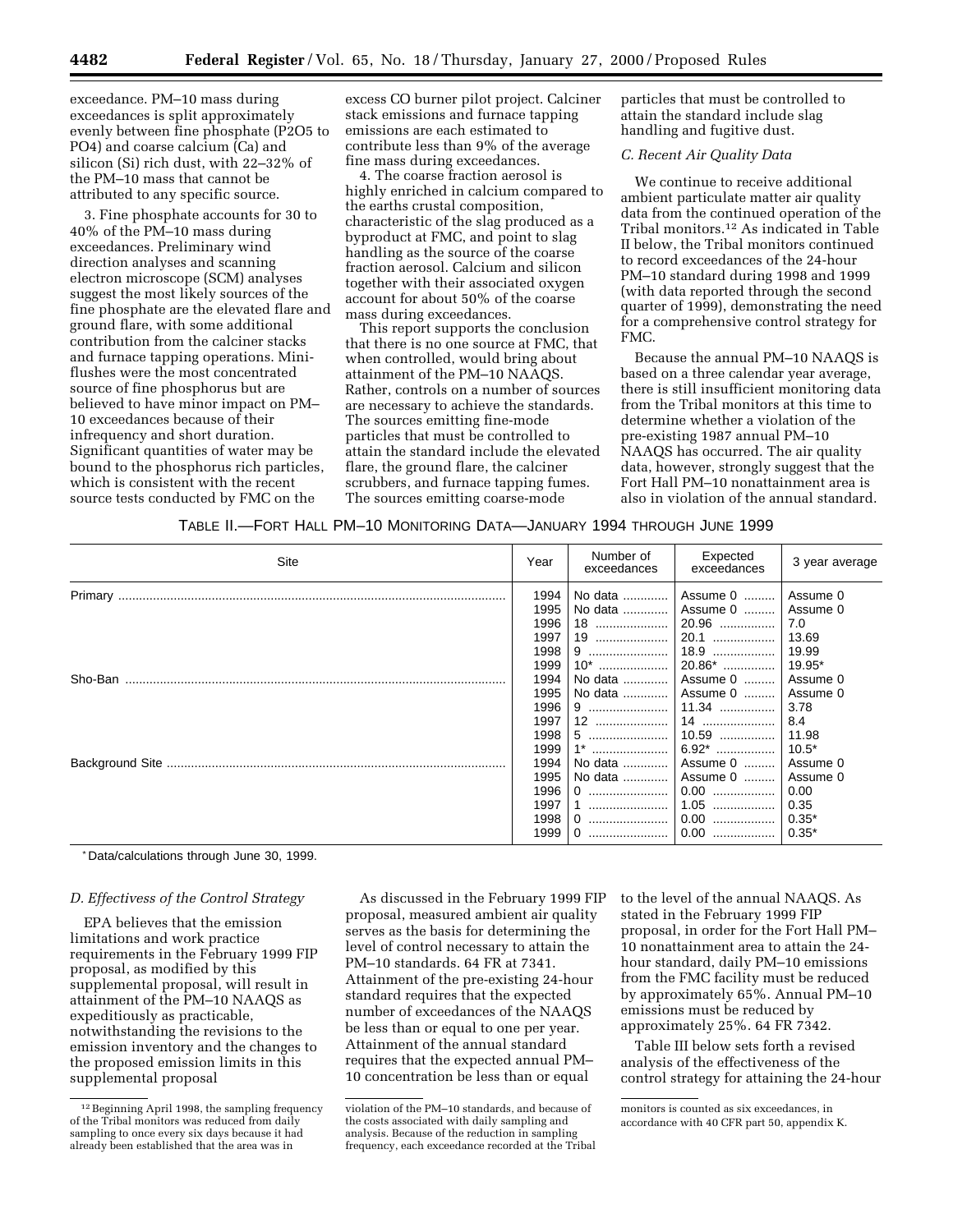PM-10 NAAQS. Table IV below sets forth the revised analysis of the

effectiveness of the control strategy for attaining the annual PM-10 NAAQS.

### TABLE III.-ATTAINMENT DEMONSTRATION 24-HOUR PM-10 STANDARD FMC 1996 ACTUAL WORST CASE PM-10 EMISSIONS SUMMARY FULL IMPLEMENTATION OF PROPOSED CONTROL STRATEGY

[Pounds/day]

| Source name              | PM-10<br>emissions<br>before con-<br>trol | PM-10<br>emissions<br>after control |
|--------------------------|-------------------------------------------|-------------------------------------|
| Point Sources:           |                                           |                                     |
|                          | 10,543                                    | 527                                 |
|                          | 2,419                                     | 1,210                               |
|                          | 106                                       | 106                                 |
|                          | 69                                        | 69                                  |
|                          | 278                                       | 278                                 |
|                          | 99                                        | 99                                  |
|                          | 96                                        | 96                                  |
|                          | 34                                        | 34                                  |
|                          | 13                                        | 13                                  |
|                          | 12                                        | 12                                  |
|                          | 13,669                                    | 2,444                               |
| <b>Fugitive Sources:</b> |                                           |                                     |
|                          | 1,045                                     | 146                                 |
|                          | 190                                       | 190                                 |
|                          | 163                                       | 163                                 |
|                          | 33                                        | 33                                  |
|                          | 12                                        | 12                                  |
|                          |                                           |                                     |
|                          | 1,450                                     | 551                                 |
|                          | 15,119                                    | 2.995                               |

### TABLE IV.- ATTAINMENT DEMONSTRATION ANNUAL PM-10 STANDARD FMC 1996 ACTUAL WORST CASE PM-10 EMISSIONS SUMMARY FULL IMPLEMENTATION OF PROPOSED CONTROL STRATEGY

[Tons/year]

| Source name              | PM-10<br>emissions<br>before con-<br>trol | $PM-10$<br>emissions<br>after control |
|--------------------------|-------------------------------------------|---------------------------------------|
| Point Sources:           |                                           |                                       |
|                          | 903                                       | 45                                    |
|                          | 200                                       | 100                                   |
|                          | 12                                        | 12                                    |
|                          | 11                                        | 11                                    |
|                          | 39                                        | 39                                    |
|                          |                                           |                                       |
|                          | 18                                        | 18                                    |
|                          | 6                                         | 6                                     |
|                          | 2                                         | 2                                     |
|                          | 0                                         | 0                                     |
|                          | 1,192                                     | 234                                   |
| <b>Fugitive Sources:</b> |                                           |                                       |
|                          | 165                                       | 23                                    |
|                          | 25                                        | 25                                    |
|                          | 23                                        | 23                                    |
|                          | 6                                         | 6                                     |
|                          | 2                                         |                                       |
|                          |                                           |                                       |
|                          | 222                                       | 80                                    |
|                          | 1.414                                     | 314                                   |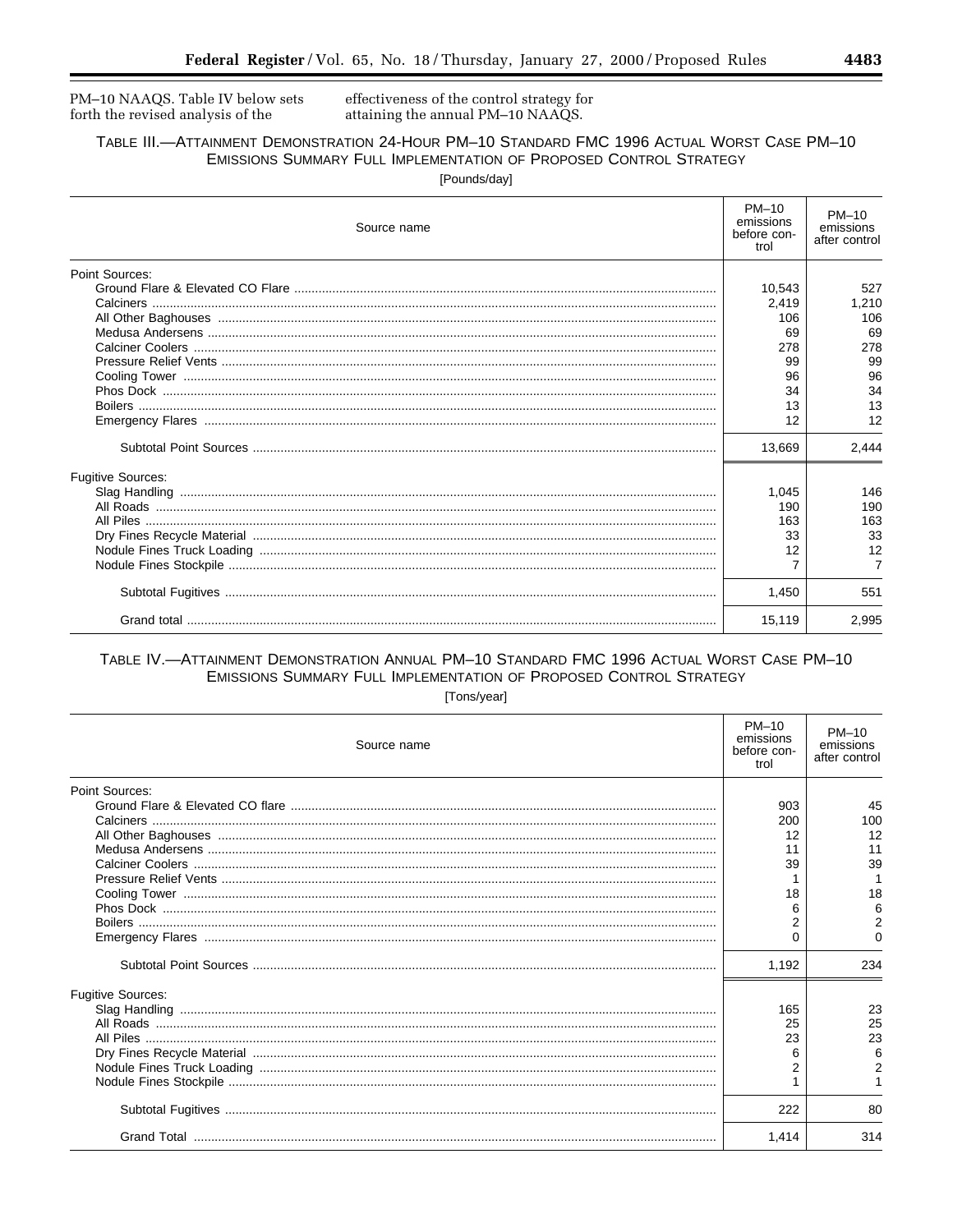With the exception of the excess CO burner, emissions ''after control'' for all sources represent the allowable emission limitations for those sources. As discussed above, for the excess CO burner, EPA has proposed emission limits of 95% control efficiency at all times, but not to exceed 24 pounds per hour. As discussed above in section IV.A.5., EPA has calculated emissions ''after control'' based on an assumption of 95% control efficiency. EPA does not believe it is appropriate to use the pounds-per-hour emission limit to estimate emissions from the excess CO burner (after implementation of controls) on a 24-hour or annual basis, because the hourly emissions rate is a peak emissions design rate that would be expected to occur for the duration of a mini-flush or a hot flush, but would not be expected to be maintained over a 24-hour period.

As discussed in section V.A. above, the emissions estimates for all baghouses, the four furnaces (Medusa Andersen), and the calciner coolers have been revised based on the additional source test data provided by FMC. Because the control strategy for these sources is designed to keep emissions from these sources at current levels, however, there is no change in the emissions estimates for these sources before and after implementation of the control strategy.

Estimated emissions following full implementation of the control strategy has been revised for the calciner scrubbers. As discussed in section IV.A.2., the February 1999 FIP proposal over-estimated the reduction in emissions from the calciner scrubbers following implementation of the controls. EPA now expects a 50% reduction in emissions from the calciner scrubbers.

EPA believes the control strategy proposed in the February 1999 FIP proposal, as modified by this supplemental proposal, will result in a 80% reduction of daily worst-case PM– 10 emissions from FMC on a facilitywide basis, a reduction of 12,124 pounds per day. The sources for which EPA believes emissions reductions will be necessary to meet the proposed emissions limitations—slag handling, the calciner scrubbers, the furnace building, the phos dock, and the elevated secondary condenser and ground flares—are not seasonal in nature. Emissions from these sources remain relatively constant throughout the year. Thus, EPA expects that the emissions reductions will occur throughout the year and will produce sufficient reductions in annual emissions to achieve the annual

standard. EPA anticipates a 78% reduction in annual PM–10 emissions after full implementation of the control strategy, a reduction of 1100 tons per year. As discussed above, so long as the proposed control strategy achieves overall emission reductions from the FMC facility of 65%, we believe the proposed control strategy should result in attainment of the pre-existing 24-hour and annual PM–10 standards.

#### **VI. How Do I Comment on This Action?**

We are soliciting public comment on all aspects of this supplemental proposal only. The period of comment has closed for the February 12, 1999 FIP proposal. Thus, at this time, we will consider comments only on those portions of the February 12, 1999 proposal that would be affected if EPA were to take action approving this supplemental proposal. Comments on the February 1999 FIP proposal are discussed in this supplemental proposal only to the extent a particular comment is relevant to this supplemental proposal. All comments received on the February 1999 FIP proposal and on this supplemental proposal will be addressed when EPA takes final action on the Federal Implemental Plan (FIP).

To comment on today's supplemental proposal, you should submit comments by mail or in person (in triplicate if possible) to the address listed in the front of this notice. Be sure to identify the appropriate docket control number ( *i.e.,* ''ID–24–7004'') in your correspondence. Your comments must be postmarked by February 28, 2000 to be considered in the final action taken by EPA.

You may also comment on this supplemental proposal by attending the public hearing if one is held and providing oral comments. If EPA determines that a hearing should be held, the time and date will be announced in local papers. You may also call Steven Body at (206) 553–0782 to determine if a hearing will be held and to obtain the time and location.

#### **VII. Do Any of the Regulatory Assessment Requirements Apply to This Action?**

#### *A. Executive Order 12866*

Under Executive Order 12866, 58 FR 51735 (October 4, 1993), all ''regulatory actions'' that are ''significant'' are subject to Office of Management and Budget review and the requirements of the Executive Order. As discussed in the February 1999 FIP proposal, the proposed FIP, including this supplemental proposal, is not a rule of general applicability and therefore is not

a ''regulatory action'' under Executive Order 12866. See 64 FR at 7342–7343.

#### *B. Regulatory Flexibility Act (RFA)*

Under the Regulatory Flexibility Act, 5 U.S.C. section 601 *et seq.*, EPA generally must prepare a regulatory flexibility analysis of any rule subject to notice and comment rulemaking requirements unless EPA certifies that the rule will not have a significant economic impact on a substantial number of small entities. 5 U.S.C. Secs. 603, 604 and 605(b). As discussed in the February 1999 FIP proposal, because FMC has more than 1,000 employees, it is not a small entity under the RFA. Therefore, pursuant to 5 U.S.C. section 605(b), I certify that the proposed FIP, including this supplemental proposal, will not have a significant economic impact on a substantial number of small entities. See 64 FR at 7343.

#### *C. Unfunded Mandates Reform Act (UMRA)*

Title II of the Unfunded Mandates Reform Act of 1995, Pub. L. 04–4, establishes requirements for federal agencies to assess the effects of their regulatory actions on state, local, and tribal governments and the private sector. For the reasons discussed in the February 1999 FIP proposal, the proposed FIP, including this supplemental proposal, does not impose any enforceable duties or contain any unfunded mandate on state, local or tribal governments, or impose any significant or unique impact on small governments as described in UMRA. Moreover, the proposed FIP, including this supplemental proposal, is not likely to result in the expenditure of \$100 million or more by the private sector in any one year. Therefore, the requirements of UMRA do not apply. See 64 FR at 7343.

#### *D. Paperwork Reduction Act*

Under the Paperwork Reduction Act, 44 U.S.C. 3501 *et seq.*, OMB must approve all ''collections of information'' by EPA. The Act defines ''collection of information'' as a requirement for ''answers to \* \* \* identical reporting or recordkeeping requirements imposed on ten or more persons.\* \* \* \* '' 44 U.S.C. 3502(3)(A). Because the proposed FIP only applies to one company, the Paperwork Reduction Act does not apply.

#### *E. Executive Order 13045: Protection of Children From Environmental Health Risks and Safety Risks*

This executive order applies to any rule that: (1) Is determined to be ''economically significant'' as that term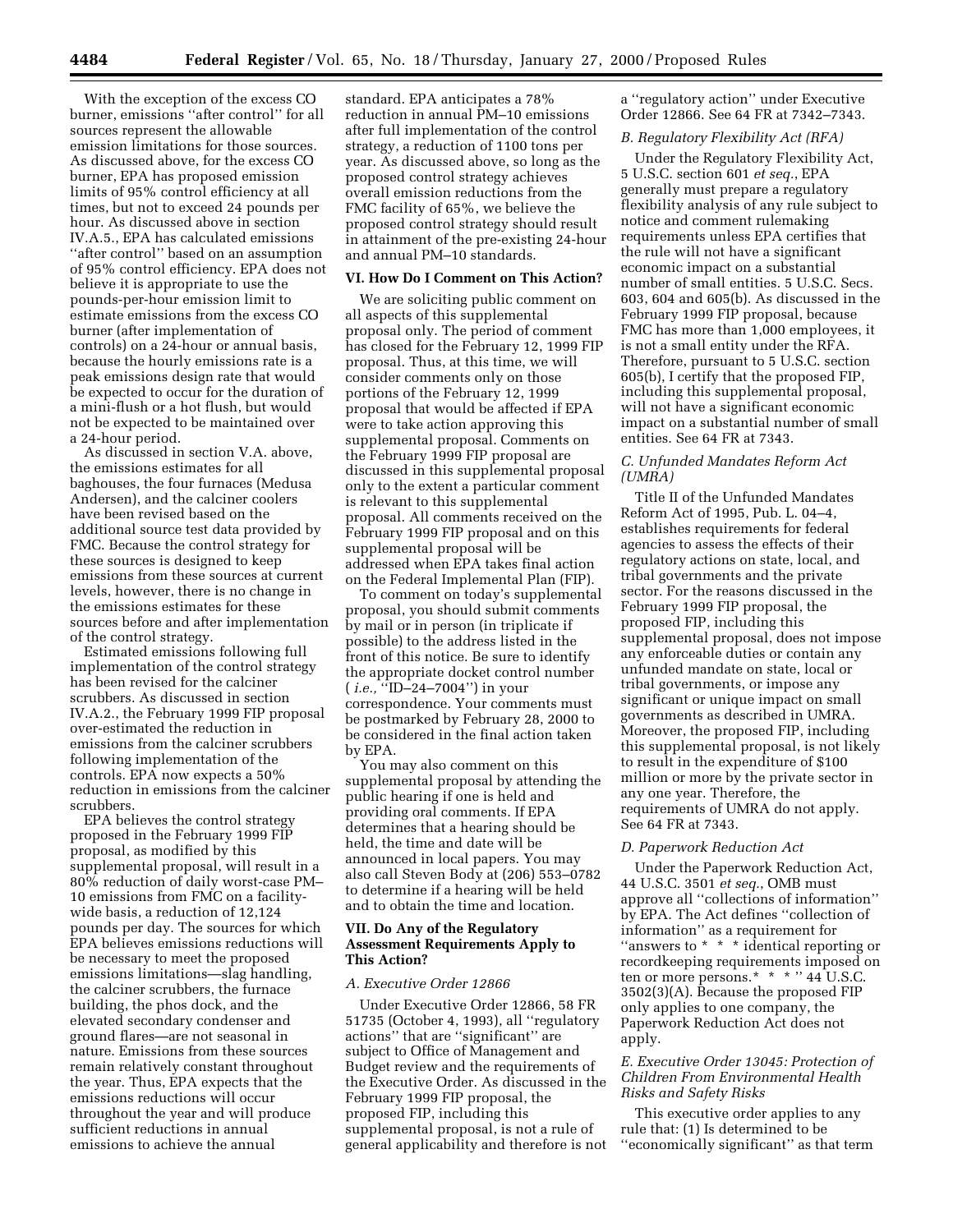is defined in E.O. 12866, and (2) concerns an environmental health or safety risk that EPA has reason to believe may have a disproportionate effect on children. A rule is economically significant if it is likely to have an annual effect on the economy of \$100 million or more or adversely affect in a material way the economy, a sector of the economy, productivity, competition, jobs, the environment, public health or safety, or state, local, or tribal governments or communities. As discussed in the February 1999 FIP proposal, the costs to FMC of complying with the FIP are expected to be less than \$50 million dollars. 64 FR at 7343. In addition, EPA does not believe the FIP will adversely affect in a material way the economy, a sector of the economy, productivity, competition, jobs, the environment, public health or safety, or state, local, or tribal governments or communities. Accordingly, EPA has determined that the FIP proposal, including this supplemental proposal, is not economically significant and thus not subject to Executive Order 13045.

#### *F. Executive Orders 13132: Federalism*

Executive Order 13132, entitled ''Federalism'' (64 FR 43255, August 10, 1999), requires EPA to develop an accountable process to ensure ''meaningful and timely input by state and local officials in the development of regulatory policies that have federalism implications.'' ''Policies that have federalism implications'' is defined in the Executive Order to include regulations that have ''substantial direct effects on the states, on the relationship between the national government and the states, or on the distribution of power and responsibilities among the various levels of government.'' Under Executive Order 13132, EPA may not issue a regulation that has federalism implications, that imposes substantial direct compliance costs, and that is not required by statute, unless the Federal government provides the funds necessary to pay the direct compliance costs incurred by state and local governments, or EPA consults with state and local officials early in the process of developing the proposed regulation. EPA also may not issue a regulation that has federalism implications and that preempts state law unless EPA consults with state and local officials early in the process of developing the proposed regulation.

If EPA complies by consulting. Executive Order 13132 requires EPA to provide to the Office of Management and Budget (OMB), in a separately identified section of the preamble to the rule, a federalism summary impact

statement (FSIS). The FSIS must include a description of the extent of EPA's prior consultation with state and local officials, a summary of the nature of their concerns and the agency's position supporting the need to issue the regulation, and a statement of the extent to which the concerns of state and local officials have been met. Also, when EPA transmits a draft final rule with federalism implications to OMB for review pursuant to Executive Order 12866, EPA must include a certification from the agency's Federalism Official stating that EPA has met the requirements of Executive Order 13132 in a meaningful and timely manner.

Neither the February 1999 FIP proposal nor this supplemental proposal will have substantial direct effects on the states, on the relationship between the national government and the states, or on the distribution of power and responsibilities among the various levels of government, as specified in Executive Order 13132. This rule only prescribes standards appropriate for one facility on an Indian Reservation, and thus does not directly affect any state. Moreover, it does not alter the relationship or the distribution of power and responsibilities established in the Clean Air Act. Thus, the requirements of section 6 of the Executive Order do not apply to this rule. Nonetheless, as discussed in the February 1999 FIP proposal, EPA worked closely with representatives of the Tribes during the development of the proposed FIP. See 64 FR at 7312. EPA has continued to work with the Tribes in developing this supplemental proposal.

#### *G. Executive Order 13084: Consultation and Coordination With Indian Tribal Governments*

Under Executive Order 13084, EPA may not issue a regulation that is not required by statute, that significantly or uniquely affects the communities of Indian tribal governments, and that imposes substantial direct compliance costs on those communities, unless the federal government provides the funds necessary to pay the direct compliance costs incurred by the tribal governments, or EPA consults with those governments. In addition, Executive Order 13084 requires EPA to develop an effective process permitting elected and other representatives of Indian tribal governments ''to provide meaningful and timely input in the development of regulatory policies on matters that significantly or uniquely affect their communities.'' This Executive Order is discussed in more detail in the February 1999 FIP proposal. See 64 FR at 7312.

The proposed FIP, including this supplemental proposal, imposes obligations only on the owner or operator of FMC, and does not impose substantial direct compliance costs on the communities of Indian tribal governments. Accordingly, the requirements of section 3(b) of Executive Order 13084 do not apply to this rule. As discussed in the February 1999 FIP proposal, EPA worked closely with representatives of the Shoshone-Bannock Tribes during the development of the FIP proposal. See 64 FR at 7312. EPA has continued to work with the Tribes in developing this supplemental proposal.

#### *H. National Technology Transfer and Advancement Act of 1995 (NTTAA)*

Section 12(d) of NTTAA, Pub. L. No. 104–113, section 12(d) (15 U.S.C. 272 note) directs EPA to use voluntary consensus standards in its regulatory activities unless to do so would be inconsistent with applicable law or otherwise impractical. Voluntary consensus standards are technical standards (*e.g.,* materials specifications, test methods, sampling procedures, business practices) that are developed or adopted by voluntary consensus standards bodies. The NTTAA directs EPA to provide Congress, through the Office of Management and Budget, explanations when the Agency decides not to use available and applicable voluntary standards.

The supplemental proposal does not propose any new reference test methods for the emissions limitations and work practice requirements in the FIP proposal. Therefore, EPA is relying on the analysis of potentially applicable voluntary consensus standards contained in the February 1999 FIP proposal. See 64 FR at 7344.

#### **List of Subjects in 40 CFR Part 52**

Environmental protection, Air pollution control, Intergovernmental relations, Particulate matter, Reporting and recordkeeping requirements.

Dated: January 13, 2000.

#### **Carol M Browner,**

*Administrator.*

40 CFR part 52 is proposed to be amended as follows:

#### **PART 52—APPROVAL AND PROMULGATION OF IMPLEMENTATION PLANS**

1. The authority citation for part 52 continues to read as follows:

**Authority:** 42 U.S.C. 7401 *et seq.*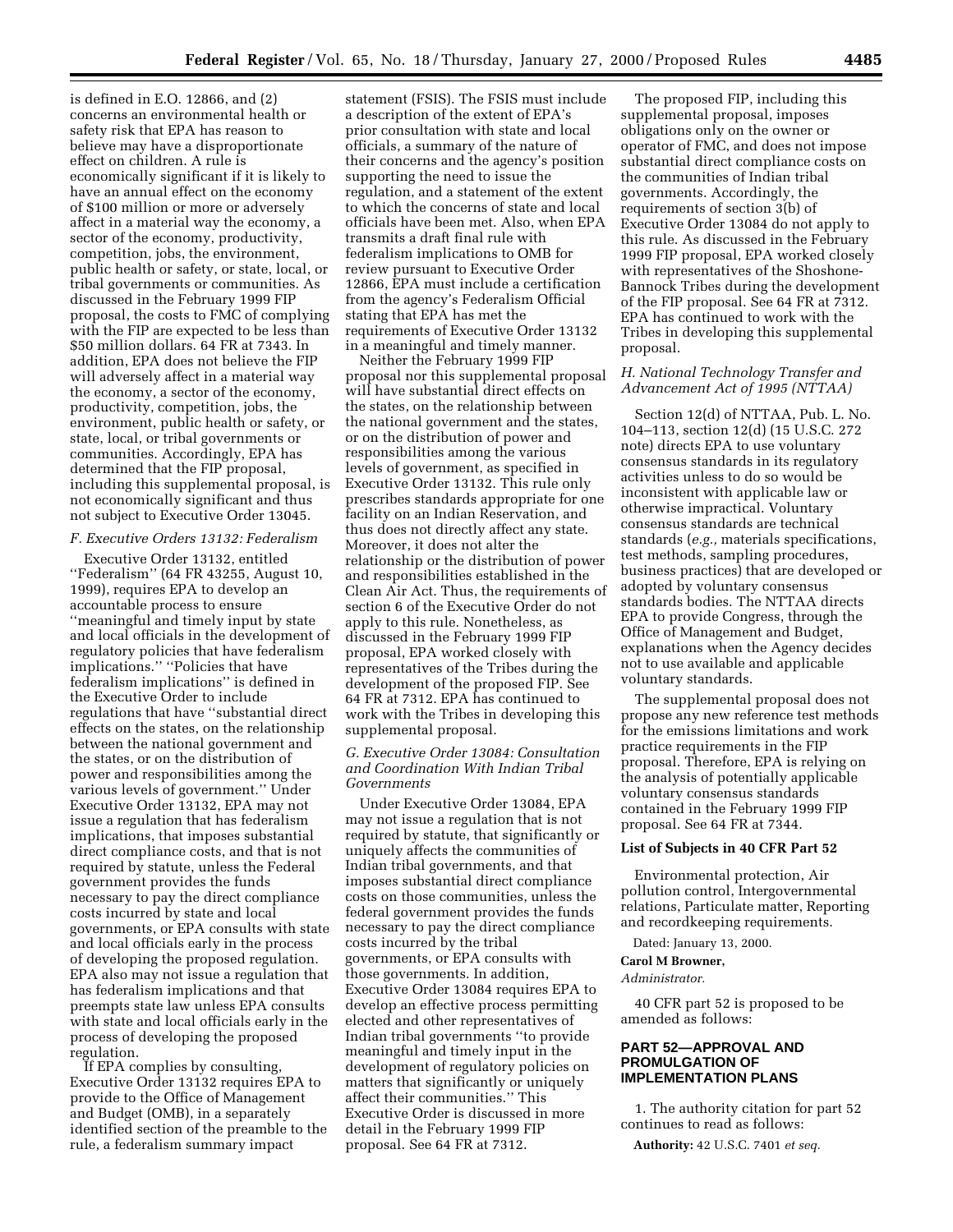#### **Subpart N—Idaho**

2. Section 52.676, which was proposed to be added to subpart N on February 12, 1999 (64 FR 7308) is proposed to be amended as follows:

a. In paragraph (b), by revising the definitions of ''Excursion,'' ''Road,'' and ''Slag Pit Area'' and adding definitions of ''Begin Actual Construction,'' ''Construction,'' ''Modification,'' and ''Opacity Action Level'' in alphabetical order;

b. In paragraph (c), by revising paragraphs  $(c)(1)$ ,  $(c)(5)(i)$ , and  $(c)(6)$  and adding new paragraphs (c)(10) and  $(c)(11);$ 

c. In paragraph (d), by revising paragraphs  $(d)(1)$ ,  $(d)(2)$  introductory text, (d)(2)(ii), (d)(2)(vii), (d)(2)(viii),  $(d)(2)(ix)$ , and  $(d)(5)$ ; redesignating paragraph (d)(6) as (d)(7); and adding a new paragraph (d)(6);

d. In paragraph (e), by revising paragraphs  $(e)(1)(i)$  and  $(e)(1)(ii)$ ; adding a new paragraph (e)(1)(vi); revising paragraphs (e)(6) introductory text,  $(e)(6)(ii)$ , and  $(e)(6)(iv)$ ; removing paragraph (e)(6)(v); revising paragraph (e)(7) introductory text; adding a new paragraph (e)(7)(iii)(I); revising paragraph (e)(8); removing paragraphs (e)(9) and (e)(10); and redesignating paragraphs (e)(11) through (e)(13) as paragraphs (e)(9) through (e)(11);

e. In paragraph (f), by revising paragraph (f)(10);

f. In paragraph (h), by redesignating the existing text as paragraph (h)(1) and adding a new paragraph (h)(2);

g. Revising Table 1 to this section; and h. Adding a new Table 2 to this

#### **§ 52.676 Control Strategy: Fort Hall PM–10 Nonattainment Area, Fort Hall Indian Reservation, Idaho.**

\* \* \* \* \* (b) \* \* \*

section.

*Begin Actual Construction* means, in general, initiation of physical on-site construction activities on a source which are of a permanent nature. Such activities include, but are not limited to, installation of building supports and foundations, laying of underground pipework, and construction of permanent storage structures. With respect to a change in the method of operating, this term refers to those onsite activities other than preparatory activities which mark the initiation of the change.

\* \* \* \* \* *Construction* means any physical change or change in the method of operation (including fabrication, erection, installation, demolition, or modification of a source) which would result in a change in actual emissions. \* \* \* \* \*

*Excursion* means a departure from a parameter range approved under paragraphs (e)(3) or (g)(1) of this section, consistent with any averaging period specified for averaging the results of monitoring.

\* \* \* \* \* *Modification* means any physical change in or a change in the method of operation of, an existing source which increases the amount of particulate matter emitted by that source. The activities described in 40 CFR 60.14(e) shall not, by themselves, be considered modifications. \* \* \* \* \*

*Opacity Action Level* means the level of opacity of emissions from a source requiring the owner or operator of the FMC facility to take prompt corrective action to minimize emissions, including without limitation those actions described in the approved operation and maintenance plan.

\* \* \* \* \* *Road* means access and haul roads, driveways or established vehicle paths, permanent or temporary, which are graded, constructed, used, reconstructed, improved, or maintained for use in vehicle movement throughout the FMC facility.

\* \* \* \* \* *Slag Pit Area* means the area of the FMC facility immediately bordering the south side of the furnace building extending out 100 yards.

(c) \* \* \*

(1)(i) Except as otherwise provided in paragraphs  $(c)(1)(ii)$ ,  $(c)(1)(iii)$ ; and  $(c)(2)$ of this section, there shall be no visible emissions from any location at the FMC facility at any time, as determined by a visual observation.

(ii) Emissions from the following equipment, activities, processes, or sources shall not exceed 20% opacity over a six minute average. Method 9 is the reference test method for this requirement.

(A) Brazing, welding, and welding equipment and oxygen-hydrogen cutting torches;

(B) Plant upkeep, including routine housekeeping, preparation for and painting of structures;

(C) Grinding, sandblasting, and cleaning operations that are not part of a routine operation or a process at the FMC facility;

(D) Cleaning and sweeping of streets and paved surfaces;

(E) Lawn and landscaping activities;

(F) Repair and maintenance activities;

(G) Landfill operations;

(H) Laboratory vent stacks; and (I) Pond piping discharges.

(iii) Except as otherwise provided in paragraph (c)(1)(ii) of this section, emissions from equipment, activities, processes, or sources not identified in Table 1 to this section shall not exceed 10% opacity over a six minute average provided that FMC has complied with the requirements of paragraph (c)(11) of this section and provided further that a more stringent opacity limit has not been established for the source in this section. Method 9 is the reference test method for this requirement.

(5)(i) Beginning January 1, 2001, no furnace gas shall be burned in the existing elevated secondary condenser flare or the existing ground flare (source 26a).

\* \* \* \* \*

\* \* \* \* \*

(6) At all times, including periods of startup, shutdown, malfunction, or emergency, the owner or operator of the FMC facility shall, to the extent practicable, maintain and operate each source of PM–10 at the FMC facility, including without limitation those sources identified in Column II of Table 1 to this section and associated air pollution control equipment, in a manner consistent with good air pollution control practices for minimizing emissions. Determination of whether acceptable operating and maintenance procedures are being used will be based on information available to the Regional Administrator which may include, but is not limited to, monitoring results, opacity observations, review of operating and maintenance procedures, and inspection of the source.

\* \* \* \* \*

(10) For each source identified in Column II of Table 2 to this section, the owner or operator of the FMC facility shall take appropriate actions to reduce visible emissions from the source if opacity exceeds the opacity action level for that source identified in Column III of Table 2. Such actions shall be commenced as soon as possible but not to exceed 24 hours after an exceedance of the opacity action level is first identified and shall be completed as soon as possible. Such actions shall include, but not be limited to those actions identified in the operation and maintenance plan for the source. Exceedance of an opacity action level does not constitute a violation of this section, but failure to take appropriate corrective action as identified in this paragraph (c)(10) does constitute a violation of this section.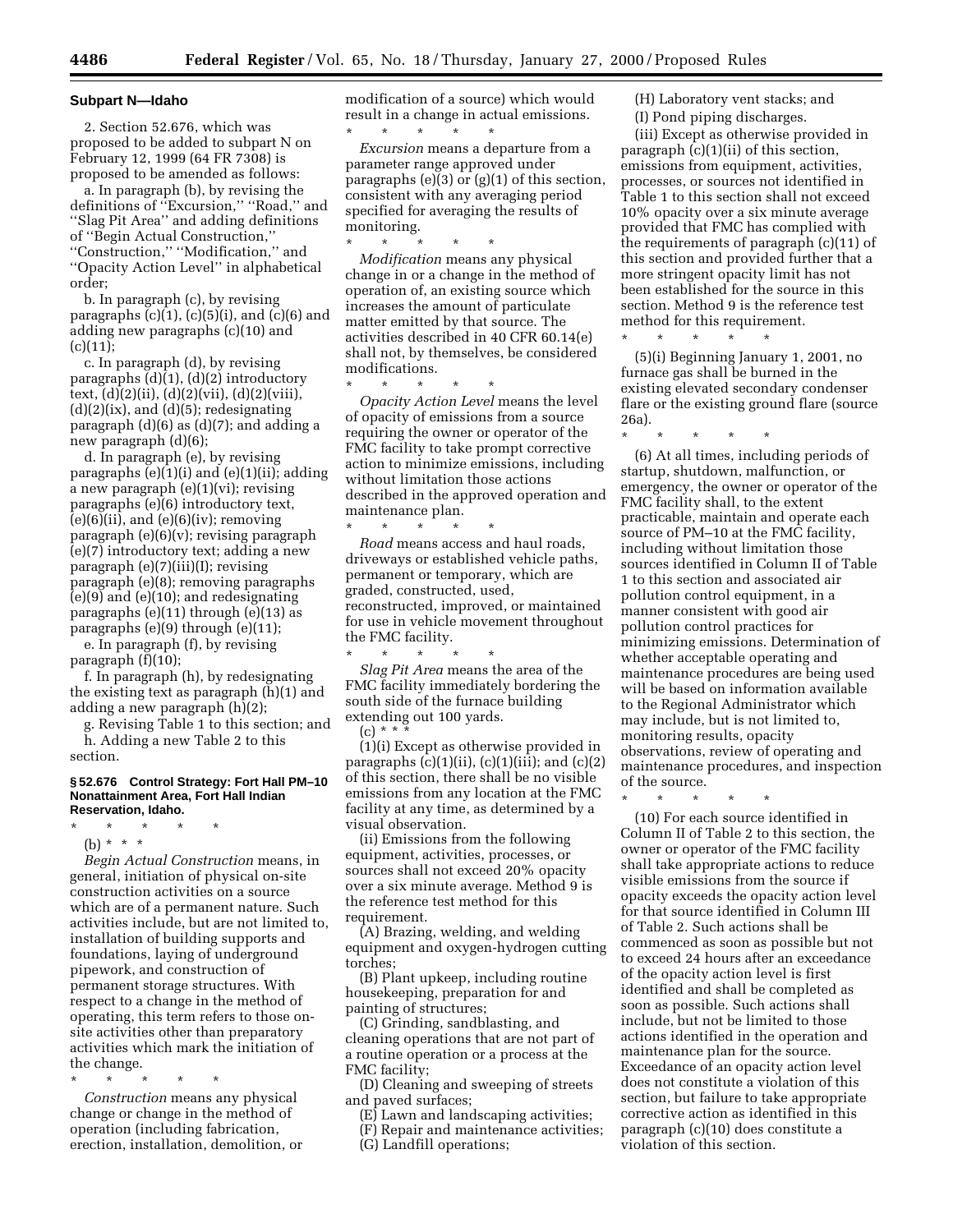(11) The owner or operator of the FMC facility shall notify EPA prior to the construction of a new source of PM– 10 at the FMC facility or the modification of an existing source at the FMC facility in a manner that increases emissions of PM–10 as follows:

(i) Such notification shall be submitted to EPA at least 90 days prior to commencement of the construction or modification.

(ii) Such notification shall include the following information:

(A) A description of the source and any modification thereto;

(B) An estimate of potential PM–10 emissions from source on a 24-hour basis, both with and without any proposed air pollution control equipment;

(C) The expected daily hours of operation of the source or emission release from the source, including any seasonal variation; and

(D) A description of any PM–10 control technology to be implemented at the source along with an analysis of alternative control technologies considered but rejected.

(iii) Any source identified in this section shall continue to be subject to the requirements of this section notwithstanding the modification of the source.

(iv) The requirement of this paragraph (e)(11) is in addition to any other requirement to obtain a permit pursuant to 40 CFR parts 49 or 52.

(v) This paragraph (e)(11) shall cease to apply if either of the following events occur:

(A) EPA promulgates a new source review program for PM–10 that applies to the FMC facility; or

(B) The Tribes promulgate a new source review program for PM–10 that applies to the FMC facility and EPA approves the Tribes' program under 40 CFR part 49.

(d) \* \* \*

(1) For each source identified in Column II of Table 1 to this section, the reference test method for the corresponding emission limitation in Column III of Table 1 to this section for that source is identified in Column IV of Table 1 to this section. For each source identified in Column II of Table 2 to this section, the reference test method for the corresponding opacity action level in Column III of Table 2 to this section for that source is identified in Column IV of Table 2 to this section.

(2) When Method 201/201A or Methods 201/201A and 202 are specified as the reference test methods, the testing shall be conducted in accordance with the identified test

methods and the following additional requirements:

\* \* \* \* \* (ii) Method 202 shall be run concurrently with Method 201 or Method 201A. Unless Method 202 is specifically designated as part of the reference test method, Method 202 shall be performed on each source for informational purposes only and the results from the Method 202 test shall not be included in determining compliance with the mass emission limit for the source.

\* \* \* \* \* (vii) The mass emission rate of PM– 10 shall be determined as follows: (A)(1) Where Method 201/201A is identified as the reference test method, the mass emission rate of PM–10 shall be determined by taking the results of the Method 201/201A test and then multiplying by the average hourly volumetric flow rate for the run.

(*2*) Where Methods 201/201A and 202 are identified as the reference test methods, the mass emission rate of PM– 10 shall be determined by first adding the PM–10 concentrations from Methods 201/201A and 202, and then multiplying by the average hourly volumetric flow rate for the run.

(B) The average of the three required runs shall be compared to the emission standard for purposes of determining compliance.

(viii) Source testing of the Medusa Andersen stacks on the furnace building (sources 18d, 18e, 18f, and 18g) shall be conducted during periods which include slag tapping or metal tapping.

(ix) At least one of the three runs from a source test of the excess CO burner (source 26b) shall be conducted during either a mini-flush or hot-flush that lasts for at least 30 minutes.

\* \* \* \* \* (5) Where Method 202 is identified as part of the reference test method for a particular source, Method 202 shall not be required for that source provided that:

(i) The owner or operator of the FMC facility submits a written request to the Regional Administrator which demonstrates that the contribution of condensible particulate matter to total PM–10 emissions is insignificant for such source; and

(ii) The Regional Administrator approves the request in writing.

(6)(i)An alternative reference test method or a deviation from a reference test method identified in this section may be approved as follows:

(A) The owner or operator of the FMC facility must submit a written request to the Regional Administrator at least 60

days before the performance test is scheduled to begin which includes the reasons why the alternative or deviation is needed and the rationale and data to demonstrate that the alternative test method or deviation from the reference test method:

(*1*) Provides equal or improved accuracy and precision as compared to the specified reference test method; and

(*2*) Does not decrease the stringency of the standard as compared to the specified reference test method.

(B) If requested by EPA, the demonstration referred to in paragraph  $(d)(6)(i)(A)$  of this section must use Method 301 in 40 CFR part 63, Appendix A to validate the alternative test method or deviation.

(C) The Regional Administrator must approve the request in writing.

(ii) Until the Regional Administrator has given written approval to use an alternative test method or to deviate from the reference test method, the owner or operator of the FMC facility is required to use the reference test method when conducting a performance test pursuant to paragraph (e)(1) of this section.

- (e) \* \* \*
- $(1) * * * *$
- \* \* \* \* \*

(i) The first annual test for each source shall be completed within 15 months of the effective date of this section, except that the first annual test for the calciner scrubbers (source 9), the phos dock Andersen scrubber (source 21a), and the excess CO burner (source 26b) shall be conducted within 90 days after the date on which the PM–10 emission limitations become applicable to those sources. Subsequent annual tests shall be completed within 12 months of the most recent previous test. The time period for conducting any annual source test may be extended by a period of up to 90 days provided that:

(A) The owner or operator of the FMC facility submits a written request to the Regional Administrator which demonstrates the need for the extension; and

(B) The Regional Administrator approves the request in writing.

(ii) The owner or operator of the FMC facility shall provide the Regional Administrator a proposed test plan at least 30 days in advance of each scheduled source test. If the proposed test plan is unchanged for the next scheduled source test on the source, the owner or operator of the FMC facility shall not be required to resubmit a source test plan. FMC shall submit a new source test plan to EPA in accordance with this paragraph (d)(1)(ii)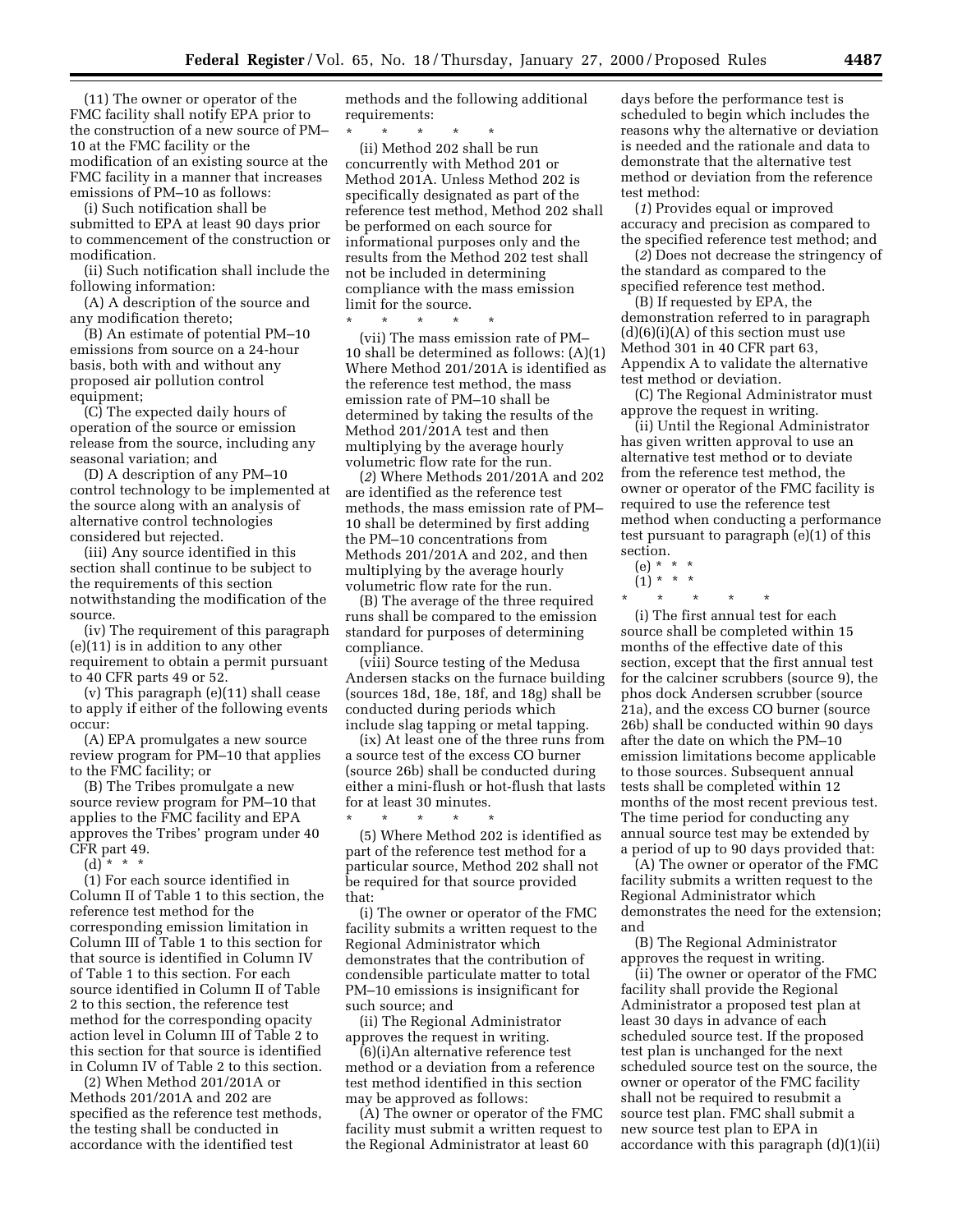if the proposed test plan will be different than the immediately preceding source test plan that had been submitted to EPA.

\* \* \* \* \*

(vi) If, after conducting annual source tests for a particular source for two consecutive years, the emissions from that source are less than 80% of the applicable emission limit, then the frequency of source testing for that source may be reduced to every other year. The frequency of source testing shall revert to annual if the emissions from any source test on the source are greater than or equal to 80% of the applicable emission limit.

\* \* \* \* \*

(6) For each of the pressure relief vents on the furnaces (source 24), FMC shall install, calibrate, maintain, and operate in accordance with the manufacturer's specifications, devices to continuously measure and continuously record the temperature and pressure of gases in the relief vent downstream of the pressure relief valve and the water level of the pressure relief valve.

 $\star$   $\star$   $\star$   $\star$ 

(ii) A ''pressure release'' is defined as an excursion of the temperature, pressure, or water level outside of the parameters approved in accordance with paragraph  $(g)(1)$  of this section. Until EPA approval of the acceptable range of parameters for the pressure release vents, a ''pressure release'' is defined as an excursion of the temperature, pressure, or water level outside of the parameters proposed by the owner or operator of the FMC facility for the pressure relief vents, as provided in paragraph (g)(1) of this section.

\* \* \* \* \*

(iv) When a pressure release through a pressure relief vent is detected, the owner or operator of the FMC facility shall, within 30 minutes of the beginning of the pressure release, inspect the pressure relief valve to ensure that it has properly sealed and verify that at least 18 inches of water seal pressure is maintained.

(7) The owner or operator of the FMC facility shall develop and implement a written operations and maintenance (O&M) plan covering all sources of PM– 10 at the FMC facility, including without limitation, each source identified in Column II of Table 1 to this section and uncaptured fugitive and general fugitive emissions of PM–10 from each source.

\* \* \* \* \*

(iii)\*\*\* (I) For each source identified in Column II of Table 2 to this section, additional control measures or

other actions to be taken if the emissions from the source exceed the opacity action level identified in Column III of Table 2 to this section.

(8) For each source identified in Column II of Table 1 to this section, the owner or operator of the FMC facility shall conduct a visual observation of each source at least once during each calendar week.

(i) If visible emissions are observed for any period of time during the observation period, the owner or operator of the FMC facility shall immediately, but no later than within 24 hours of discovery, take corrective action to minimize visible emissions from the source. Such actions shall include, but not be limited to, those actions identified in the operation and maintenance plan for the source. Immediately upon completion of the corrective action, a certified observer shall conduct a visible emissions observation of the source using the reference test method for the opacity action level with an observation duration of at least six minutes. If opacity exceeds the opacity action level, the owner or operator of the FMC facility shall take prompt corrective action. This process shall be repeated until opacity returns to below the opacity action level.

(ii) In lieu of the periodic visual observation under this paragraph (e)(8), the owner or operator of the FMC facility may conduct a visible emission observation of any source subject to the requirements of this paragraph (e)(8) using the reference test method for the opacity action level, in which case corrective action must be taken only if opacity exceeds the opacity action level.

(iii) Should, for good cause, the visible emissions reading not be conducted on schedule, the owner or operator of the FMC facility shall record the reason observations were not conducted. Visible emissions observations shall be conducted immediately upon the return of conditions suitable for visible emissions observations.

(iv) If, after conducting weekly visible emissions observations for a given source for more than one year and detecting no visible emissions from that source for 52 consecutive weeks, the frequency of observations may be reduced to monthly. The frequency of observations for such source shall revert to weekly if visible emissions are detected from that source during any monthly observation or at any other time.

 $(f) * *$ 

\* \* \* \* \*

(10) The owner or operator of the FMC facility shall keep the following records with respect to the main shale pile (source 2) and emergency/ contingency raw ore shale pile (source 3):

(i) The date and time of each reforming of the pile or portion of the pile.

(ii) The date, time, and quantity of latex applied.

\* \* \* \* \* (h) *Title V permit.* (1) \* \* \*

(2) (i) A requirement of paragraph (e), (f), or (g) of this section may be revised through issuance or renewal of a title V operating permit by EPA to the FMC facility under 40 CFR part 71 or through a significant permit modification thereto, provided that:

(A) Any alternative monitoring, recordkeeping, or reporting requirements that revise requirements of paragraphs (e), (f), or (g) of this section:

(*1*) Are sufficient to yield reliable data from the relevant time period that are representative of the source's compliance with the requirements of paragraph (c) of this section; and

(*2*) Provide no less compliance assurance than the requirements of paragraphs (e), (f), or (g) of this section that the alternative requirements would replace.

(B) In the event the alternative monitoring, recordkeeping, or reporting requirements are requested by the owner or operator of the FMC facility, FMC's application for its title V operating permit or significant permit modification must include:

(*1*) The proposed alternative monitoring, recordkeeping, or reporting permit terms or conditions;

(*2*) The specific provisions of paragraphs (e), (f), or (g) of this section the owner or operator of the FMC facility is seeking to revise; and

(*3*) The supporting documentation to establish that the alternative permit terms or conditions meet the requirements of paragraph (h)(2)(i)(A) of this section.

(C) The draft and final title V operating permit or significant permit modification identifies the specific provisions of paragraphs (e), (f), or (g) of this section being revised;

(D) In the event a revision to paragraphs (e), (f), or (g) of this section is accomplished through a significant modification to FMC's title V operating permit, it is accomplished using the significant permit modification procedures of 40 CFR part 71; and

(ii) Upon issuance or renewal of FMC's title V permit or a significant permit modification thereto that revises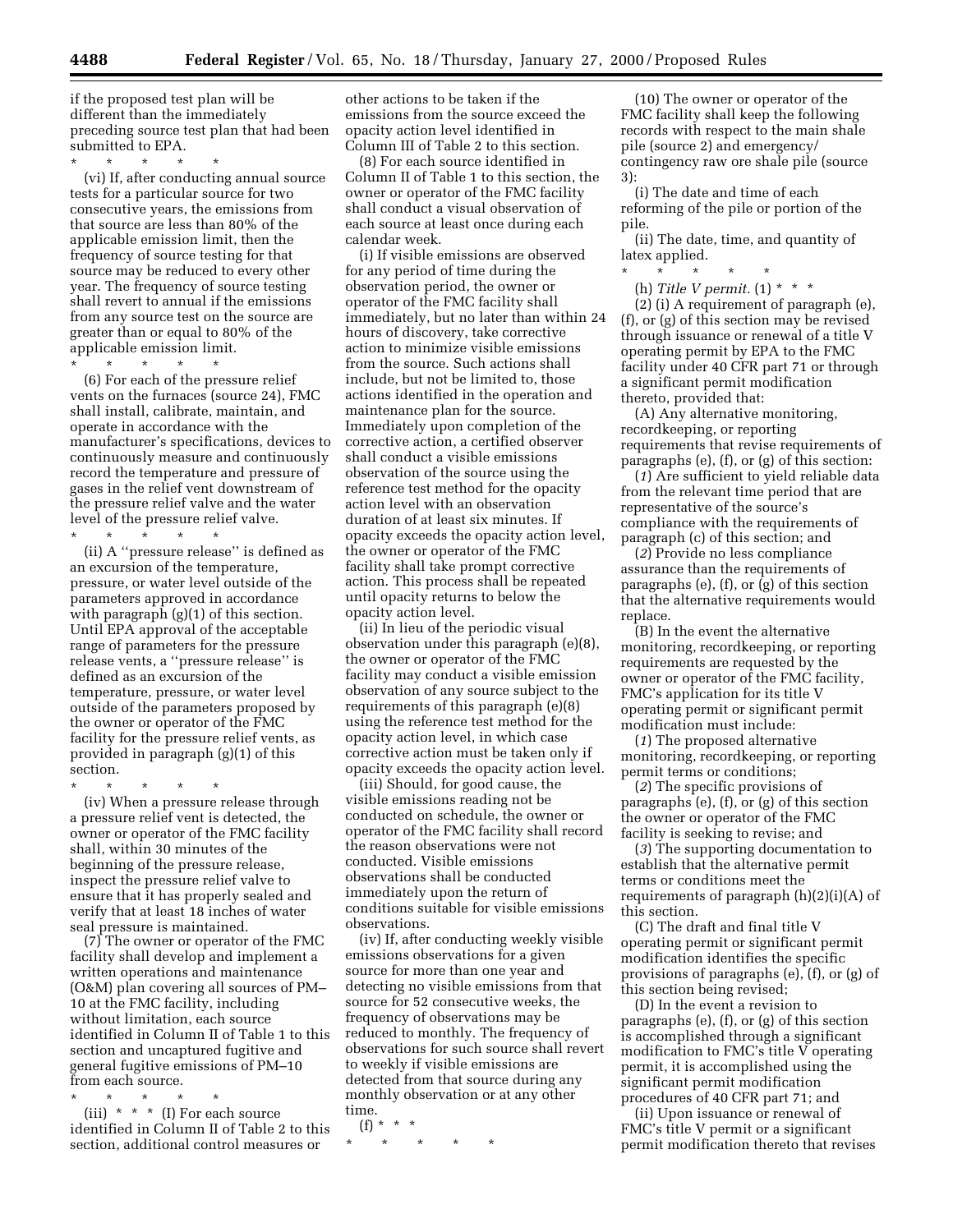a requirement of paragraphs (e), (f), or (g) of this section, the revision shall remain in effect as a requirement of this section not withstanding expiration, termination, or revocation of FMC's title

V operating permit.

\* \* \* \* \*

### TABLE 1 TO § 52.676

| I. Source No. | II. Source description                                                                       | III. Emission limitations and work practice require-<br>ments                                                                                                                                                                                                                                                                                                                                                                                                                                                                                  | IV. Reference test method                                                                                                                                                                    |
|---------------|----------------------------------------------------------------------------------------------|------------------------------------------------------------------------------------------------------------------------------------------------------------------------------------------------------------------------------------------------------------------------------------------------------------------------------------------------------------------------------------------------------------------------------------------------------------------------------------------------------------------------------------------------|----------------------------------------------------------------------------------------------------------------------------------------------------------------------------------------------|
|               | Railcar unloading of shale (ore) into                                                        | Opacity shall not exceed 10% over a 6 minute aver-                                                                                                                                                                                                                                                                                                                                                                                                                                                                                             | Method 9.                                                                                                                                                                                    |
| 2             | underground hopper.<br>Main shale pile (portion located on<br>Fort Hall Indian Reservation). | age.<br>Opacity shall not exceed 10% over a 6 minute aver-<br>age                                                                                                                                                                                                                                                                                                                                                                                                                                                                              | Method 9.                                                                                                                                                                                    |
| 3             | Emergency/contingency<br>raw<br>ore<br>shale pile.                                           | Latex shall be applied after each reforming of pile or<br>portion of pile.<br>Opacity shall not exceed 10% over a 6 minute aver-<br>age<br>Latex shall be applied after each reforming of pile or<br>portion of pile.                                                                                                                                                                                                                                                                                                                          | Method 9.                                                                                                                                                                                    |
| 4             | Stacker and reclaimer                                                                        | Opacity shall not exceed 10% over a 6 minute aver-                                                                                                                                                                                                                                                                                                                                                                                                                                                                                             | Method 9.                                                                                                                                                                                    |
| 5a            | East shale baghouse                                                                          | age.<br>a. Emissions shall not exceed 0.10 lb. PM-10/hr (ex-<br>cluding condensible PM-10).                                                                                                                                                                                                                                                                                                                                                                                                                                                    | a. Methods 201/201A.                                                                                                                                                                         |
|               |                                                                                              | Opacity shall not exceed 10% over a 6 minute aver-<br>age.                                                                                                                                                                                                                                                                                                                                                                                                                                                                                     | Method 9.                                                                                                                                                                                    |
| 5b            | East shale baghouse building                                                                 | b. Opacity shall not exceed 10% over a 6 minute av-<br>erage from any portion of the building.                                                                                                                                                                                                                                                                                                                                                                                                                                                 | b. Method 9.                                                                                                                                                                                 |
| 6a            | Middle shale baghouse                                                                        | a Emissions shall not exceed 0.30 lb. PM-10/hr (ex-<br>cluding condensible PM-10).                                                                                                                                                                                                                                                                                                                                                                                                                                                             | a. Methods 201/201A.                                                                                                                                                                         |
|               |                                                                                              | Opacity shall not exceed 10% over a 6 minute aver-<br>age.                                                                                                                                                                                                                                                                                                                                                                                                                                                                                     | Method 9.                                                                                                                                                                                    |
| 6b            | Middle shale baghouse building                                                               | b. Opacity shall not exceed 10% over a 6 minute av-<br>erage from any portion of the building.                                                                                                                                                                                                                                                                                                                                                                                                                                                 | b. Method 9.                                                                                                                                                                                 |
| 6c<br>7a      | Middle shale baghouse outside cap-<br>ture hood-fugitive emissions.<br>West shale baghouse   | c. Opacity shall not exceed 10% over a 6 minute av-<br>erage.<br>a. Emissions shall not exceed 0.20 lb. PM-10/hr (ex-                                                                                                                                                                                                                                                                                                                                                                                                                          | c. Method 9.<br>a. Methods 201/201A.                                                                                                                                                         |
|               |                                                                                              | cluding condensible PM-10).<br>Opacity shall not exceed 10% over a 6 minute aver-                                                                                                                                                                                                                                                                                                                                                                                                                                                              | Method 9.                                                                                                                                                                                    |
| 7b            | West shale baghouse building                                                                 | age.<br>b. Opacity shall not exceed 10% over a 6 minute av-                                                                                                                                                                                                                                                                                                                                                                                                                                                                                    | b. Method 9.                                                                                                                                                                                 |
| 7c            | West shale baghouse outside cap-                                                             | erage from any portion of the building.<br>c. Opacity shall not exceed 10% over a 6 minute av-                                                                                                                                                                                                                                                                                                                                                                                                                                                 | c. Method 9.                                                                                                                                                                                 |
| 8a            | ture hood-fugitive emissions.<br>a. Slag handling: slag pit area and<br>pot rooms.           | erage.<br>a. Until November 1, 2000, emissions from the slag<br>pit area and the pot rooms shall be exempt from<br>opacity limitations.<br>Effective November 1, 2000, opacity of emissions in<br>the slag pit area and from pot rooms shall not ex-<br>ceed 10% over a 6 minute average. Exemption:<br>Fuming of molten slag in transport pots during<br>transport are exempt provided the pots remain in<br>the pot room for at least 3 minutes after the flow of<br>molten slag to the pots has ceased. See also 40<br>CFR $52.676(c)(4)$ . | a. Method 9.                                                                                                                                                                                 |
|               | b. Recycle material pile                                                                     | b. Opacity shall not exceed 10% over a 6 minute av-<br>erage.                                                                                                                                                                                                                                                                                                                                                                                                                                                                                  | b. Method 9.                                                                                                                                                                                 |
| 8c            |                                                                                              | c. Fuming of molten slag during dump to slag pile<br>shall be exempt from opacity limitations.                                                                                                                                                                                                                                                                                                                                                                                                                                                 |                                                                                                                                                                                              |
|               | Calciner scrubbers                                                                           | Effective December 1, 2000, the calciner scrubbing<br>chain (air pollution control equipment) shall achieve<br>an overall control efficiency* of at least 90% for<br>PM-10 (including condensible PM-10) under all op-<br>erating conditions.                                                                                                                                                                                                                                                                                                  | Method 5 (all particulate<br>collected shall be count-<br>ed as PM-10) and Meth-<br>od 202 at the scrubber<br>outlet. Method 201A and<br>Method 202 at the inlet<br>to the scrubber systems. |
|               |                                                                                              | Emissions from any one calciner scrubber exhaust<br>stack shall not exceed 0.022 grains per dry stand-<br>ard cubic foot PM-10 (including condensible PM-<br>10).                                                                                                                                                                                                                                                                                                                                                                              | Method 5 (all particulate<br>collected shall be count-<br>ed as PM-10) and Meth-<br>od 202 at the scrubber<br>outlet.                                                                        |
|               |                                                                                              | Total gas flow rate through any one outlet stack shall<br>not exceed 40,800 dry standard cubic feet per<br>minute.                                                                                                                                                                                                                                                                                                                                                                                                                             | Method 2.                                                                                                                                                                                    |
|               |                                                                                              | The calciner scrubbers shall be exempt from opacity<br>limitations.                                                                                                                                                                                                                                                                                                                                                                                                                                                                            |                                                                                                                                                                                              |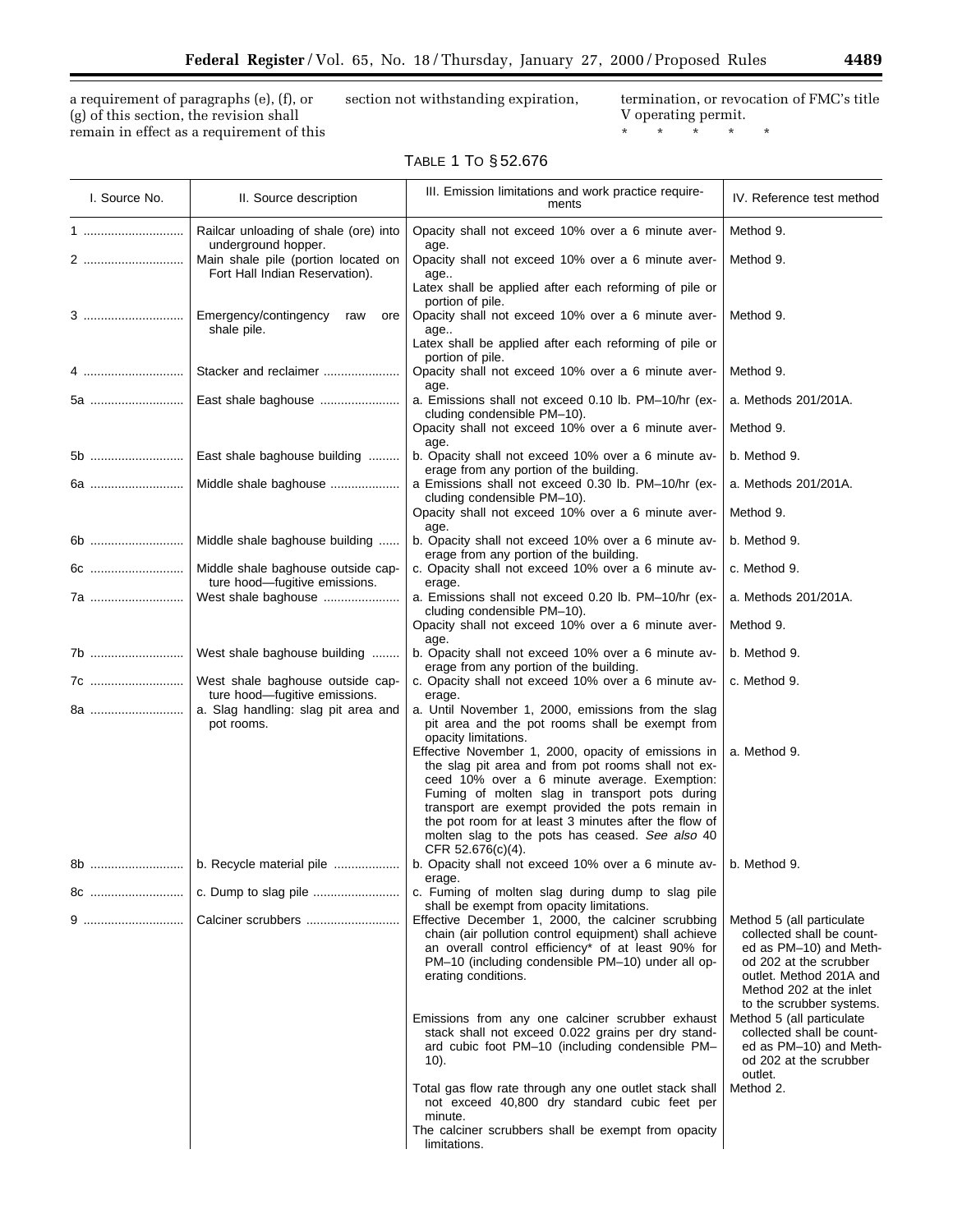۳

Ξ

| I. Source No. | II. Source description                                                                          | III. Emission limitations and work practice require-<br>ments                                                                        | IV. Reference test method  |
|---------------|-------------------------------------------------------------------------------------------------|--------------------------------------------------------------------------------------------------------------------------------------|----------------------------|
| 10            | Calciner cooler vents                                                                           | Emissions from any one calciner cooler vent shall not<br>exceed 4.4 lb. PM-10/hr (excluding condensible<br>PM-10).                   | Methods 201/201A.          |
|               |                                                                                                 | Opacity shall not exceed 10% over a 6 minute aver-                                                                                   | Method 9.                  |
| 11            |                                                                                                 | age.<br>Opacity shall not exceed 20% over a 6 minute aver-                                                                           | Method 9.                  |
| 12a           | North nodule discharge baghouse                                                                 | age.<br>a. Emissions shall not exceed 0.20 lb. PM-10/hr (ex-<br>cluding condensible PM-10).                                          | a. Methods 201/201A.       |
|               |                                                                                                 | Opacity shall not exceed 10% over a 6 minute aver-<br>age.                                                                           | Method 9.                  |
|               | South nodule discharge baghouse                                                                 | b. Emissions shall not exceed 0.20 lb. PM-10/hr (ex-<br>cluding condensible PM-10).                                                  | b. Methods 201/201A.       |
|               |                                                                                                 | Opacity shall not exceed 10% over a 6 minute aver-<br>age.                                                                           | Method 9.                  |
| 12c           | North and south nodule discharge<br>baghouse<br>outside<br>caputure<br>hood-fugitive emissions. | c. Opacity shall not exceed 10% over a 6 minute av-<br>erage.                                                                        | c. Method 9.               |
| 13            |                                                                                                 | Opacity shall not exceed 20% over a 6 minute aver-<br>age.                                                                           | Method 9.                  |
| 14            | Screened shale fines pile adjacent<br>to the West shale building.                               | Opacity shall not exceed 20% over a 6 minute aver-                                                                                   | Method 9.                  |
| 15a           | Proportioning building-a. East nod-<br>ule baghouse.                                            | age.<br>a. Emissions shall not exceed 0.50 lb. PM-10/hr (ex-<br>cluding condensible PM-10).                                          | a. Methods 201/201A.       |
|               |                                                                                                 | Opacity shall not exceed 10% over a 6 minute aver-<br>age.                                                                           | Method 9.                  |
| 15b           | b. West nodule baghouse                                                                         | b. Emissions shall not exceed 0.50 lb. PM-10/hr (ex-<br>cluding condensible PM-10).                                                  | b. Methods 201/201A.       |
|               |                                                                                                 | Opacity shall not exceed 10% over a 6 minute aver-<br>age.                                                                           | Method 9.                  |
| 15c           | c. Proportioning building-fugitive<br>emissions.                                                | c. Opacity shall not exceed 10% over a 6 minute av-<br>erage from any portion of the building.                                       | c. Method 9.               |
| 16a           | Nodule reclaim baghouse                                                                         | a. Emissions shall not exceed 0.20 lb. PM-10/hr (ex-<br>cluding condensible PM-10).                                                  | a. Methods 201/201A.       |
|               |                                                                                                 | Opacity shall not exceed 10% over a 6 minute aver-<br>age.                                                                           | Method 9.                  |
| 16b           | Nodule reclaim baghouse outside<br>caputrue<br>hood—fugitive<br>emis-<br>sions.                 | b. Opacity shall not exceed 10% over a 6 minute av-<br>erage.                                                                        | b. Method 9.               |
| 17a           |                                                                                                 | a. Emissions shall not exceed 0.15 lb. PM-10/hr (ex-<br>cluding condensible PM-10).                                                  | a. Methods 201/201A.       |
|               |                                                                                                 | Opacity shall not exceed 10% over a 6 minute aver-<br>age.                                                                           | Method 9.                  |
| 17b           | Dust silo fugitive emissions and<br>pneumatic dust handling system.                             | b. Opacity shall not exceed 10% over a 6 minute av-<br>erage from any portion of the dust silo or pneumatic<br>dust handling system. | b. Method 9.               |
| 18a           | building-<br>Furnace<br>a.<br>East $ $<br>baghouse.                                             | a. Emissions shall not exceed .75 lb. PM-10/hr (ex-<br>cluding condensible PM-10).                                                   | a. Methods 201/201A.       |
| 18b           | b. West baghouse                                                                                | b. Emissions shall not exceed .75 lb. PM-10/hr (ex-<br>cluding condensible PM-10).                                                   | b. Methods 201/201A.       |
|               |                                                                                                 | Opacity shall not exceed 10% over a 6 minute aver-<br>age.                                                                           | Method 9.                  |
|               |                                                                                                 | Opacity shall not exceed 10% over a 6 minute aver-<br>age.                                                                           | Method 9.                  |
| 18c           | c. Furnace building; any emission<br>point except 18a, 18b, 18d, 18e,<br>18f, or 18g.           | c. Until April 1, 2002, opacity shall not exceed 20%<br>over a 6 minute average.                                                     | c. Method 9.               |
|               |                                                                                                 | Effective April 1, 2002, opacity shall not exceed 10%<br>over a 6 minute average.                                                    | Method 9.                  |
| 18d           | d. Furnace #1 Medusa Andersen                                                                   | d,e,f,g: PM-10 emissions from any one Medusa An-<br>dersen shall not exceed 2.0 lb/hr (excluding con-<br>densible PM-10).            | d,e,f,g: Methods 201/201A. |
| 18e<br>18f    | e. Furnance #2 Medusa Andersen.<br>f. Furnace #3 Medusa Andersen                                | Opacity from any one Medusa Andersen shall not ex-<br>ceed 10% over a 6 minute average.                                              | Method 9.                  |
| 18g<br>19     | g. Furnace #4 Medusa Andersen<br>Briquetting building                                           | Opacity shall not exceed 10% over a 6 minute aver-                                                                                   | Method 9.                  |
| 20a           | a. Coke handling baghouse                                                                       | age from any portion of the building.<br>a. Emissions shall not exceed 1.7 lb. PM-10/hr. (ex-<br>cluding condensible PM-10).         | a. Methods 201/201A.       |

### TABLE 1 TO § 52.676—Continued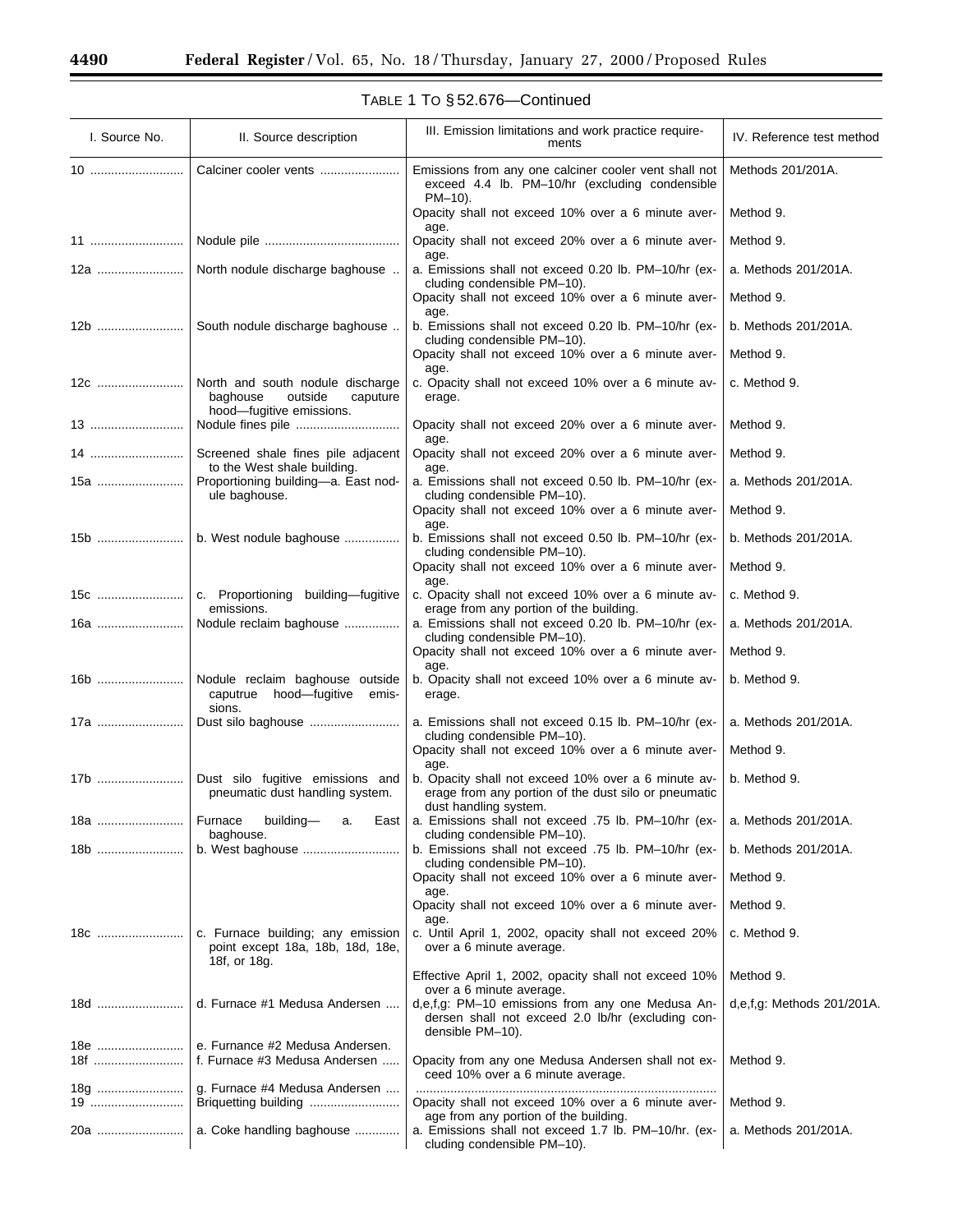| I. Source No. | II. Source description                                                                                                       | III. Emission limitations and work practice require-<br>ments                                                                                                                                                                                                   | IV. Reference test method                                                                                                                                                                                              |
|---------------|------------------------------------------------------------------------------------------------------------------------------|-----------------------------------------------------------------------------------------------------------------------------------------------------------------------------------------------------------------------------------------------------------------|------------------------------------------------------------------------------------------------------------------------------------------------------------------------------------------------------------------------|
|               |                                                                                                                              | Opacity shall not exceed 10% over a 6 minute aver-                                                                                                                                                                                                              | Method 9.                                                                                                                                                                                                              |
| 20b           | b. Coke unloading building                                                                                                   | age.<br>b. Opacity shall not exceed 10% over a 6 minute av-<br>erage from any portion of the coke unloading build-<br>ing.                                                                                                                                      | b. Method 9.                                                                                                                                                                                                           |
| 21a           | a. Phosphorous loading dock (phos<br>dock), Andersen Scrubber.                                                               | a. Effective November 1, 1999, emissions shall not<br>exceed 0.004 grains per dry standard cubic foot                                                                                                                                                           | a. Methods 201/201A.                                                                                                                                                                                                   |
|               |                                                                                                                              | PM-10 (excluding condensible PM-10).<br>Effective November 1, 1999, flow rate (throughput to<br>the control device) shall not exceed manufacturer's<br>design specification.                                                                                    | Method 2.                                                                                                                                                                                                              |
|               |                                                                                                                              | Effective November 1, 1999, opacity shall not exceed<br>10% over a 6 minute average.                                                                                                                                                                            | Method 9.                                                                                                                                                                                                              |
| 21b           | b. Phosphorous loading dock-fugi-<br>tive emissions.                                                                         | b. Effective November 1, 1999, opacity shall not ex-<br>ceed 10% over a 6 minute average.                                                                                                                                                                       | b. Method 9.                                                                                                                                                                                                           |
| 22            |                                                                                                                              | Opacity shall not exceed 20% over a 6 minute aver-<br>age.                                                                                                                                                                                                      | Method 9.                                                                                                                                                                                                              |
| 23            |                                                                                                                              | Emissions from any one boiler shall not exceed 0.09<br>Ib. PM-10/hr (excluding condensible PM-10).                                                                                                                                                              | Methods 201/201A.                                                                                                                                                                                                      |
|               |                                                                                                                              | Opacity from any one boiler shall not exceed 10%<br>over a 6 minute average.                                                                                                                                                                                    | Method 9.                                                                                                                                                                                                              |
| 24            | Pressure relief vents                                                                                                        | Opacity shall not exceed 10% over a 6 minute aver-<br>age except during a pressure release, as defined in<br>40 CFR 52.676(e)(6)(ii).                                                                                                                           | Method 9.                                                                                                                                                                                                              |
|               |                                                                                                                              | Pressure release point shall be maintained at 18<br>inches of water pressure at all times. Emissions<br>during a pressure release, as defined in 40 CFR<br>52.676(e)(6)(ii) are exempt from opacity limitations.                                                | Inspection of pressure re-<br>lease vent and moni-<br>toring device.                                                                                                                                                   |
| 25            | Furnace CO emergency flares                                                                                                  | Except during an emergency flaring caused by an<br>emergency as defined in 40 CFR 52.626(b), opacity<br>shall not exceed 10% over a six minute average.<br>Emissions during an emergency flaring caused by<br>an emergency are exempt from opacity limitations. | Method 9.                                                                                                                                                                                                              |
| 26a           | a. Existing elevated secondary con-<br>denser flare and ground flare.                                                        |                                                                                                                                                                                                                                                                 |                                                                                                                                                                                                                        |
| 26b           | b. Excess CO burner (to be built to<br>replace the existing elevated sec-<br>ondary consenser flare<br>and<br>ground flare). | b. Effective January 1, 2001, i. The control efficiency*<br>of the air pollution control equipment shall achieve<br>an overall control efficiency of at least 95% for PM-<br>10 (including condensible PM-10) under all oper-<br>ating conditions.              | i. Methods 201/201A and<br>Method 202 for the inlet<br>(sampling locations to be<br>determined). Method<br>201/201A (Method 5 if<br>gas stream contains<br>condensed water vapor)<br>and Method 202 for the<br>outlet. |
|               |                                                                                                                              | ii. The total excess CO burner particulate emission<br>loadings (including condensible PM-10) shall not<br>exceed 24 lb. PM-10/hr.                                                                                                                              | ii. Method 201/201A (Meth-<br>od 5 if gas stream con-<br>tains condensed water<br>vapor) and Method 202<br>for the outlet.                                                                                             |
|               |                                                                                                                              | Effective January 1, 2001, opacity shall not exceed<br>10% over a 6 minute average.                                                                                                                                                                             | Method 9.                                                                                                                                                                                                              |

#### TABLE 1 TO § 52.676—Continued

\* The control efficiency (as a percentage) of the air pollution control equipment shall be determined by the following equation:<br>CE (%) = 100 {1-([Fho + Bho] / [Fhi + Bhi])}<br>Where CE = Control efficiency.<br>Fhi is the front

Fho is the sum of the front half emissions from each stack for the outlet. Bho is the sum of the back half emissions from each stack for the outlet.

Inlet and all outlet stacks to be sampled simultaneously for required testing.

### TABLE 2 TO § 52.676

| I. Source No. | II. Source description       | III. Opacity action level | IV. Reference test method |
|---------------|------------------------------|---------------------------|---------------------------|
|               | into underground hopper.     |                           | Visual observation.       |
|               | on Fort Hall Indian Reserva- |                           | Visual observation.       |
|               | tion).<br>shale pile.        |                           | Visual observation.       |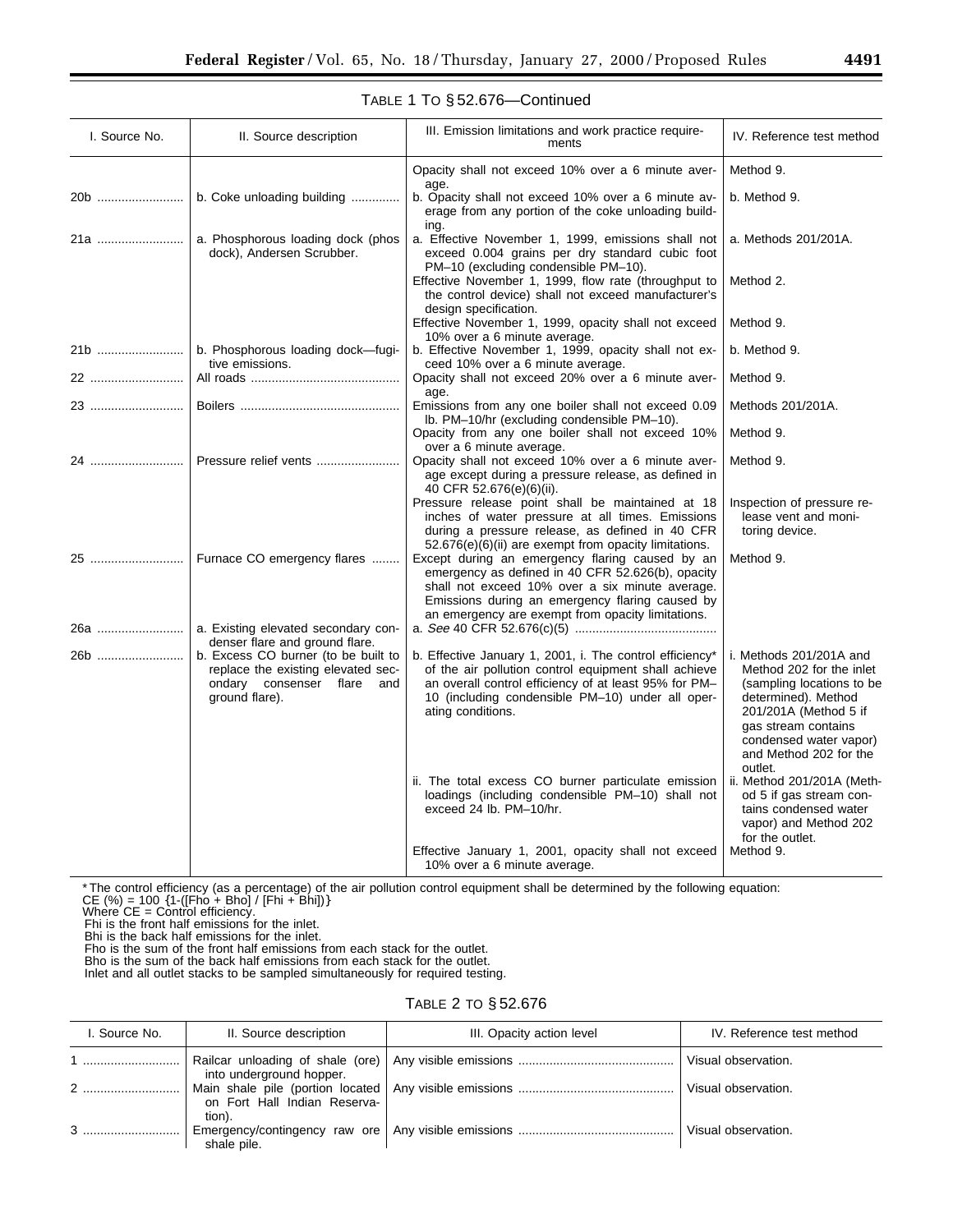| TABLE 2 TO §52.676-Continued |  |  |
|------------------------------|--|--|
|------------------------------|--|--|

L

| I. Source No.                   | II. Source description                                                                                                                                                                                            | III. Opacity action level                                                                                                                                                                                                                                                                                                                                                                                                                                                                                                                     | IV. Reference test method                                                                                               |
|---------------------------------|-------------------------------------------------------------------------------------------------------------------------------------------------------------------------------------------------------------------|-----------------------------------------------------------------------------------------------------------------------------------------------------------------------------------------------------------------------------------------------------------------------------------------------------------------------------------------------------------------------------------------------------------------------------------------------------------------------------------------------------------------------------------------------|-------------------------------------------------------------------------------------------------------------------------|
| 4<br>5a<br>5b<br>6a<br>6b<br>6c | Stacker and reclaimer<br>East shale baghouse<br>East shale baghouse building<br>Middle shale baghouse<br>Middle shale baghouse building<br>Middle shale baghouse outside<br>capture hood-fugitive emis-<br>sions. | a. 5% over a 6 minute average                                                                                                                                                                                                                                                                                                                                                                                                                                                                                                                 | Visual observation.<br>a. Method 9.<br>b. Visual observation.<br>a. Method 9.<br>b. Visual observation.<br>c. Method 9. |
| 7a<br>7b<br>7c                  | West shale baghouse<br>West shale baghouse building<br>West shale baghouse outside<br>capture hood fugitive emis-<br>sions.                                                                                       |                                                                                                                                                                                                                                                                                                                                                                                                                                                                                                                                               | a. Method 9.<br>b. Visual observation.<br>c. Method 9.                                                                  |
| 8a                              | a. Slag handling: slag pit area<br>and pot rooms.                                                                                                                                                                 | a. Until November 1, 2000, emissions from the<br>slag pit area and the pot rooms shall be exempt<br>from opacity limitations. Effective November 1,<br>2000, the opacity action level for this source<br>shall 5% over a 6 minute average. Exemption:<br>Fuming of molten slag in transport pots during<br>transport are exempt from opacity action levels<br>and opacity limits provided the pots remain in<br>the pot room for at least 3 minutes after the<br>flow of molten slag to the pots has ceased. See<br>also 40 CFR 52.676(c)(4). | Method 9.                                                                                                               |
| 8b<br>8c                        | b. Recycle material pile<br>c. Dump to slag pile.                                                                                                                                                                 |                                                                                                                                                                                                                                                                                                                                                                                                                                                                                                                                               | b. Visual observation.                                                                                                  |
|                                 | Calciner scrubbers                                                                                                                                                                                                | c. Fuming of molten slag during dump to slag pile<br>shall be exempt from opacity action levels.<br>The calciner scrubbers shall be exempt from<br>opacity action levels and opacity limits.                                                                                                                                                                                                                                                                                                                                                  |                                                                                                                         |
| 10                              | Calciner cooler vents                                                                                                                                                                                             |                                                                                                                                                                                                                                                                                                                                                                                                                                                                                                                                               | Method 9.                                                                                                               |
| 11<br>12a                       | North<br>nodule<br>discharge                                                                                                                                                                                      |                                                                                                                                                                                                                                                                                                                                                                                                                                                                                                                                               | Method 9.<br>a. Method 9.                                                                                               |
| 12b                             | baghouse.<br>South<br>discharge<br>nodule                                                                                                                                                                         |                                                                                                                                                                                                                                                                                                                                                                                                                                                                                                                                               | b. Method 9.                                                                                                            |
| 12c                             | baghouse.<br>North and south nodule dis-<br>charge baghouse outside cap-<br>ture hood fugitive emissions.                                                                                                         |                                                                                                                                                                                                                                                                                                                                                                                                                                                                                                                                               | c. Method 9.                                                                                                            |
| 13<br>14                        | Screened shale fines pile adja-<br>cent to the West shale building.                                                                                                                                               |                                                                                                                                                                                                                                                                                                                                                                                                                                                                                                                                               | Method 9.<br>Method 9.                                                                                                  |
| 15a                             | Proportioning building a. East<br>nodule baghouse.                                                                                                                                                                | a. 5% over a 6 minute average                                                                                                                                                                                                                                                                                                                                                                                                                                                                                                                 | a. Method 9.                                                                                                            |
| 15b<br>15c                      | b. West nodule baghouse<br>c. Proportioning building-fugitive                                                                                                                                                     |                                                                                                                                                                                                                                                                                                                                                                                                                                                                                                                                               | b. Method 9.<br>c. Visual observation.                                                                                  |
| 16a                             | emissions.<br>Nodule reclaim baghouse                                                                                                                                                                             |                                                                                                                                                                                                                                                                                                                                                                                                                                                                                                                                               | a. Method 9.                                                                                                            |
| 16b                             | Nodule reclaim baghouse outside<br>capture hood-dash; fugitive<br>emissions.                                                                                                                                      |                                                                                                                                                                                                                                                                                                                                                                                                                                                                                                                                               | b. Method 9.                                                                                                            |
| 17a                             | Dust silo baghouse                                                                                                                                                                                                |                                                                                                                                                                                                                                                                                                                                                                                                                                                                                                                                               | a. Method 9.                                                                                                            |
| 17b                             | Dust silo fugitive emissions and<br>pneumatic dust handling sys-<br>tem.                                                                                                                                          |                                                                                                                                                                                                                                                                                                                                                                                                                                                                                                                                               | b. Visual observation.                                                                                                  |
| 18a                             | Furnace<br>building<br>East<br>a.<br>baghouse.                                                                                                                                                                    | a. 5% over a 6 minute average                                                                                                                                                                                                                                                                                                                                                                                                                                                                                                                 | a. Method 9.                                                                                                            |
| 18b                             | b. West baghouse                                                                                                                                                                                                  |                                                                                                                                                                                                                                                                                                                                                                                                                                                                                                                                               | b. Method 9.                                                                                                            |
| 18c                             | c. Furnace building; any emission<br>point except 18a, 18b, 18d,<br>18e, 18f, or 18g.                                                                                                                             | c. Until April 1, 2002, 10% over a 6 minute aver-<br>age. Effective April 1, 2002, 5% over a 6<br>minute average.                                                                                                                                                                                                                                                                                                                                                                                                                             | c. Method 9.                                                                                                            |
| 18d<br>18e<br>18f<br>18g        | d. Furnace #1 Medusa Andersen<br>e. Furnace #2 Medusa Andersen.<br>f. Furnace #3 Medusa Andersen.<br>g. Furnace #4 Medusa Anderson.                                                                               |                                                                                                                                                                                                                                                                                                                                                                                                                                                                                                                                               | d,e,f,g: Method 9.                                                                                                      |
| 19<br>20a<br>20b<br>21a         | Briquetting building<br>a. Coke handling baghouse<br>b. Coke unloading building<br>a. Phosphorous loading dock                                                                                                    | a. Effective November 1, 1999, 5% over a 6                                                                                                                                                                                                                                                                                                                                                                                                                                                                                                    | Visual observation.<br>a. Method 9.<br>b. Visual observation.<br>a. Method 9.                                           |
|                                 | (phos dock), Andersen Scrub-<br>ber.                                                                                                                                                                              | minute average.                                                                                                                                                                                                                                                                                                                                                                                                                                                                                                                               |                                                                                                                         |

Ξ